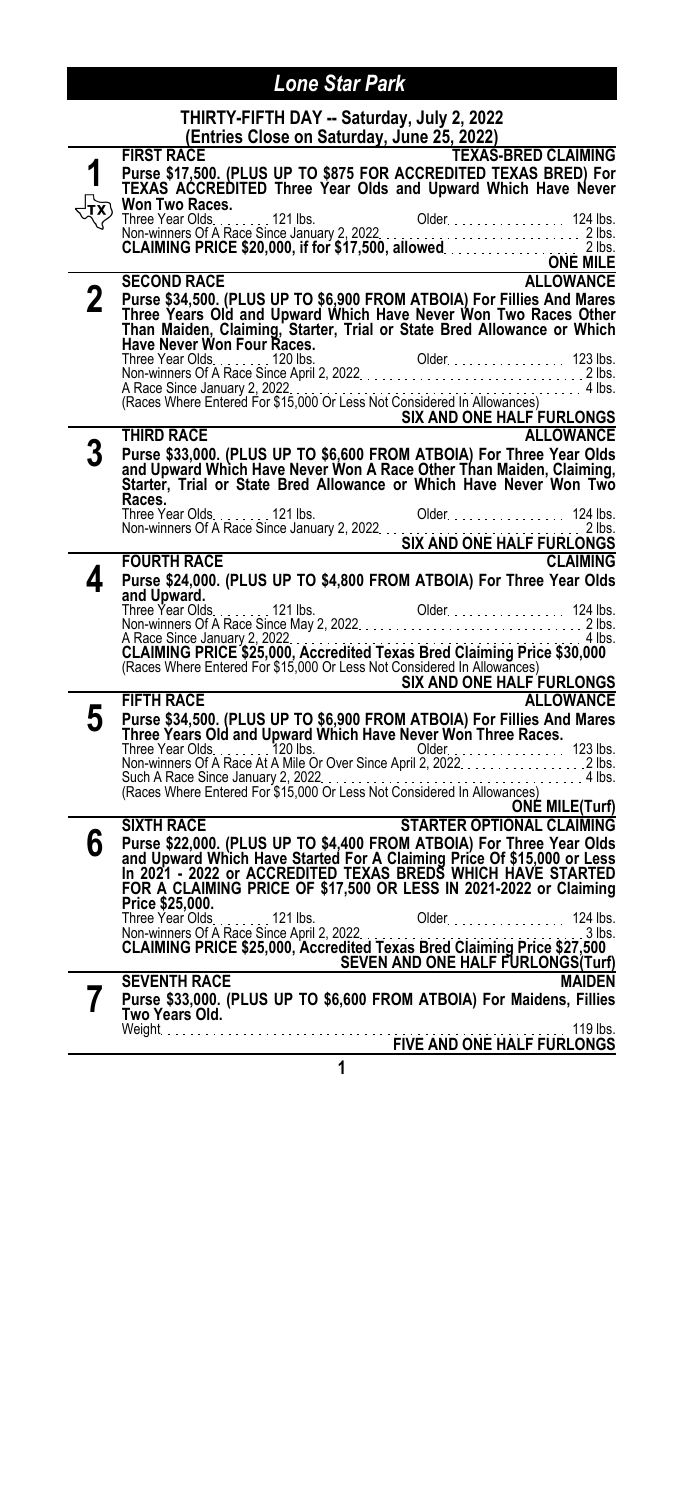| THIRTY-FIFTH DAY -- Saturday, July 2, 2022<br>(Entries Close on Saturday, June 25, 2022)                                                                                                                                                                     |
|--------------------------------------------------------------------------------------------------------------------------------------------------------------------------------------------------------------------------------------------------------------|
| <b>MAIDEN</b><br><b>EIGHTH RACE</b>                                                                                                                                                                                                                          |
| Purse \$33,000. (PLUS UP TO \$6,600 FROM ATBOIA) For Maidens, Fillies<br>And Mares Three Years Old and Upward.                                                                                                                                               |
|                                                                                                                                                                                                                                                              |
|                                                                                                                                                                                                                                                              |
| <u>ONE MILE</u>                                                                                                                                                                                                                                              |
| <b>CLAIMING</b><br><b>SUBSTITUTE RACE NO 1</b>                                                                                                                                                                                                               |
| Purse \$18,500. (PLUS UP TO \$3,700 FROM ATBOIA) For Fillies And Mares<br>Three Years Old and Upward Which Have Never Won Two Races.                                                                                                                         |
|                                                                                                                                                                                                                                                              |
| Three Year Olds. The Change of A Race Since April 2, 2022.<br>Non-winners Of A Race Since April 2, 2022. 2023. 2011. 2016. 2016. 2016. 2016. 2016. 2016. 2016. 2016. 2017.                                                                                   |
|                                                                                                                                                                                                                                                              |
| SUBSTITUTE RACE NO 2<br>SUBSTITUTE RACE NO 2<br>Pure Case of Case of Case of Case of Case of Case of Case of Case of Case of Case of Case of Case of Case of C                                                                                               |
|                                                                                                                                                                                                                                                              |
| Purse \$15,000. (PLUS UP TO \$3,000 FROM ATBOIA) For Three Year Olds<br>and Upward Which Have Never Won Three Races.                                                                                                                                         |
|                                                                                                                                                                                                                                                              |
|                                                                                                                                                                                                                                                              |
|                                                                                                                                                                                                                                                              |
|                                                                                                                                                                                                                                                              |
| <b>SUBSTITUTE RACE NO 3</b><br>CLAIMING                                                                                                                                                                                                                      |
| Purse \$14,000. (PLUS UP TO \$2,800 FROM ATBOIA) For Fillies And Mares<br>Three Years Old and Upward Which Have Never Won Three Races.                                                                                                                       |
|                                                                                                                                                                                                                                                              |
|                                                                                                                                                                                                                                                              |
| A Race Since January 2, 2022<br><b>CLAIMING PRICE \$7,500, if for \$6,250, allowed.</b>                                                                                                                                                                      |
|                                                                                                                                                                                                                                                              |
| <b>EXAMPLE 2018 CONE MILE</b>                                                                                                                                                                                                                                |
| <b>SUBSTITUTE RACE NO 4</b><br>CLAIMING                                                                                                                                                                                                                      |
|                                                                                                                                                                                                                                                              |
|                                                                                                                                                                                                                                                              |
|                                                                                                                                                                                                                                                              |
| Purse \$16,000. (PLUS UP TO \$3,200 FROM ATBOIA) For Three Year Olds<br>and Upward Which Have Never Won Two Races.<br>Three Year Olds<br>Non-winners Of A Race Since April 2, 2022.<br>CLAIMING PRICE \$17,500, if for \$15,000, allowed.<br><b>ONE MILE</b> |
| ONE MILE<br>MAIDEN CLAIMING<br><b>SUBSTITUTE RACE NO 5</b>                                                                                                                                                                                                   |
|                                                                                                                                                                                                                                                              |
| Purse \$13,000. (PLUS UP TO \$2,600 FROM ATBOIA) For Maidens, Three<br>Years Old and Upward.                                                                                                                                                                 |
|                                                                                                                                                                                                                                                              |
|                                                                                                                                                                                                                                                              |
| Three Year Olds. 121 lbs. 0lder. 124 lbs. 124 lbs. 124 lbs. 124 lbs. 124 lbs. 124 lbs. 124 lbs. 124 lbs. 124 lbs. 124 lbs. 124 lbs. 124 lbs. 124 lbs. 124 lbs. 124 lbs. 124 lbs. 124 lbs. 124 lbs. 124 lbs. 124 lbs. 124 lbs.                                |
|                                                                                                                                                                                                                                                              |
|                                                                                                                                                                                                                                                              |
| Two Years Old.<br>Weiaht<br>119 lbs.                                                                                                                                                                                                                         |
| CLAIMING PRICE \$25,000, Accredited Texas Bred Claiming Price \$27,500                                                                                                                                                                                       |
| <b>FIVE FURLONGS</b>                                                                                                                                                                                                                                         |
| $\overline{2}$                                                                                                                                                                                                                                               |
|                                                                                                                                                                                                                                                              |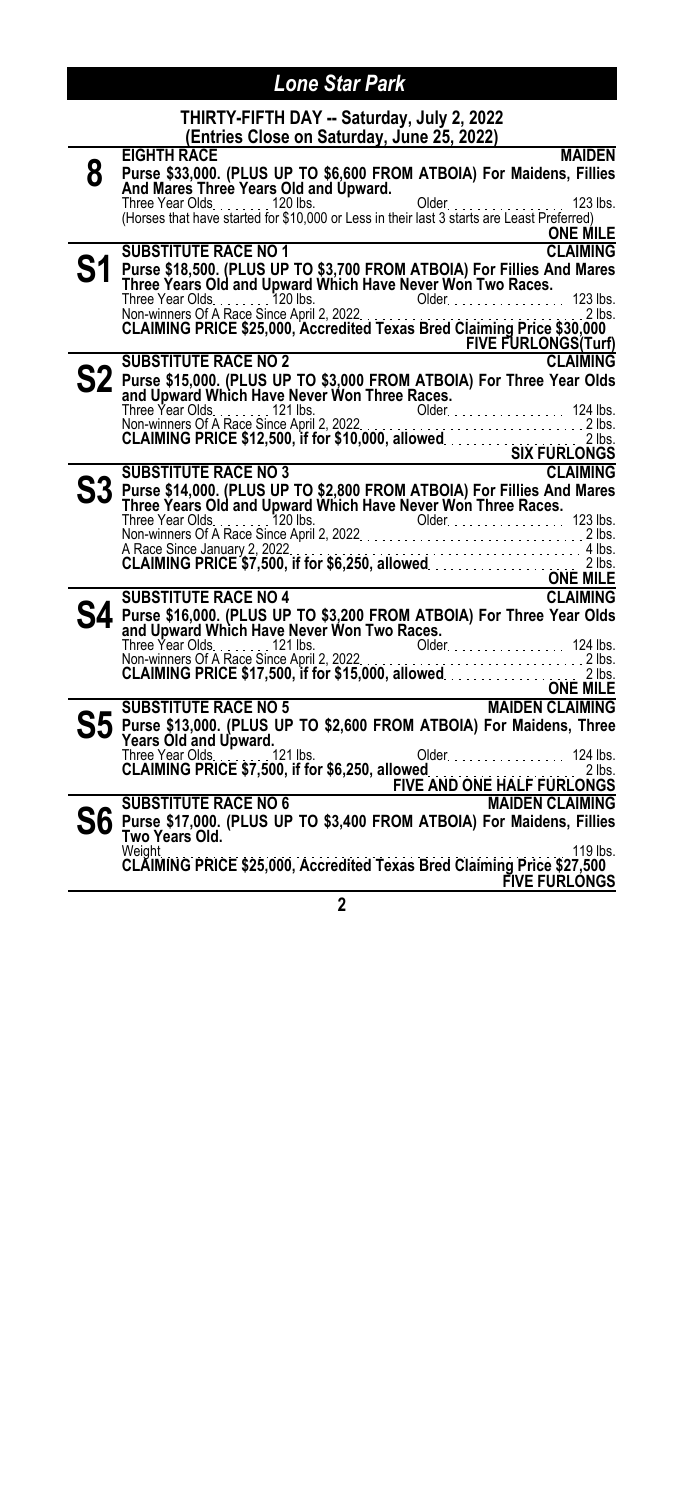|   | THIRTY-SIXTH DAY -- Sunday, July 3, 2022<br>(Entries Close on Sunday, June 26, 2022)                                                                                                                                                                        |
|---|-------------------------------------------------------------------------------------------------------------------------------------------------------------------------------------------------------------------------------------------------------------|
|   | <b>TEXAS-BRED CLAIMING</b><br><b>FIRST RACE</b>                                                                                                                                                                                                             |
|   | Purse \$17,500. (PLUS UP TO \$875 FOR ACCREDITED TEXAS BRED) For<br>TEXAS ACCREDITED Fillies_And Mares Three Years Old and Upward                                                                                                                           |
|   |                                                                                                                                                                                                                                                             |
|   | Which Have Never Won Two Races.<br>Three Year Olds. (120 lbs. 00. 00. 00. 00. 123 lbs. 21. 123 lbs. 21. 123 lbs. 21. 123 lbs. 21. 123 lbs. 21. 1<br>CLAIMING PRICE \$20,000, if for \$17,500, allowed. 20. 20. 21. 21. 20. 20. 20. 2                        |
|   |                                                                                                                                                                                                                                                             |
|   |                                                                                                                                                                                                                                                             |
|   | <b>TEXAS-BRED MAIDEN CLAIMING</b><br><b>SECOND RACE</b>                                                                                                                                                                                                     |
|   | Purse \$13,000. (PLUS UP TO \$650 FOR ACCREDITED TEXAS BRED) For<br>TEXAS ACCREDITED Maidens, Fillies And Mares Three Years Old and                                                                                                                         |
|   | Upward.                                                                                                                                                                                                                                                     |
|   |                                                                                                                                                                                                                                                             |
|   |                                                                                                                                                                                                                                                             |
| 3 | <b>THIRD RACE</b><br><b>ALLOWANCE</b><br>Purse \$34,500. (PLUS UP TO \$6,900 FROM ATBOIA) For Three Year Olds                                                                                                                                               |
|   | and Upward Which Have Never Won Two Races Other Than Maiden,                                                                                                                                                                                                |
|   | Claiming, Starter, Trial or State Bred Allowance or Which Have Never Won                                                                                                                                                                                    |
|   | Four Races.                                                                                                                                                                                                                                                 |
|   | A Race Since January 3, 2022.                                                                                                                                                                                                                               |
|   | . 4 lbs.<br>Rivace Since January 3, 2022<br>(Races Where Entered For \$15,000 Or Less Not Considered In Allowances)                                                                                                                                         |
|   | <b>FOURTH RACE</b><br><b>EQURTH RACE</b><br><b>EQURTH RACE</b>                                                                                                                                                                                              |
| 4 |                                                                                                                                                                                                                                                             |
|   |                                                                                                                                                                                                                                                             |
|   |                                                                                                                                                                                                                                                             |
|   | Purse \$33,000. (PLUS UP TO \$6,600 FROM ATBOIA) For Fillies And Mares<br>Three Years Old and Upward Which Have Never Won A Race Other Than                                                                                                                 |
|   | Maiden, Claiming, Starter, Trial or State Bred Allowance or Which Have<br>Never Won Two Races.                                                                                                                                                              |
|   |                                                                                                                                                                                                                                                             |
|   | <b>FIFTH RACE</b><br><b>CLAIMING</b>                                                                                                                                                                                                                        |
| 5 |                                                                                                                                                                                                                                                             |
|   | Purse \$24,000. (PLUS UP TO \$4,800 FROM ATBOIA) For Fillies And Mares<br>Three Years Old and Upward.                                                                                                                                                       |
|   |                                                                                                                                                                                                                                                             |
|   | $.4$ lbs.                                                                                                                                                                                                                                                   |
|   | A Race Since January 3, 2022<br>CLAIMING PRICE \$25,000, Accredited Texas Bred Claiming Price \$30,000<br>(Races Where Entered For \$15,000 Or Less Not Considered In Allowances)                                                                           |
|   | SIX AND ONE HALF FURLONGS                                                                                                                                                                                                                                   |
|   | <b>SIXTH RACE</b><br><b>ALLOWANCE</b>                                                                                                                                                                                                                       |
| 6 |                                                                                                                                                                                                                                                             |
|   |                                                                                                                                                                                                                                                             |
|   | <b>Purse \$34,500. (PLUS UP TO \$6,900 FROM ATBOIA) For Three Year Olds<br/>and Upward Which Have Never Won Three Races.</b><br>Three Year Olds<br>Non-winners Of A Race At A Mile Or Over On The Turf Since April 3, 2022. 2. 2. 2. 12. 2. 12.<br>. 4 lbs. |
|   | Such A Race Since January 3, 2022<br>(Races Where Entered For \$15,000 Or Less Not Considered In Allowances)                                                                                                                                                |
|   | <b>EXAMPLE CONFIDENTIAL CONFIDENTIAL CONFIDENTIAL CONFIDENTIAL CONFIDENTIAL CONFIDENTIAL CONFIDENTIAL CONFIDENTI</b><br><b>SEVENTH RACE</b><br><b>MAIDEN</b>                                                                                                |
| 7 | Purse \$33,000. (PLUS UP TO \$6,600 FROM ATBOIA) For Maidens, Fillies                                                                                                                                                                                       |
|   | And Mares Three Years Old and Upward.<br>$\sim$ 123 lbs.                                                                                                                                                                                                    |
|   | <b>ONE MILE AND ONE EIGHTH(Turf)</b>                                                                                                                                                                                                                        |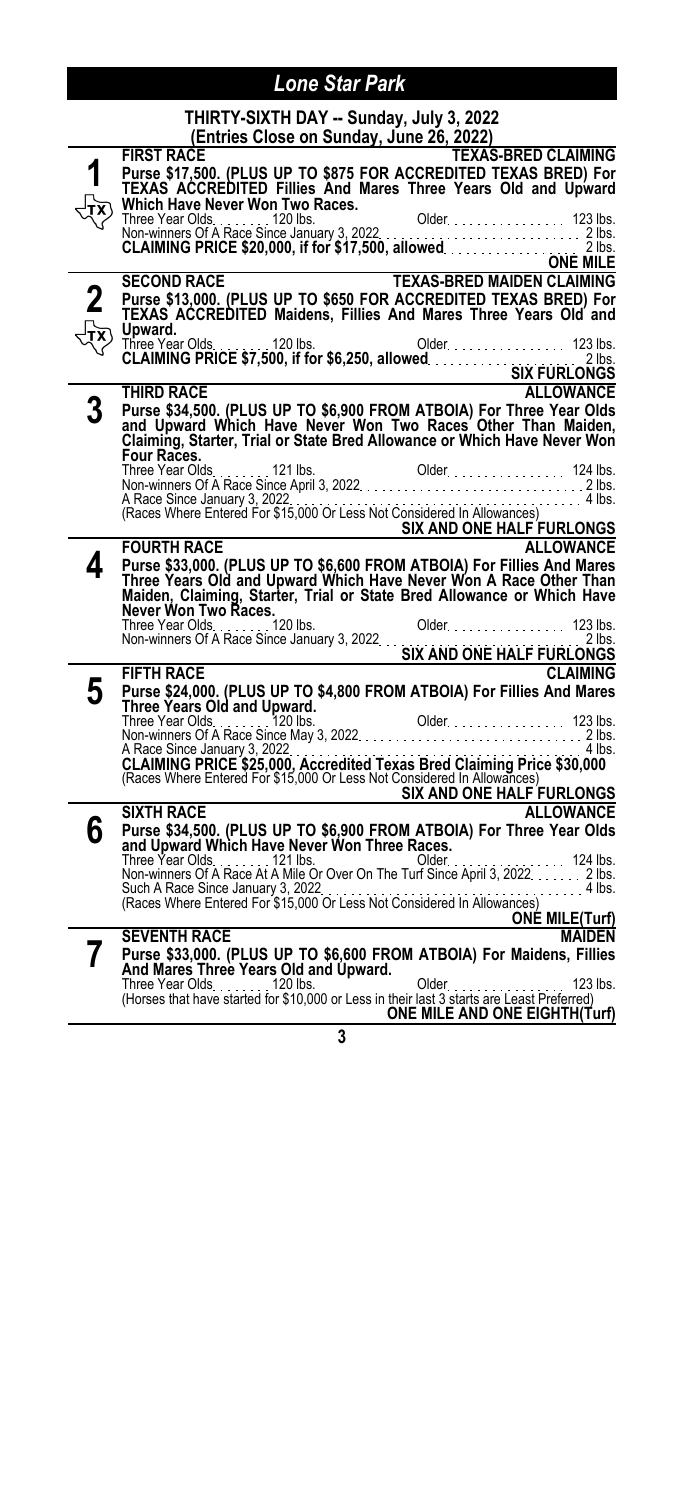|    | Lone Star Park                                                                                                                                                                                                                                                                                                                                                                                                                                            |
|----|-----------------------------------------------------------------------------------------------------------------------------------------------------------------------------------------------------------------------------------------------------------------------------------------------------------------------------------------------------------------------------------------------------------------------------------------------------------|
|    | THIRTY-SIXTH DAY -- Sunday, July 3, 2022<br>(Entries Close on Sunday, June 26, 2022)                                                                                                                                                                                                                                                                                                                                                                      |
| 8  | <b>MAIDEN</b><br><b>EIGHTH RACE</b><br>Purse \$33,000. (PLUS UP TO \$6,600 FROM ATBOIA) For Maidens, Two<br>Years Old.                                                                                                                                                                                                                                                                                                                                    |
|    | <b>MAIDEN</b><br>NINTH RACE                                                                                                                                                                                                                                                                                                                                                                                                                               |
| 9  | Purse \$33,000. (PLUS UP TO \$6,600 FROM ATBOIA) For Maidens, Three<br>Years Old and Upward.<br><b>ONE MILE</b>                                                                                                                                                                                                                                                                                                                                           |
|    | <b>SUBSTITUTE RACE NO 1</b><br><b>CLAIMING</b>                                                                                                                                                                                                                                                                                                                                                                                                            |
| S1 | Purse \$19,000. (INCLUDES \$3,800 FROM ATBOIA) For Fillies And Mares<br>Three Years Old and Upward Which Have Never Won Three Races.<br>Three Year Olds. The Three Year Olds. Three Year Olds. Three Year Olds. Three Year Olds. Three Year Olds. 2022<br>Non-winners Of A Race Since January 3, 2022. CLAIMING PRICE \$25,000, Accredited Texas Bred Claiming Price \$30,0<br>SUBSTITUTE RACE NO 2<br>ONE MILE AND ONE SIXTEENTH(Turf)<br>Purse \$47.000 |
|    | ${\bf S2}$ Purse \$17,000. (PLUS UP TO \$3,400 FROM ATBOIA) For Maidens, Two<br>Years Old.<br>Weight.<br>119 lbs.<br>CLAIMING PRICE \$25,000, Accredited Texas Bred Claiming Price \$27,500<br><b>FIVE FURLONGS</b>                                                                                                                                                                                                                                       |
|    | <b>CLAIMING</b><br><b>SUBSTITUTE RACE NO 3</b>                                                                                                                                                                                                                                                                                                                                                                                                            |
|    | Purse \$14,000. (PLUS UP TO \$2,800 FROM ATBOIA) For Three Year Olds<br>A Race Since January 3, 2022<br>CLAIMING PRICE \$7,500, if for \$6,250, allowed<br>ONE MILE<br>CLAIMING                                                                                                                                                                                                                                                                           |
|    | <b>SUBSTITUTE RACE NO 4</b>                                                                                                                                                                                                                                                                                                                                                                                                                               |
|    | Purse \$16,000. (PLUS UP TO \$3,200 FROM ATBOIA) For Fillies And Mares<br>Three Years Old and Upward Which Have Never Won Two Races.<br>Three Years Old and Upward Which Have Never Won Two Races.<br>Non-winners Of A Race Since April 3, 2022<br><b>ONE MILE</b>                                                                                                                                                                                        |
|    | ONE MILE<br>MAIDEN CLAIMING<br><b>SUBSTITUTE RACE NO 5</b>                                                                                                                                                                                                                                                                                                                                                                                                |
|    | $\mathbf{S5}$ Purse \$14,000. (PLUS UP TO \$2,800 FROM ATBOIA) For Maidens, Fillies<br>And Mares Three Years Old and Upward.<br>Older. 123 lbs.                                                                                                                                                                                                                                                                                                           |
|    | ONE MILE                                                                                                                                                                                                                                                                                                                                                                                                                                                  |
|    |                                                                                                                                                                                                                                                                                                                                                                                                                                                           |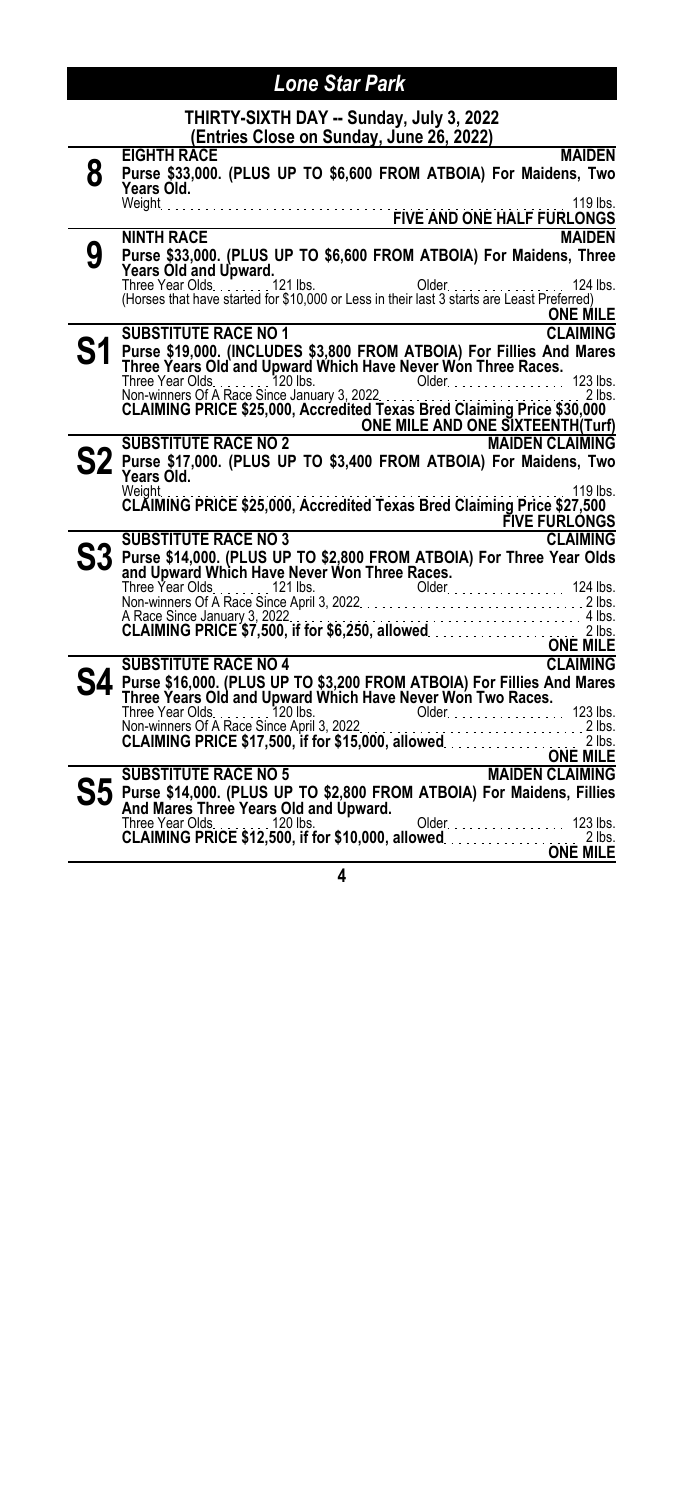|   | THIRTY-SEVENTH DAY -- Monday, July 4, 2022                                                                                                                                                                                                                    |
|---|---------------------------------------------------------------------------------------------------------------------------------------------------------------------------------------------------------------------------------------------------------------|
|   | (Entries Close on Monday, June 27, 2022)                                                                                                                                                                                                                      |
|   | <b>FIRST RACE</b><br><b>TEXAS-BRED ALLOWANCE</b><br>Purse \$33,000. (PLUS UP TO \$1,650 FOR ACCREDITED TEXAS BRED) For<br>TEXAS ACCREDITED Fillies And Mares Three Years Old and Upward<br>Which Have Never Won A Race Other Than Maiden or Claiming or Which |
|   | Have Never Won Two Races.                                                                                                                                                                                                                                     |
|   |                                                                                                                                                                                                                                                               |
|   |                                                                                                                                                                                                                                                               |
|   | Purse \$14,000. (PLUS UP TO \$700 FOR ACCREDITED TEXAS BRED) For<br>TEXAS ACCREDITED Fillies And Mares Three Years Old and Upward.                                                                                                                            |
|   |                                                                                                                                                                                                                                                               |
|   |                                                                                                                                                                                                                                                               |
|   |                                                                                                                                                                                                                                                               |
|   | Purse \$15,000. (PLUS UP TO \$750 FOR ACCREDITED TEXAS BRED) For<br>TEXAS ACCREDITED Maidens, Fillies And Mares Three Years Old and                                                                                                                           |
|   | Upward.                                                                                                                                                                                                                                                       |
|   |                                                                                                                                                                                                                                                               |
|   | ONE MILE                                                                                                                                                                                                                                                      |
|   | <b>FOURTH RACE</b>                                                                                                                                                                                                                                            |
| 4 | Purse \$34,500. (PLUS UP TO \$6,900 FROM ATBOIA) For Fillies And Mares<br>Three Years Old and Upward Which Have Never Won Three Races.                                                                                                                        |
|   |                                                                                                                                                                                                                                                               |
|   | ONE MILE                                                                                                                                                                                                                                                      |
|   | STARTER OPTIONAL CLAIMING<br><b>FIFTH RACE</b>                                                                                                                                                                                                                |
| 5 | Purse \$17,000. (PLUS UP TO \$3,400 FROM ATBOIA) For Fillies And Mares                                                                                                                                                                                        |
|   | Three Years Old and Upward Which Have Started For A Claiming Price Of<br>\$7,500 or Less In 2021 - 2022 or ACCREDITED TEXAS BREDS Which Have                                                                                                                  |
|   | Started For A Claiming Price Of \$10,000 or Less In 2021 - 2022 or Claiming                                                                                                                                                                                   |
|   | Price \$15,000.                                                                                                                                                                                                                                               |
|   |                                                                                                                                                                                                                                                               |
|   |                                                                                                                                                                                                                                                               |
|   |                                                                                                                                                                                                                                                               |
|   | (Multiple Winners Preferred)                                                                                                                                                                                                                                  |
|   | <b>SEVEN FURLONGS</b><br><b>SIXTH RACE</b><br><b>MAIDEN</b>                                                                                                                                                                                                   |
| h | Purse \$33,000. (PLUS UP TO \$6,600 FROM ATBOIA) For Maidens, Fillies<br>Purse المعروبية و Two Years Old.<br>Two Years Old. [19   119   119   119   119   119   119   119   119   119   119<br>Meight                                                         |
|   |                                                                                                                                                                                                                                                               |
|   |                                                                                                                                                                                                                                                               |
|   | 5                                                                                                                                                                                                                                                             |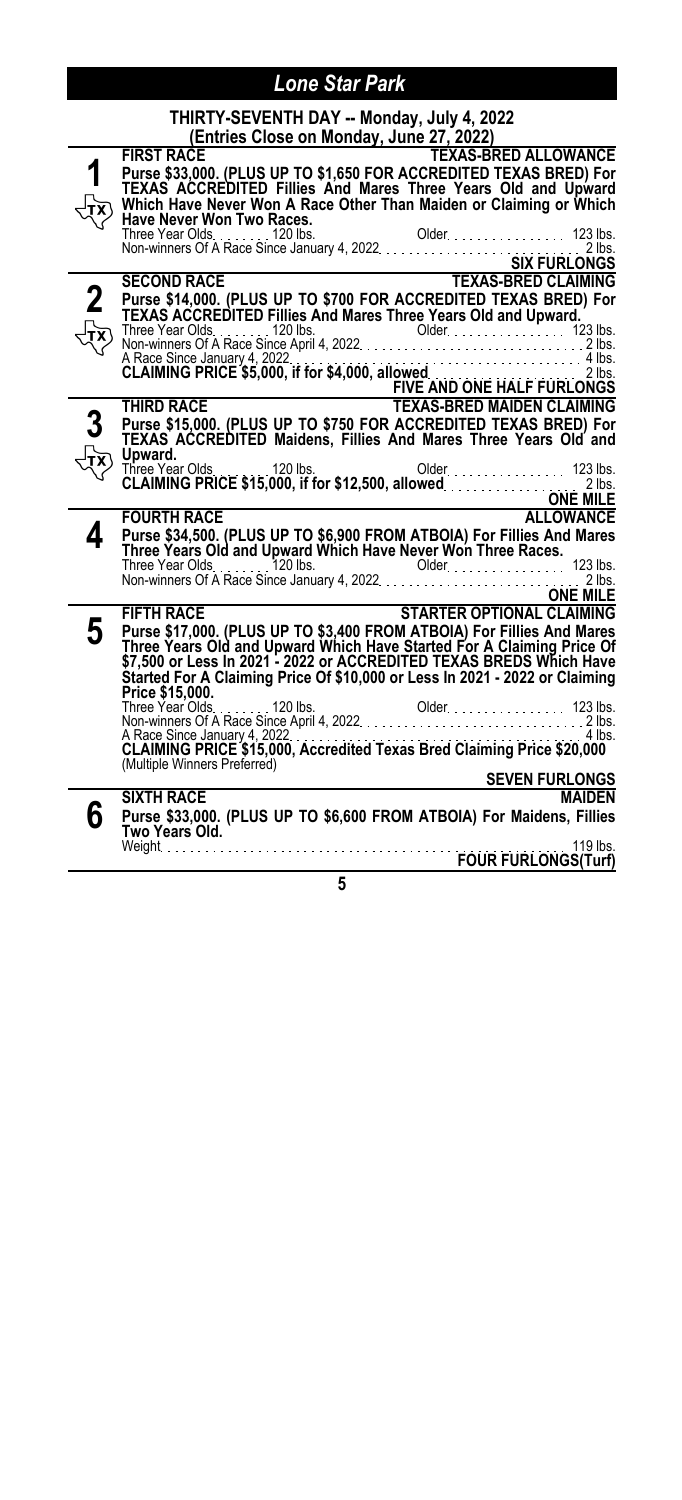|   | THIRTY-SEVENTH DAY -- Monday, July 4, 2022                                                                                                                                                                                            |
|---|---------------------------------------------------------------------------------------------------------------------------------------------------------------------------------------------------------------------------------------|
|   | (Entries Close on Monday, June 27, 2022)                                                                                                                                                                                              |
|   | <b>SEVENTH RACE</b><br><b>MAIDEN</b>                                                                                                                                                                                                  |
|   | Purse \$33,000. (PLUS UP TO \$6,600 FROM ATBOIA) For Maidens, Three                                                                                                                                                                   |
|   | Years Old and Upward.                                                                                                                                                                                                                 |
|   | (Horses that have started for \$10,000 or Less in their last 3 starts are Least Preferred)                                                                                                                                            |
|   | ONE MILE AND ONE EIGHTH(Turf)                                                                                                                                                                                                         |
|   | <b>CLAIMING</b><br><b>EIGHTH RACE</b>                                                                                                                                                                                                 |
| 8 | Purse \$13,000. (PLUS UP TO \$2,600 FROM ATBOIA) For Fillies And Mares                                                                                                                                                                |
|   | Three Years Old and Upward.                                                                                                                                                                                                           |
|   |                                                                                                                                                                                                                                       |
|   |                                                                                                                                                                                                                                       |
|   |                                                                                                                                                                                                                                       |
|   |                                                                                                                                                                                                                                       |
|   | <b>FIVE AND ONE HALF FURLONGS</b>                                                                                                                                                                                                     |
|   | <b>NINTH RACE</b><br><b>MAIDEN CLAIMING</b>                                                                                                                                                                                           |
| 9 | Purse \$14,000. (PLUS UP TO \$2,800 FROM ATBOIA) For Maidens, Three                                                                                                                                                                   |
|   | Years Old and Upward.<br>Older. 124 lbs.                                                                                                                                                                                              |
|   |                                                                                                                                                                                                                                       |
|   |                                                                                                                                                                                                                                       |
|   | ONE MILE<br><b>SUBSTITUTE RACE NO 1</b>                                                                                                                                                                                               |
|   |                                                                                                                                                                                                                                       |
|   | Purse \$19,000. (INCLUDES \$3,800 FROM ATBOIA) For Three Year Olds<br>and Upward Which Have Never Won Three Races.                                                                                                                    |
|   |                                                                                                                                                                                                                                       |
|   |                                                                                                                                                                                                                                       |
|   |                                                                                                                                                                                                                                       |
|   | SUBSTITUTE RACE NO 2<br>SUBSTITUTE RACE NO 2<br>Pure Castle Control of the Castle Control of the Castle Castle Castle Castle Castle Castle Castle Castle Castle Castle Castle Castle Castle Castle Castle Castle Castle Castle Castl  |
|   |                                                                                                                                                                                                                                       |
|   | Purse \$14,000. (PLUS UP TO \$700 FOR ACCREDITED TEXAS BRED) For<br>TEXAS ACCREDITED Three Year Olds and Upward Which Have Never                                                                                                      |
|   | <b>Won Three Races.</b>                                                                                                                                                                                                               |
|   |                                                                                                                                                                                                                                       |
|   |                                                                                                                                                                                                                                       |
|   |                                                                                                                                                                                                                                       |
|   |                                                                                                                                                                                                                                       |
|   |                                                                                                                                                                                                                                       |
|   | Such A Race Since January 4, 2022<br>CLAIMING PRICE \$7,500, if for \$6,250, allowed.<br>ONE MILE AND ONE SIXTEENTH<br>SUBSTITUTE RACE NO 3                                                                                           |
|   |                                                                                                                                                                                                                                       |
|   |                                                                                                                                                                                                                                       |
|   |                                                                                                                                                                                                                                       |
|   | Purse \$13,000. (PLUS UP TO \$650 FOR ACCREDITED TEXAS BRED) For<br>TEXAS ACCREDITED Maidens, Three Years Old and Upward.<br>Three Year Olds. 124 lbs. (21 lbs. 124 lbs. 21 lbs. 21 lbs. 21 lbs. 21 lbs. 21 lbs. 21 lbs. 2500, if for |
|   |                                                                                                                                                                                                                                       |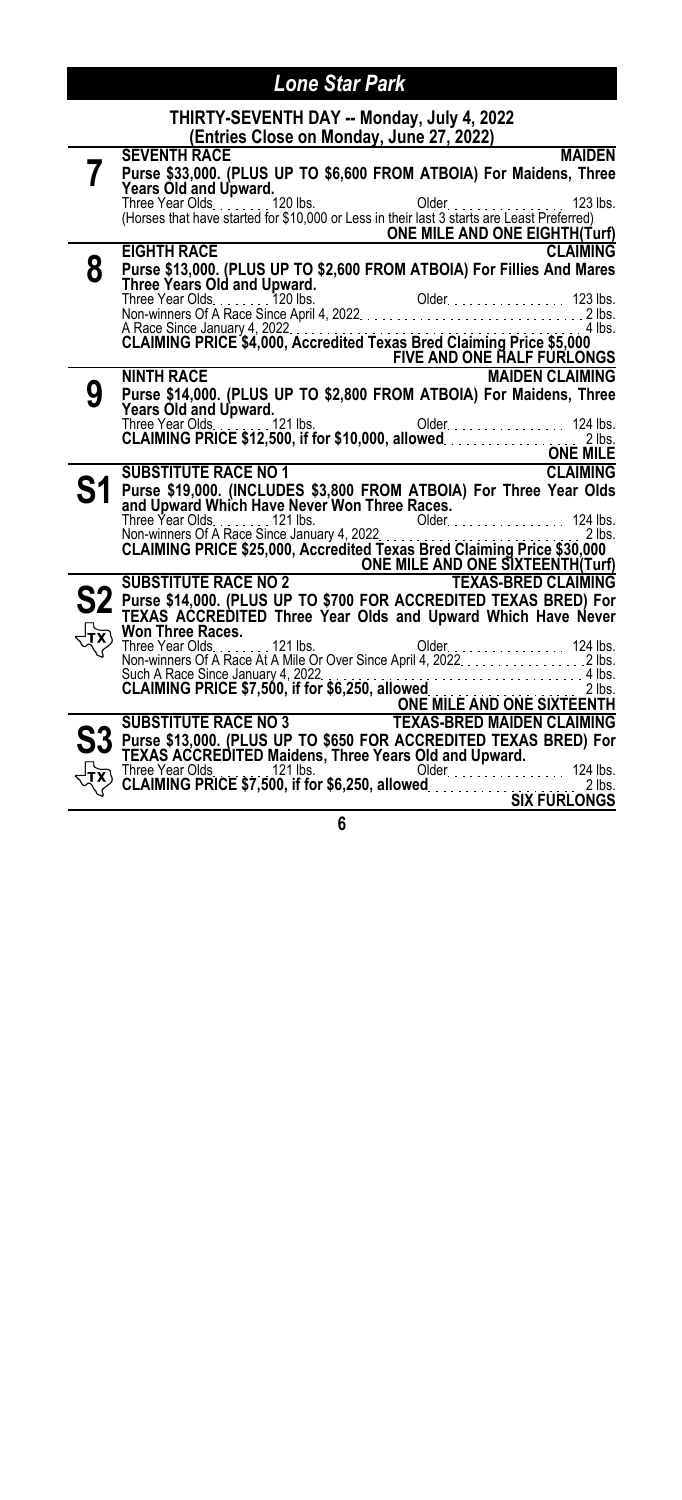|                | THIRTY-EIGHTH DAY -- Friday, July 8, 2022                                                                                                  |
|----------------|--------------------------------------------------------------------------------------------------------------------------------------------|
|                | (Entries Close on Friday, July 1, 2022)<br><b>TEXAS-BRED ALLOWANCE</b><br><b>FIRST RACE</b>                                                |
| 1              | FIRST RACE<br>Purse \$33,00 <u>0. (PLUS UP</u> TO \$1,650 FOR ACCREDITED TEXAS BRED) For                                                   |
|                | TEXAS ACCREDITED Three Year Olds and Upward Which Have Never                                                                               |
|                | Won A Race Other Than Maiden or Claiming or Which Have Never Won<br>Two Races.                                                             |
|                |                                                                                                                                            |
|                |                                                                                                                                            |
|                | Three Year Olds<br>Non-winners Of A Race Since January 8, 2022<br>SIX FURLONGS<br>SECOND RACE<br>TEXAS-BRED MAIDEN<br><b>SECOND RACE</b>   |
| $\mathbf 2$    | Purse \$33,000. (PLUS UP TO \$1,650 FOR ACCREDITED TEXAS BRED) For                                                                         |
|                | TEXAS ACCREDITED Maidens, Fillies And Mares Three Years Old' and                                                                           |
|                | Upward.<br>opwaru.<br>Three Year Olds. 120 lbs.<br>SIX FURLONGS<br>Older SIX FURLONGS<br>TEXAS-BRED CLAIMING                               |
|                |                                                                                                                                            |
|                | THIRD RACE                                                                                                                                 |
| $\overline{3}$ | Purse \$14,000. (PLUS UP TO \$700 FOR ACCREDITED TEXAS BRED) For<br>TEXAS ACCREDITED Three Year Olds and Upward.                           |
|                | Three Year Olds. 121 lbs.                                                                                                                  |
|                |                                                                                                                                            |
|                |                                                                                                                                            |
|                | A Race Since January 8, 2022<br>CLAIMING PRICE \$5,000, if for \$4,000, allowed<br>FIVE AND ONE HALF FURLONGS<br>FOURTH RACE<br>ALLOWANCE  |
| 4              | Purse \$34,500. (PLUS UP TO \$6,900 FROM ATBOIA) For Three Year Olds                                                                       |
|                | and Upward Which Have Never Won Three Races.                                                                                               |
|                | Three Year Olds<br>Non-winners Of A Race Since January 8, 2022<br>2 lbs.                                                                   |
|                |                                                                                                                                            |
|                | <u>ONE MILE</u><br>STARTER OPTIONAL CLAIMING<br><b>FIFTH RACE</b>                                                                          |
| 5              | Purse \$17,000. (PLUS UP TO \$3,400 FROM ATBOIA) For Three Year Olds                                                                       |
|                | and Upward Which Have Started For A Claiming Price Of \$7,500 or Less In<br>2021 - 2022 or ACCREDITED TEXAS BREDS Which Have Started For A |
|                | Claiming Price Of \$10,000 or Less In 2021 - 2022 or Claiming Price                                                                        |
|                | \$15,000.                                                                                                                                  |
|                |                                                                                                                                            |
|                | A Race Since January 8, 2022. The Street Hexas Bred Claiming Price \$20,000                                                                |
|                | (Multiple Winners Preferred)                                                                                                               |
|                | <b>SEVEN FURLONGS</b><br><b>SIXTH RACE</b><br><b>CLAIMING</b>                                                                              |
| 6              | Purse \$13,000. (PLUS UP TO \$2,600 FROM ATBOIA) For Three Year Olds                                                                       |
|                | and Upward.                                                                                                                                |
|                |                                                                                                                                            |
|                |                                                                                                                                            |
|                | <b>FIVE AND ONE HALF FURLONGS</b>                                                                                                          |
|                |                                                                                                                                            |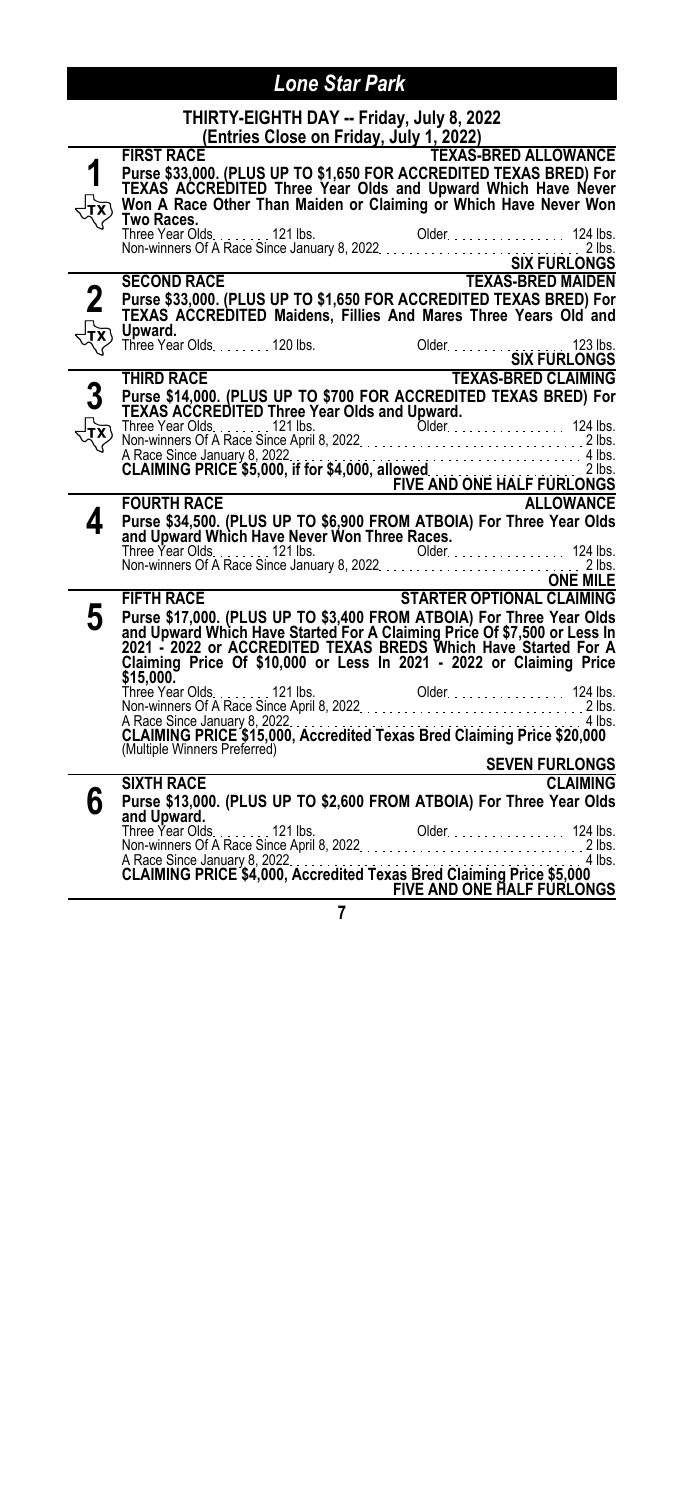|   | THIRTY-EIGHTH DAY -- Friday, July 8, 2022<br>(Entries Close on Friday, July 1, 2022)                                                                                                                                |                               |                  |
|---|---------------------------------------------------------------------------------------------------------------------------------------------------------------------------------------------------------------------|-------------------------------|------------------|
| 7 | <b>SEVENTH RACE</b><br>Purse \$33,000. (PLUS UP TO \$6,600 FROM ATBOIA) For Maidens, Two<br>Years Old.                                                                                                              |                               | <b>MAIDEN</b>    |
|   |                                                                                                                                                                                                                     | FOUR FURLONGS (Turf)          | 119 lbs.         |
|   | <b>EIGHTH RACE</b>                                                                                                                                                                                                  |                               | <b>ALLOWANCE</b> |
| 8 | Purse \$34,500. (PLUS UP TO \$6,900 FROM ATBOIA) For Fillies And Mares<br>Three Years Old and Upward Which Have Never Won Two Races Other<br>Than Maiden, Claiming, Starter, Trial or State Bred Allowance or Which |                               |                  |
|   |                                                                                                                                                                                                                     |                               |                  |
|   | A Race Since January 8, 2022. The Research Considered In Allowances) 4 Ibs.<br>(Races Where Entered For \$15,000 Or Less Not Considered In Allowances)                                                              | ONE MILE AND ONE EIGHTH(Turf) |                  |
|   | <b>SUBSTITUTE RACE NO 1</b>                                                                                                                                                                                         | <b>TEXAS-BRED ALLOWANCE</b>   |                  |
|   | Purse \$33,000. (PLUS UP TO \$1,650 FOR ACCREDITED TEXAS BRED) For<br>TEXAS  ACCREDITED  Fillies  And  Mares  Three  Years  Old  and  Upward<br>Which Have Never Won A Race Other Than Maiden or Claiming or Which  |                               |                  |
|   | Have Never Won Two Races.<br>Three Year Olds<br>Three Year Olds<br>Non-winners Of A Race Since January 8, 2022<br>SUBSTITUTE RACE NO 2<br>SUBSTITUTE RACE NO 2<br>TEXAS-BRED CLAIMING                               |                               |                  |
|   |                                                                                                                                                                                                                     |                               |                  |
|   |                                                                                                                                                                                                                     |                               |                  |
|   | S2 Purse \$14,000. (PLUS UP TO \$700 FOR ACCREDITED TEXAS BRED) For<br>TEXAS ACCREDITED Fillies And Mares Three Years Old and Upward                                                                                |                               |                  |
|   |                                                                                                                                                                                                                     |                               |                  |
|   | Such A Race Since January 8, 2022<br>CLAIMING PRICE \$7,500, if for \$6,250, allowed<br>ONE MILE AND ONE SIXTEENTH<br>SUBSTITUTE RACE NO 3<br>TEXAS-BRED MAIDEN CLAIMING                                            |                               |                  |
|   |                                                                                                                                                                                                                     |                               |                  |
|   |                                                                                                                                                                                                                     |                               |                  |
|   |                                                                                                                                                                                                                     |                               |                  |
|   |                                                                                                                                                                                                                     |                               |                  |
|   | <b>SUBSTITUTE RACE NO 4</b>                                                                                                                                                                                         | MAIDEN CLAIMING               |                  |
|   | 4. Purse \$11,000. (PLUS UP TO \$2,200 FROM ATBOIA) For Maidens, Fillies                                                                                                                                            |                               |                  |
|   | And Mares Three Years Old and Upward.                                                                                                                                                                               |                               | 123 lbs.         |
|   | Three Year Olds<br><b>CLAIMING PRICE \$5,000, Accredited Texas Bred Claiming Price \$6,250</b>                                                                                                                      | SIX AND ONE HALF FURLONGS     |                  |
|   |                                                                                                                                                                                                                     |                               |                  |
|   | Closing Friday, July 1, 2022<br>Wasted Tears Stakes (BT)                                                                                                                                                            |                               |                  |
|   | Purse \$150,000 Guaranteed<br>Fillies And Mares Three Year Olds and Upward                                                                                                                                          |                               |                  |
|   | One Mile And One Sixteenth (Turf)                                                                                                                                                                                   |                               |                  |
|   | (To be run Saturday, July 16, 2022)<br><b>Grand Prairie Turf Sprint (BT)</b>                                                                                                                                        |                               |                  |
|   | Purse \$150,000 Guaranteed                                                                                                                                                                                          |                               |                  |
|   | Three Year Olds and Upward                                                                                                                                                                                          |                               |                  |
|   | Five Furlongs (Turf)<br>To be run Saturday, July 16, 2022)                                                                                                                                                          |                               |                  |
|   | <b>Chicken Fried Stakes (BT)</b><br>Purse \$150,000 Guaranteed                                                                                                                                                      |                               |                  |
|   | Fillies And MaresThree Year Olds and Upward<br>Five Furlongs (Turf)                                                                                                                                                 |                               |                  |
|   | (To be run Saturday, July 16, 2022)                                                                                                                                                                                 |                               |                  |
|   | <b>Texas Turf Classic (BT)</b><br>Purse \$300,000 Guaranteed                                                                                                                                                        |                               |                  |
|   | Three Year Olds and Upward                                                                                                                                                                                          |                               |                  |
|   | One Mile And One Eighth (Turf)<br>(To be run Saturday, July 16, 2022)                                                                                                                                               |                               |                  |
|   | $\bullet$                                                                                                                                                                                                           |                               |                  |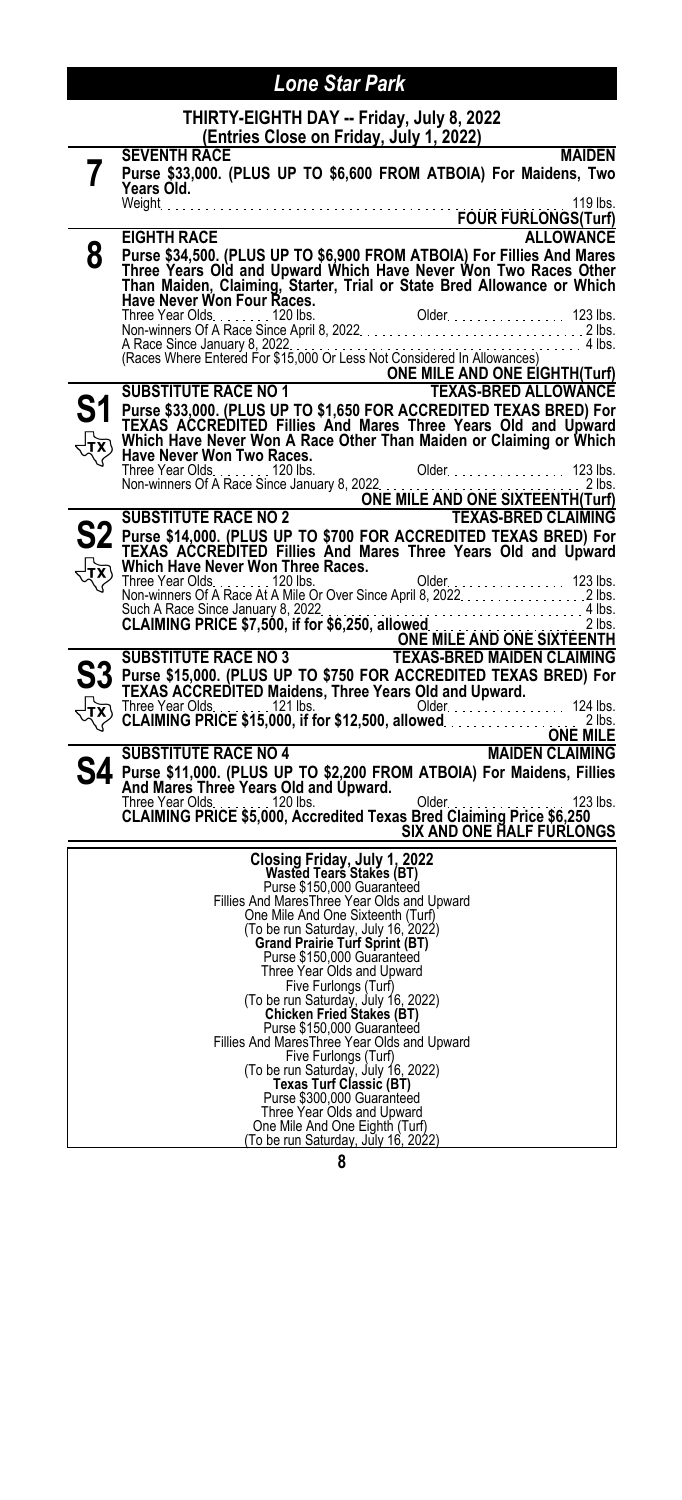|                      | THIRTY-NINTH DAY -- Saturday, July 9, 2022                         |                                                                                                                                                                                                        |
|----------------------|--------------------------------------------------------------------|--------------------------------------------------------------------------------------------------------------------------------------------------------------------------------------------------------|
|                      | (Entries Close on Saturday, July 2, 2022)                          |                                                                                                                                                                                                        |
|                      | <b>FIRST RACE</b>                                                  | <b>TEXAS-BRED ALLOWANCE</b>                                                                                                                                                                            |
| 1                    |                                                                    | Purse \$34,500. (PLUS UP TO \$1,725 FOR ACCREDITED TEXAS BRED) For<br>TEXAS ACCREDITED Fillies And Mares Three Years Old and Upward<br>Which Have Never Won Two Races Other Than Maiden or Claiming or |
|                      |                                                                    |                                                                                                                                                                                                        |
|                      |                                                                    |                                                                                                                                                                                                        |
|                      |                                                                    |                                                                                                                                                                                                        |
|                      |                                                                    |                                                                                                                                                                                                        |
|                      |                                                                    | ONE MILE<br>ONE MILE<br>TEXAS-BRED MAIDEN                                                                                                                                                              |
|                      | <b>SECOND RACE</b>                                                 |                                                                                                                                                                                                        |
| $\boldsymbol{2}$     | <b>TEXAS ACCREDITED Maidens, Three Years Old and Upward.</b>       | Purse \$33,000. (PLUS UP TO \$1,650 FOR ACCREDITED TEXAS BRED) For                                                                                                                                     |
|                      |                                                                    |                                                                                                                                                                                                        |
| $\frac{1}{\sqrt{2}}$ |                                                                    |                                                                                                                                                                                                        |
|                      |                                                                    |                                                                                                                                                                                                        |
| 3                    |                                                                    | Purse \$36,500. (PLUS UP TO \$7,300 FROM ATBOIA) For Three Year Olds<br>and Upward Which Have Not Won \$25,000 In 2022 or Claiming Price                                                               |
|                      | \$50,000.                                                          |                                                                                                                                                                                                        |
|                      | Three Year Olds. 121 lbs.                                          |                                                                                                                                                                                                        |
|                      |                                                                    | Three Year Olds<br>Mon-winners Of A Race Since April 9, 2022<br>Mon-winners Of A Race Since April 9, 2022                                                                                              |
|                      |                                                                    | A Race Since January 9, 2022. The Street Hexas Bred Claiming Price \$55,000                                                                                                                            |
|                      |                                                                    |                                                                                                                                                                                                        |
|                      |                                                                    | FOURTH RACE <b>EXAMPLE AND ONE SIXTEENTH</b><br>FOURTH RACE                                                                                                                                            |
| 4                    |                                                                    | Purse \$33,000. (PLUS UP TO \$6,600 FROM ATBOIA) For Three Year Olds                                                                                                                                   |
|                      |                                                                    | and Upward Which Have Never Won A Race Other Than Maiden, Claiming, Starter, Trial or State Bred Allowance or Which Have Never Won Two                                                                 |
|                      | Races.                                                             |                                                                                                                                                                                                        |
|                      |                                                                    |                                                                                                                                                                                                        |
|                      |                                                                    |                                                                                                                                                                                                        |
|                      | <b>FIFTH RACE</b>                                                  | <b>CLAIMING</b>                                                                                                                                                                                        |
| 5                    |                                                                    | Purse \$24,000. (PLUS UP TO \$4,800 FROM ATBOIA) For Fillies And Mares                                                                                                                                 |
|                      | Three Years Old and Upward.                                        |                                                                                                                                                                                                        |
|                      |                                                                    |                                                                                                                                                                                                        |
|                      |                                                                    |                                                                                                                                                                                                        |
|                      |                                                                    | A Race Since January 9, 2022<br>CLAIMING PRICE \$25,000, Accredited Texas Bred Claiming Price \$30,000<br>(Races Where Entered For \$20,000 Or Less Not Considered In Allowances)                      |
|                      |                                                                    | <b>ONE MILE</b>                                                                                                                                                                                        |
|                      | <b>SIXTH RACE</b>                                                  | <b>MAIDEN CLAIMING</b>                                                                                                                                                                                 |
| 6                    |                                                                    | Purse \$20,000. (PLUS UP TO \$4,000 FROM ATBOIA) For Maidens, Fillies                                                                                                                                  |
|                      | And Mares Three Years Old and Upward.<br>Three Year Olds. 120 lbs. |                                                                                                                                                                                                        |
|                      |                                                                    | $Older.$<br>$\sim$ 123 lbs.                                                                                                                                                                            |
|                      |                                                                    | CLAIMING PRICE \$40,000, Accredited Texas Bred Claiming Price \$45,000 (Horses that have started for \$7,500 or less in their last 3 starts are least preferred)                                       |
|                      |                                                                    | SIX AND ONE HALF FURLONGS                                                                                                                                                                              |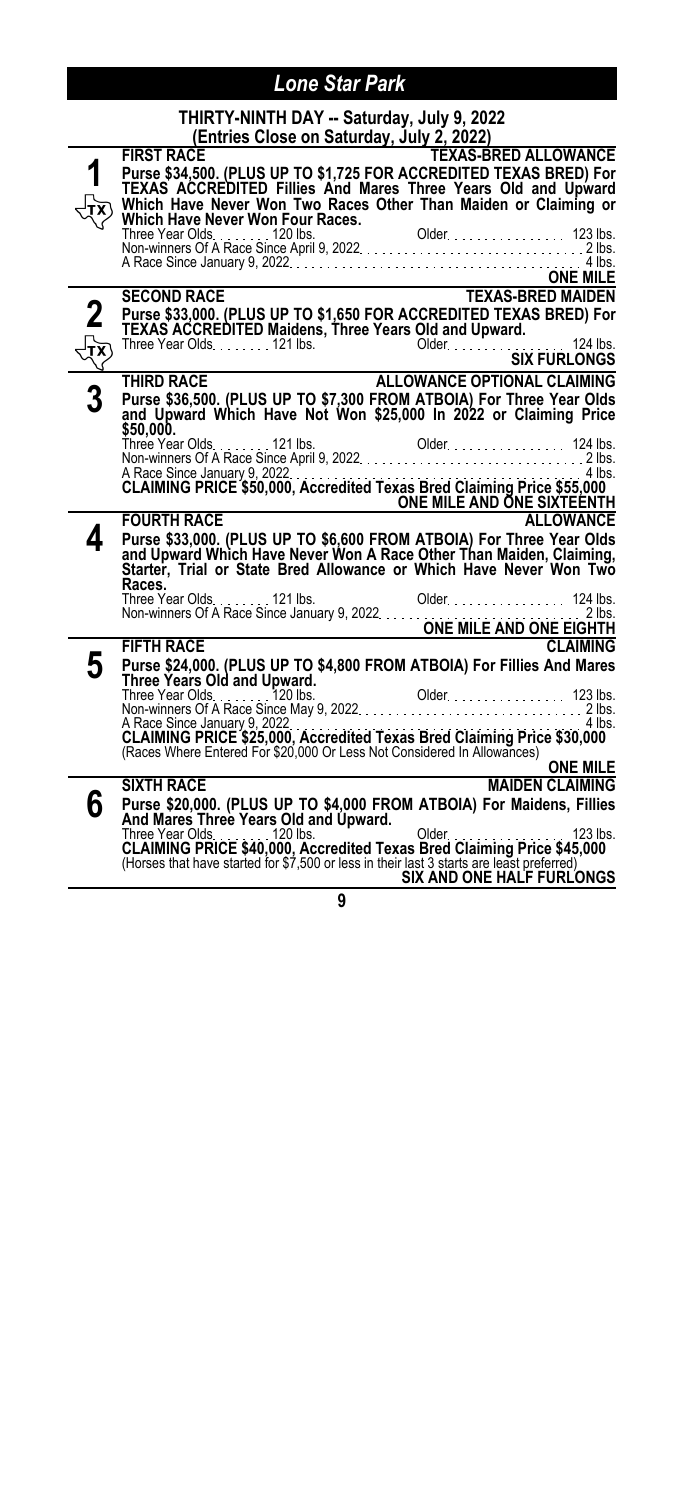| THIRTY-NINTH DAY -- Saturday, July 9, 2022 |  |
|--------------------------------------------|--|
| (Entries Close on Saturday, July 2, 2022)  |  |

|   | <u>(Entries Close on Saturday, July 2, 2022)</u>                                                                                                                  |
|---|-------------------------------------------------------------------------------------------------------------------------------------------------------------------|
|   | <b>ALLOWANCE</b><br><b>SEVENTH RACE</b>                                                                                                                           |
|   | Purse \$34,500. (PLUS UP TO \$6,900 FROM ATBOIA) For Three Year Olds<br>and Upward Which Have Never Won Two Races Other Than Maiden,                              |
|   |                                                                                                                                                                   |
|   | Claiming, Starter, Trial or State Bred Allowance or Which Have Never Won                                                                                          |
|   | Four Races.                                                                                                                                                       |
|   |                                                                                                                                                                   |
|   |                                                                                                                                                                   |
|   | Such A Race Since January 9, 2022<br>(Races Where Entered For \$15,000 Or Less Not Considered In Allowances)                                                      |
|   | ONE MILE AND ONE EIGHTH(Turf)                                                                                                                                     |
|   | <b>TEXAS-BRED ALLOWANCE</b><br><b>EIGHTH RACE</b>                                                                                                                 |
| 8 | Purse \$33,000. (PLUS UP TO \$1,650 FOR ACCREDITED TEXAS BRED) For<br>TEXAS ACCREDITED Three Year Olds and Upward Which Have Never                                |
|   |                                                                                                                                                                   |
|   | Won A Race Other Than Maiden or Claiming or Which Have Never Won                                                                                                  |
|   | Two Races.                                                                                                                                                        |
|   | Three Year Olds. 121 lbs.<br>Older 124 lbs.                                                                                                                       |
|   | Three Year Olds. The Carry of Allen Construction of Allen Carry 9, 2022<br>Non-winners Of A Race Since January 9, 2022<br><b>ONE MILE AND ONE SIXTEENTH(Turf)</b> |
|   | <b>NINTH RACE</b><br><b>MAIDEN CLAIMING</b>                                                                                                                       |
| 9 | Purse \$13,000. (PLUS UP TO \$2,600 FROM ATBOIA) For Maidens, Fillies                                                                                             |
|   | And Mares Three Years Old and Upward.                                                                                                                             |
|   |                                                                                                                                                                   |
|   |                                                                                                                                                                   |
|   | <u> 1989 - Johann Barn, mars an t-Amerikaansk kommunister (</u>                                                                                                   |
|   | <b>CLAIMING</b><br><b>SUBSTITUTE RACE NO 1</b>                                                                                                                    |
|   | Purse \$19,000. (PLUS UP TO \$3,800 FROM ATBOIA) For Fillies And Mares                                                                                            |
|   | Three Years Old and Upward.                                                                                                                                       |
|   |                                                                                                                                                                   |
|   | $.4$ lbs.                                                                                                                                                         |
|   | A Race Since January 9, 2022<br>A Race Since January 9, 2022<br>CLAIMING PRICE \$15,000, Accredited Texas Bred Claiming Price \$20,000                            |
|   | ONE MILE AND ONE SIXTEENTH(Turf)                                                                                                                                  |
|   | <b>SUBSTITUTE RACE NO 2</b><br><b>MAIDEN CLAIMING</b>                                                                                                             |
|   | S2 Purse \$11,000. (PLUS UP TO \$2,200 FROM ATBOIA) For Maidens, Three                                                                                            |
|   | Years Old and Upward.                                                                                                                                             |
|   | 124<br>Three Year Olds. Three Year Olds. CLAIMING PRICE \$5,000, Accredited Texas Bred Claiming Price \$6,250<br>124 lbs.                                         |
|   |                                                                                                                                                                   |
|   | <b>SIX AND ONE HALF FURLONGS</b>                                                                                                                                  |
|   | Closing Saturday, July 2, 2022                                                                                                                                    |
|   | <b>Valor Farm Stakes (BT)</b><br>Accredited Texas Bred                                                                                                            |
|   |                                                                                                                                                                   |
|   | Purse \$75,000 Added                                                                                                                                              |
|   | Fillies And MaresThree Year Olds and Upward<br>Six Furlongs                                                                                                       |
|   | (To be run Sunday, July 17, 2022)                                                                                                                                 |
|   | Highlander Training Center Assault Stakes (BT)                                                                                                                    |
|   | Accredited Texas Bred                                                                                                                                             |
|   | Purse \$75,000 Added<br>Three Year Olds and Upward                                                                                                                |
|   | One Mile (Turf)                                                                                                                                                   |
|   | (To be run Sunday, July 17, 2022)                                                                                                                                 |
|   | <b>Fiesta Mile Stakes</b>                                                                                                                                         |
|   | <b>Accredited Texas Bred</b>                                                                                                                                      |
|   | Purse \$75,000 Added<br>Fillies And MaresThree Year Olds and Upward                                                                                               |
|   | One Mile (Turf)                                                                                                                                                   |
|   | (To be run Sunday, July 17, 2022)                                                                                                                                 |
|   |                                                                                                                                                                   |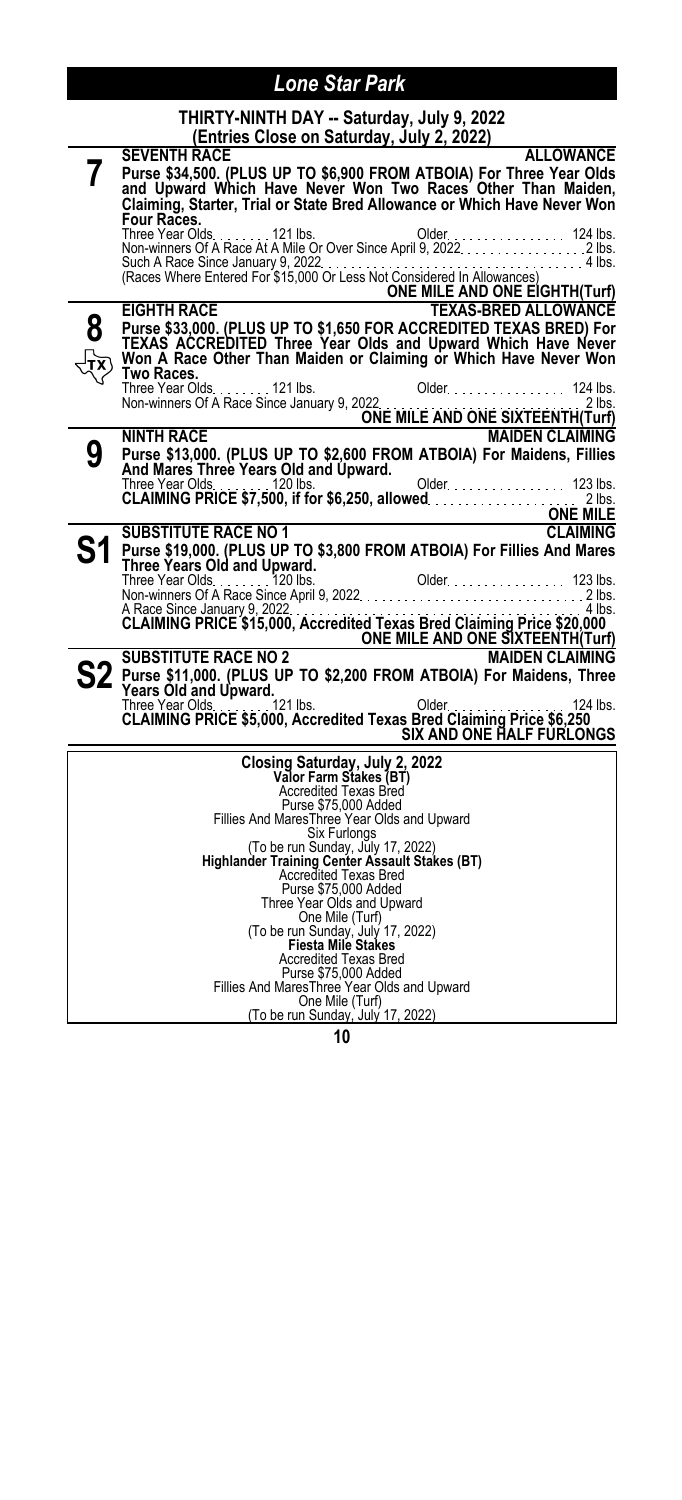**FORTIETH DAY -- Sunday, July 10, 2022**

|   | (Entries Close on Sunday, July 3, 2022)                                                                                                                                                                                                                                      |
|---|------------------------------------------------------------------------------------------------------------------------------------------------------------------------------------------------------------------------------------------------------------------------------|
|   | <b>TEXAS-BRED ALLOWANCE</b><br><b>FIRST RACE</b><br>Purse \$34,500. (PLUS UP TO \$1,725 FOR ACCREDITED TEXAS BRED) For<br>TEXAS ACCREDITED Three Year Olds and Upward Which Have Never<br>Won Two Races Other Than Maiden or Claiming or Which Have Never<br>Won Four Races. |
|   | ONE MILE<br>TEXAS-BRED CLAIMING                                                                                                                                                                                                                                              |
|   | <b>SECOND RACE</b>                                                                                                                                                                                                                                                           |
|   | Purse \$13,000. (PLUS UP TO \$650 FOR ACCREDITED TEXAS BRED) For<br>TEXAS ACCREDITED Fillies And Mares Three Years Old and Upward.                                                                                                                                           |
|   |                                                                                                                                                                                                                                                                              |
|   |                                                                                                                                                                                                                                                                              |
|   |                                                                                                                                                                                                                                                                              |
|   | ALLOWANCE OPTIONAL CLAIMING<br>THIRD RACE                                                                                                                                                                                                                                    |
|   |                                                                                                                                                                                                                                                                              |
|   | Purse \$36,500. (PLUS UP TO \$7,300 FROM ATBOIA) For Fillies And Mares<br>Three Years Old and Upward Which Have Not Won \$25,000 In 2022 or                                                                                                                                  |
|   | Claiming Price \$50,000.                                                                                                                                                                                                                                                     |
|   |                                                                                                                                                                                                                                                                              |
|   |                                                                                                                                                                                                                                                                              |
|   |                                                                                                                                                                                                                                                                              |
|   | TOURTH RACE CONTROL CONTROL CONTROL CONTROL CONTROL CONTROL CONTROL CONTROL CONTROL CONTROL CONTROL CONTROL CON<br>TOURTH RACE CONTROL CONTROL CONTROL CONTROL CONTROL CONTROL CONTROL CONTROL CONTROL CONTROL CONTROL CONTROL CO                                            |
| 4 |                                                                                                                                                                                                                                                                              |
|   | Purse \$33,000. (PLUS UP TO \$6,600 FROM ATBOIA) For Fillies And Mares<br>Three Years Old and Upward Which Have Never Won A Race Other Than                                                                                                                                  |
|   | Maiden, Claiming, Starter, Trial or State Bred Allowance or Which Have                                                                                                                                                                                                       |
|   |                                                                                                                                                                                                                                                                              |
|   |                                                                                                                                                                                                                                                                              |
|   |                                                                                                                                                                                                                                                                              |
|   | <b>CLAIMING</b>                                                                                                                                                                                                                                                              |
| 5 | Purse \$24,000. (PLUS UP TO \$4,800 FROM ATBOIA) For Three Year Olds<br>and Upward.                                                                                                                                                                                          |
|   |                                                                                                                                                                                                                                                                              |
|   |                                                                                                                                                                                                                                                                              |
|   |                                                                                                                                                                                                                                                                              |
|   | (Races Where Entered For \$20,000 Or Less Not Considered In Allowances)                                                                                                                                                                                                      |
|   | <b>ONE MILE</b><br><u> 1989 - Johann Barbara, martxa alemaniar a</u>                                                                                                                                                                                                         |
|   | <b>CLAIMING</b><br><b>SIXTH RACE</b>                                                                                                                                                                                                                                         |
| 6 | Purse \$14,000. (PLUS UP TO \$2,800 FROM ATBOIA) For Fillies And Mares                                                                                                                                                                                                       |
|   |                                                                                                                                                                                                                                                                              |
|   |                                                                                                                                                                                                                                                                              |
|   | A Race Since January 10, 2022<br>CLAIMING PRICE \$5,000, Accredited Texas Bred Claiming Price \$7,500<br>4 lbs                                                                                                                                                               |
|   | <b>SIX AND ONE HALF FURLONGS</b>                                                                                                                                                                                                                                             |
|   | Alternate Distance: One Mile And One Eighth                                                                                                                                                                                                                                  |
|   | <b>SEVENTH RACE</b><br><b>MAIDEN CLAIMING</b>                                                                                                                                                                                                                                |
|   | Purse \$20,000. (PLUS UP TO \$4,000 FROM ATBOIA) For Maidens, Three                                                                                                                                                                                                          |
|   |                                                                                                                                                                                                                                                                              |
|   | Years Old and Upward.<br>Three Year Olds. 124 lbs. Older 124 lbs. 124 lbs. 124 lbs. 124 lbs. 124 lbs. 124 lbs. 124 lbs. 124 lbs. 124 lbs. 124 lbs. 124 lbs. 124 lbs. 124 lbs. 124 lbs. 124 lbs. 124 lbs. 124 lbs. 124 lbs. 124 lb                                            |
|   |                                                                                                                                                                                                                                                                              |
|   | SIX AND ONE HALF FURLONGS                                                                                                                                                                                                                                                    |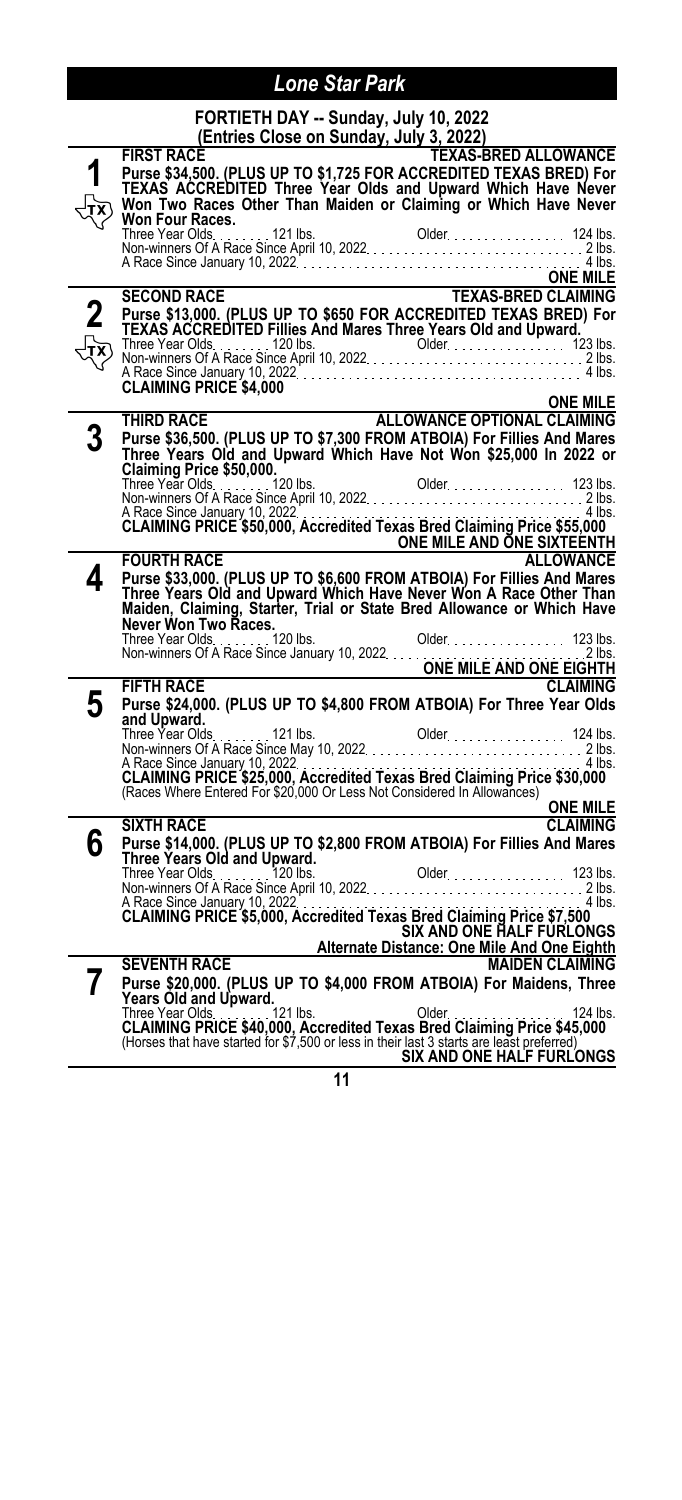| FORTIETH DAY -- Sunday, July 10, 2022   |  |  |
|-----------------------------------------|--|--|
| (Entries Close on Sunday, July 3, 2022) |  |  |

|   | (Entries Close on Sunday, July 3, 2022)                                                                                                                              |
|---|----------------------------------------------------------------------------------------------------------------------------------------------------------------------|
|   | <b>ALLOWANCE</b><br><b>EIGHTH RACE</b>                                                                                                                               |
| 8 | Purse \$33,000. (PLUS UP TO \$6,600 FROM ATBOIA) For Fillies And Mares<br>Three Years Old and Upward Which Have Never Won A Race Other Than                          |
|   | Maiden, Claiming, Starter, or State Bred Allowance or Which Have Never                                                                                               |
|   | Won Two Races.                                                                                                                                                       |
|   |                                                                                                                                                                      |
|   |                                                                                                                                                                      |
|   |                                                                                                                                                                      |
|   |                                                                                                                                                                      |
| 9 | Purse \$18,500. (PLUS UP TO \$3,700 FROM ATBOIA) For Three Year Olds<br>and Upward Which Have Never Won Two Races.                                                   |
|   |                                                                                                                                                                      |
|   | Three Year Olds.<br>Three Year Olds.<br>Non-winners Of A Race Since April 10, 2022.<br><b>CLAIMING PRICE \$25,000, Accredited Texas Bred Claiming Price \$30,000</b> |
|   |                                                                                                                                                                      |
|   | ONE MILE AND ONE EIGHTH(Turf)<br><b>TENTH RACE</b><br><b>MAIDEN</b>                                                                                                  |
|   | Purse \$33,000. (PLUS UP TO \$6,600 FROM ATBOIA) For Maidens, Fillies                                                                                                |
|   | And Mares Three Years Old and Upward.                                                                                                                                |
|   | Three Year Olds<br>(Horses that have started for \$10,000 or Less in their last 3 starts are Least Preferred)                                                        |
|   |                                                                                                                                                                      |
|   | SUBSTITUTE RACE NO 1<br>FIVE FURLONGS(Turf)                                                                                                                          |
|   | Purse \$19,000. (PLUS UP TO \$3,800 FROM ATBOIA) For Three Year Olds                                                                                                 |
|   | and Upward.                                                                                                                                                          |
|   |                                                                                                                                                                      |
|   |                                                                                                                                                                      |
|   |                                                                                                                                                                      |
|   | ONE MILE AND ONE SIXTEENTH(Turf)<br><b>SUBSTITUTE RACE NO 2</b><br><b>CLAIMING</b>                                                                                   |
|   | Purse \$14,000. (PLUS UP TO \$2,800 FROM ATBOIA) For Fillies And Mares                                                                                               |
|   | Three Years Old and Upward Which Have Never Won Three Races.                                                                                                         |
|   |                                                                                                                                                                      |
|   |                                                                                                                                                                      |
|   | <u>SIX FÚRLONGS</u>                                                                                                                                                  |
|   | <b>SUBSTITUTE RACE NO 3</b><br><b>CLAIMING</b>                                                                                                                       |
|   | Purse \$13,500. (PLUS UP TO \$2,700 FROM ATBOIA) For Fillies And Mares                                                                                               |
|   | Three Years Old and Upward Which Have Never Won Two Races.                                                                                                           |
|   | 2 lbs.                                                                                                                                                               |
|   |                                                                                                                                                                      |
|   |                                                                                                                                                                      |
|   |                                                                                                                                                                      |
|   | 4. Purse \$13,000. (PLUS UP TO \$2,600 FROM ATBOIA) For Maidens, Three<br>Years Old and Upward.                                                                      |
|   |                                                                                                                                                                      |
|   |                                                                                                                                                                      |
|   | <b>ONE MILE</b>                                                                                                                                                      |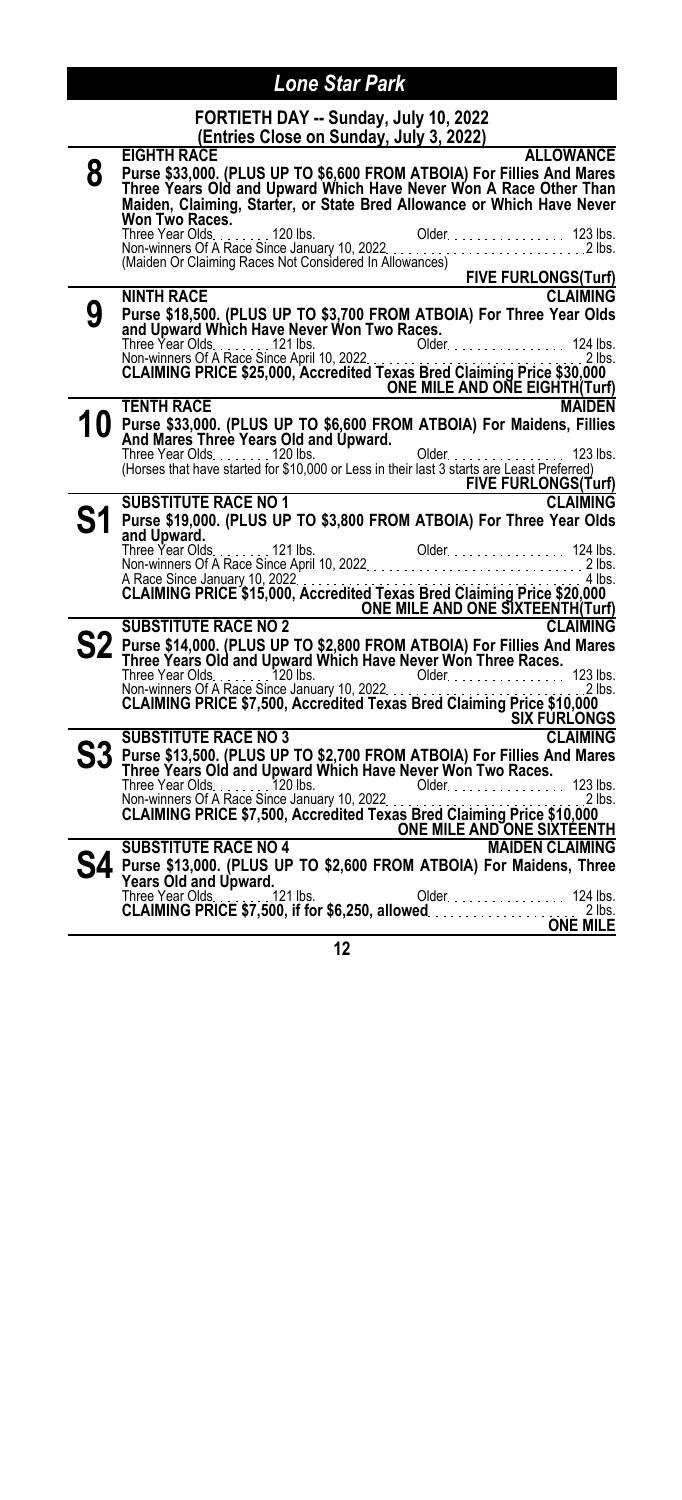|   | FORTY-FIRST DAY -- Thursday, July 14, 2022                                                                                                                                                                                                                                                    |
|---|-----------------------------------------------------------------------------------------------------------------------------------------------------------------------------------------------------------------------------------------------------------------------------------------------|
|   | (Entries Close on Thursday, July 7, 2022)                                                                                                                                                                                                                                                     |
|   | <b>FIRST RACE</b><br><b>TEXAS-BRED CLAIMING</b>                                                                                                                                                                                                                                               |
|   | Purse \$13,000. (PLUS UP TO \$650 FOR ACCREDITED TEXAS BRED) For<br><b>TEXAS ACCREDITED Three Year Olds and Upward.</b>                                                                                                                                                                       |
|   |                                                                                                                                                                                                                                                                                               |
|   | Three Year Olds.<br>Three Year Olds.<br>Non-winners Of A Race Since April 14, 2022.<br>A Race Since January 14, 2022.<br>2 lbs.<br><b>CLAIMING PRICE \$4,000</b>                                                                                                                              |
|   |                                                                                                                                                                                                                                                                                               |
|   |                                                                                                                                                                                                                                                                                               |
|   | <b>ONE MILE</b><br>TEXAS-BRED MAIDEN CLAIMING<br><b>SECOND RACE</b>                                                                                                                                                                                                                           |
|   |                                                                                                                                                                                                                                                                                               |
|   | Purse \$13,000. (PLUS UP TO \$650 FOR ACCREDITED TEXAS BRED) For<br>TEXAS ACCREDITED Maidens, Fillies And Mares Three Years Old and                                                                                                                                                           |
|   | Upward.                                                                                                                                                                                                                                                                                       |
|   | Three Year Olds. 120 lbs. 0lde<br>CLAIMING PRICE \$7,500, if for \$6,250, allowed<br>Older 123 lbs.                                                                                                                                                                                           |
|   |                                                                                                                                                                                                                                                                                               |
|   | lbs. משנים יו לא יידודי איז יידודי איז יידודי איז יידודי איז יידודי איז יידודי איז יידודי איז יידודי איז יידו<br>ONE MILE AND ONE EIGHTH<br><b>THIRD RACE</b>                                                                                                                                 |
| 3 | <b>ALLOWANCE</b>                                                                                                                                                                                                                                                                              |
|   |                                                                                                                                                                                                                                                                                               |
|   |                                                                                                                                                                                                                                                                                               |
|   | Purse \$34,500. (PLUS UP TO \$6,900 FROM ATBOIA) For Fillies And Mares<br>Three Years Old and Upward Which Have Never Won Two Races Other<br>Than Maiden, Claiming, Starter, Trial or State Bred Allowance or Which<br>Have Never Won Fou                                                     |
|   | Three Year Olds. 120 lbs. 0lder. 123 lbs.<br>Non-winners Of A Race At A Mile Or Over Since April 14, 2022. 2 lbs.                                                                                                                                                                             |
|   |                                                                                                                                                                                                                                                                                               |
|   | Such A Race Since January 14, 2022<br>(Races Where Entered For \$15,000 Or Less Not Considered In Allowances)                                                                                                                                                                                 |
|   | <b>ONE MILE AND ONE SIXTEENTH</b>                                                                                                                                                                                                                                                             |
|   | <b>STARTER OPTIONAL CLAIMING</b><br><b>FOURTH RACE</b>                                                                                                                                                                                                                                        |
| 4 | Purse \$15,000. (PLUS UP TO \$3,000 FROM ATBOIA) For Fillies And Mares<br>Three Years Old and Upward Which Have Started For A Claiming Price Of                                                                                                                                               |
|   |                                                                                                                                                                                                                                                                                               |
|   | \$5,000 or Less In 2021 - 2022 or ACCREDITED TEXAS BREDS Which Have<br>Started For A Claiming Price Of \$7,500 or Less In 2021 - 2022 or Claiming                                                                                                                                             |
|   | Price \$10,000.                                                                                                                                                                                                                                                                               |
|   |                                                                                                                                                                                                                                                                                               |
|   |                                                                                                                                                                                                                                                                                               |
|   |                                                                                                                                                                                                                                                                                               |
|   | Signal State State State State State State State State State State State State State State State State State S<br>FIFTH RACE STARTED OF THE STATE OF THE STATE OF THE STATE OF THE STATE OF THE STATE OF THE STATE OF THE STATE S                                                             |
|   |                                                                                                                                                                                                                                                                                               |
| 5 | Purse \$15,000. (PLUS UP TO \$3,000 FROM ATBOIA) For Three Year Olds<br>and Upward Which Have Started For A Claiming Price Of \$5,000 or Less In<br>2021 - 2022 or ACCREDITED TEXAS BREDS Which Have Started For A<br>Claiming Price Of \$7                                                   |
|   |                                                                                                                                                                                                                                                                                               |
|   |                                                                                                                                                                                                                                                                                               |
|   |                                                                                                                                                                                                                                                                                               |
|   |                                                                                                                                                                                                                                                                                               |
|   |                                                                                                                                                                                                                                                                                               |
|   |                                                                                                                                                                                                                                                                                               |
|   | The Year Olds<br>The Year Olds<br>Non-winners Of A Race Since May 14, 2022<br>A Race Since May 14, 2022<br>A Race Since January 14, 2022<br>CLAIMING PRICE \$10,000, Accredited Texas Bred Claiming Price \$15,000<br>FIVE AND ONE HALF FURLONGS<br>S<br><b>SIXTH RACE</b><br><b>CLAIMING</b> |
| 6 | Purse \$25,000. (PLUS UP TO \$5,000 FROM ATBOIA) For Three Year Olds                                                                                                                                                                                                                          |
|   |                                                                                                                                                                                                                                                                                               |
|   |                                                                                                                                                                                                                                                                                               |
|   |                                                                                                                                                                                                                                                                                               |
|   |                                                                                                                                                                                                                                                                                               |
|   |                                                                                                                                                                                                                                                                                               |
|   |                                                                                                                                                                                                                                                                                               |
| 7 | Purse \$33,000. (PLUS UP TO \$6,600 FROM ATBOIA) For Maidens, Three                                                                                                                                                                                                                           |
|   | Years Old and Upward.                                                                                                                                                                                                                                                                         |
|   | Three Year Olds. 121 lbs.<br>Older.<br>124 lbs.<br>(Horses that have started for \$10,000 or Less in their last 3 starts are Least Preferred)                                                                                                                                                 |
|   | <b>FIVE FURLONGS(Turf)</b>                                                                                                                                                                                                                                                                    |
|   |                                                                                                                                                                                                                                                                                               |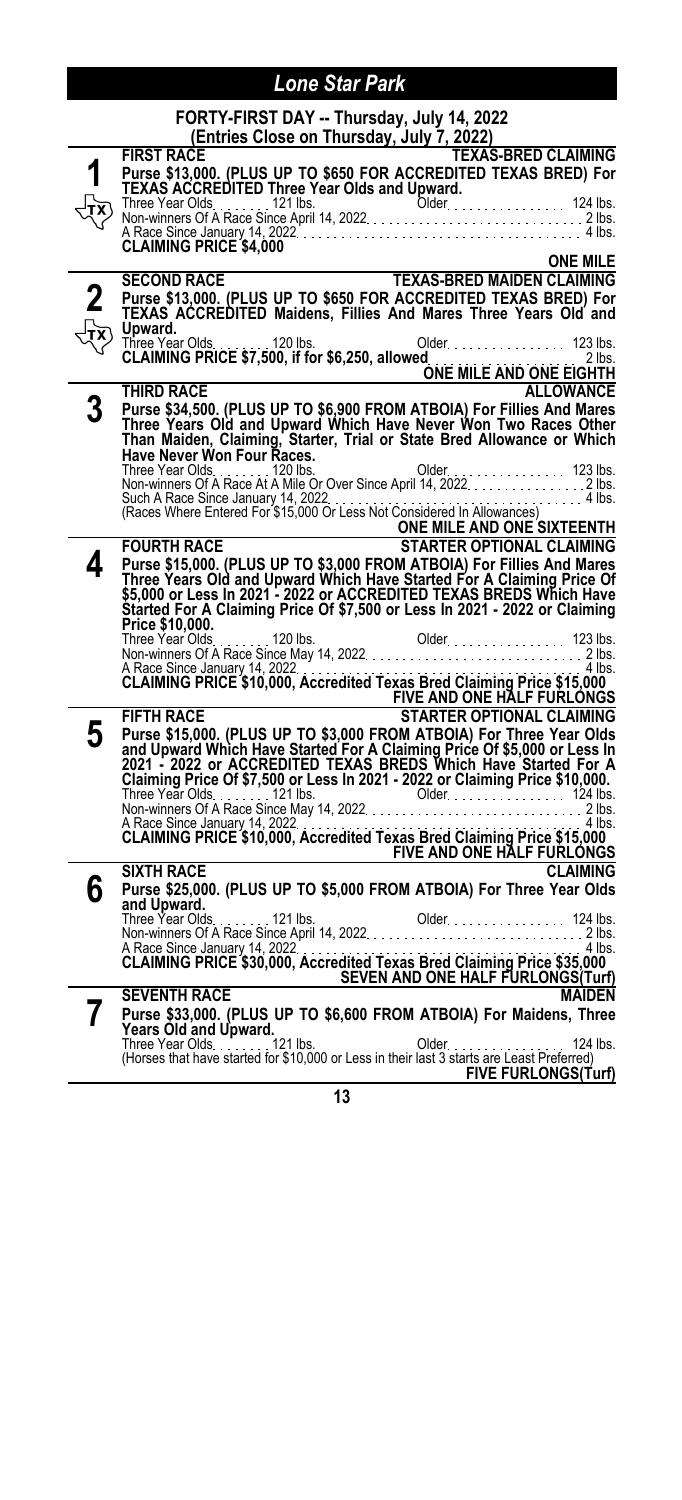|   | FORTY-FIRST DAY -- Thursday, July 14, 2022                                                                                                                                       |
|---|----------------------------------------------------------------------------------------------------------------------------------------------------------------------------------|
|   | (Entries Close on Thursday, July 7, 2022)<br><b>CLAIMING</b><br><b>EIGHTH RACE</b>                                                                                               |
| 8 | Purse \$14,000. (PLUS UP TO \$2,800 FROM ATBOIA) For Three Year Olds                                                                                                             |
|   | and Upward.                                                                                                                                                                      |
|   |                                                                                                                                                                                  |
|   | A Race Since January 14, 2022<br>CLAIMING PRICE \$5,000, Accredited Texas Bred Claiming Price \$7,500                                                                            |
|   | <b>SIX AND ONE HALF FURLONGS</b>                                                                                                                                                 |
|   | Alternate Distance: One Mile And One Eighth                                                                                                                                      |
|   | <b>SUBSTITUTE RACE NO 1</b><br><b>CLAIMING</b>                                                                                                                                   |
|   | Purse \$18,500. (PLUS UP TO \$3,700 FROM ATBOIA) For Fillies And Mares                                                                                                           |
|   | Three Years Old and Upward Which Have Never Won Two Races.                                                                                                                       |
|   | Three Year Olds. The State Since April 14, 2022.<br>Non-winners Of A Race Since April 14, 2022.<br><b>CLAIMING PRICE \$25,000, Accredited Texas Bred Claiming Price \$30,000</b> |
|   |                                                                                                                                                                                  |
|   | SUBSTITUTE RACE NO 2<br>ONE MILE AND ONE EIGHTH(Turf)<br>Runs : 01160 FRACE NO 2                                                                                                 |
|   |                                                                                                                                                                                  |
|   |                                                                                                                                                                                  |
|   |                                                                                                                                                                                  |
|   |                                                                                                                                                                                  |
|   | SIX FURLONGS                                                                                                                                                                     |
|   | <b>SUBSTITUTE RACE NO 3</b><br><b>CLAIMING</b>                                                                                                                                   |
|   | $\mathbf{S3}\ \mathop{\mathrm{g}}\nolimits$ Purse \$13,500. (PLUS UP TO \$2,700 FROM ATBOIA) For Three Year Olds<br>جمهوری است.                                                  |
|   |                                                                                                                                                                                  |
|   |                                                                                                                                                                                  |
|   | Three Year Olds<br>Non-winners Of A Race Since January 14, 2022<br>CLAIMING PRICE \$7,500, Accredited Texas Bred Claiming Price \$10,000                                         |
|   | SUBSTITUTE RACE NO 4 ONE MILE AND ONE SIXTEENTH                                                                                                                                  |
|   |                                                                                                                                                                                  |
|   | Purse \$16,000. (PLUS UP TO \$3,200 FROM ATBOIA) For Maidens, Fillies<br>And Mares Three Years Old and Upward.                                                                   |
|   | Older. 123 lbs.<br>Three Year Olds. 120 lbs.                                                                                                                                     |
|   |                                                                                                                                                                                  |
|   | CLAIMING PRICE \$20,000, If for \$15,000, allowed<br>SUBSTITUTE RACE NO 5<br>SUBSTITUTE RACE NO 5                                                                                |
|   | $\mathbf{S5}$ Purse \$19,000. (PLUS UP TO \$3,800 FROM ATBOIA) For Fillies And Mares                                                                                             |
|   | Three Years Old and Upward.                                                                                                                                                      |
|   |                                                                                                                                                                                  |
|   |                                                                                                                                                                                  |
|   | FIVE FURLONGS(Turf)                                                                                                                                                              |
|   | 14                                                                                                                                                                               |
|   |                                                                                                                                                                                  |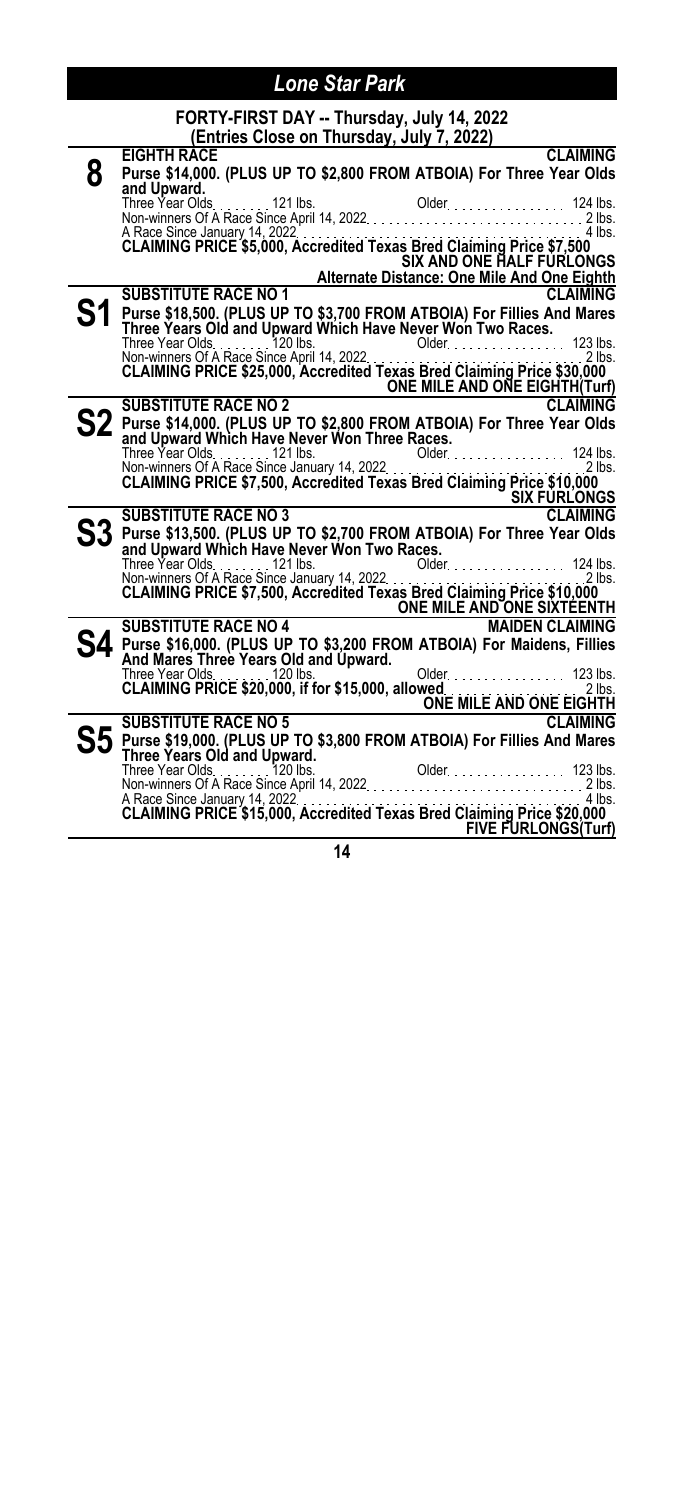|   | FORTY-SECOND DAY -- Friday, July 15, 2022                                                                                                                                            |
|---|--------------------------------------------------------------------------------------------------------------------------------------------------------------------------------------|
|   | (Entries Close on Friday, July 8, 2022)                                                                                                                                              |
|   | <b>TEXAS-BRED MAIDEN CLAIMING</b><br><b>FIRST RACE</b>                                                                                                                               |
|   | Purse \$13,000. (PLUS UP TO \$650 FOR ACCREDITED TEXAS BRED) For                                                                                                                     |
|   | TEXAS ACCREDITED Maidens, Three Years Old and Upward.<br>124 lbs.<br>Three Year Olds121 lbs.                                                                                         |
|   | Older.<br>CLAIMING PRICE \$7,500, if for \$6,250, allowed.<br>.<br>.<br>$2$ lbs.                                                                                                     |
|   | ONE MILE AND ONE EIGHTH                                                                                                                                                              |
|   | <b>SECOND RACE</b><br><b>ALLOWANCE</b>                                                                                                                                               |
| 2 | Purse \$34,500. (PLUS UP TO \$6,900 FROM ATBOIA) For Three Year Olds                                                                                                                 |
|   | and Upward Which Have Never Won Two Races Other Than Maiden,                                                                                                                         |
|   | Claiming, Starter, Trial or State Bred Allowance or Which Have Never Won<br>Four Races.                                                                                              |
|   |                                                                                                                                                                                      |
|   |                                                                                                                                                                                      |
|   | Such A Race Since January 15, 2022<br>(Races Where Entered For \$15,000 Or Less Not Considered In Allowances)                                                                        |
|   | ONE MILE AND ONE SIXTEENTH                                                                                                                                                           |
|   | <b>STARTER OPTIONAL CLAIMING</b><br><b>THIRD RACE</b>                                                                                                                                |
|   | Purse \$22,000. (PLUS UP TO \$4,400 FROM ATBOIA) For Fillies And Mares                                                                                                               |
|   | Three Years Old and Upward Which Have Started For A Claiming Price Of                                                                                                                |
|   | \$15,000 or Less In 2021 - 2022 or Claiming Price \$25,000.                                                                                                                          |
|   |                                                                                                                                                                                      |
|   | Three Year Olds. 123 lbs.<br>Non-winners Of A Race Since April 15, 2022.<br>A Race Since January 15, 2022.<br>CLAIMING PRICE \$25,000, Accredited Texas Bred Claiming Price \$30,000 |
|   |                                                                                                                                                                                      |
|   | <b>SIX FURLONGS</b>                                                                                                                                                                  |
|   | <b>FOURTH RACE</b><br><b>CLAIMING</b>                                                                                                                                                |
|   | Purse \$19,000. (PLUS UP TO \$3,800 FROM ATBOIA) For Fillies And Mares<br>Three Years Old and Upward Which Have Never Won Three Races.                                               |
|   | Three Year Olds. 120 lbs.<br>Older. 123 lbs.                                                                                                                                         |
|   |                                                                                                                                                                                      |
|   | <b>SEVEN FURLÓNGS</b>                                                                                                                                                                |
|   | <b>FIFTH RACE</b><br><b>CLAIMING</b>                                                                                                                                                 |
| 5 |                                                                                                                                                                                      |
|   | Purse \$18,500. (PLUS UP TO \$3,700 FROM ATBOIA) For Fillies And Mares<br>Three Years Old and Upward Which Have Never Won Two Races.                                                 |
|   | $Older$ 123 lbs.<br>Three Year Olds. 120 lbs.                                                                                                                                        |
|   | Non-winners Of A Race Since January 15, 2022<br>CLAIMING PRICE \$25,000, Accredited Texas Bred Claiming Price \$30,000<br>2 lbs.                                                     |
|   | <u>SEVEN FUŘLONGS</u>                                                                                                                                                                |
|   | <b>SIXTH RACE</b><br><b>MAIDEN</b>                                                                                                                                                   |
| 6 | Purse \$33,000. (PLUS UP TO \$6,600 FROM ATBOIA) For Maidens, Fillies                                                                                                                |
|   | And Mares Three Years Old and Upward.                                                                                                                                                |
|   |                                                                                                                                                                                      |
|   | <b>SIX FURLONGS</b>                                                                                                                                                                  |
|   |                                                                                                                                                                                      |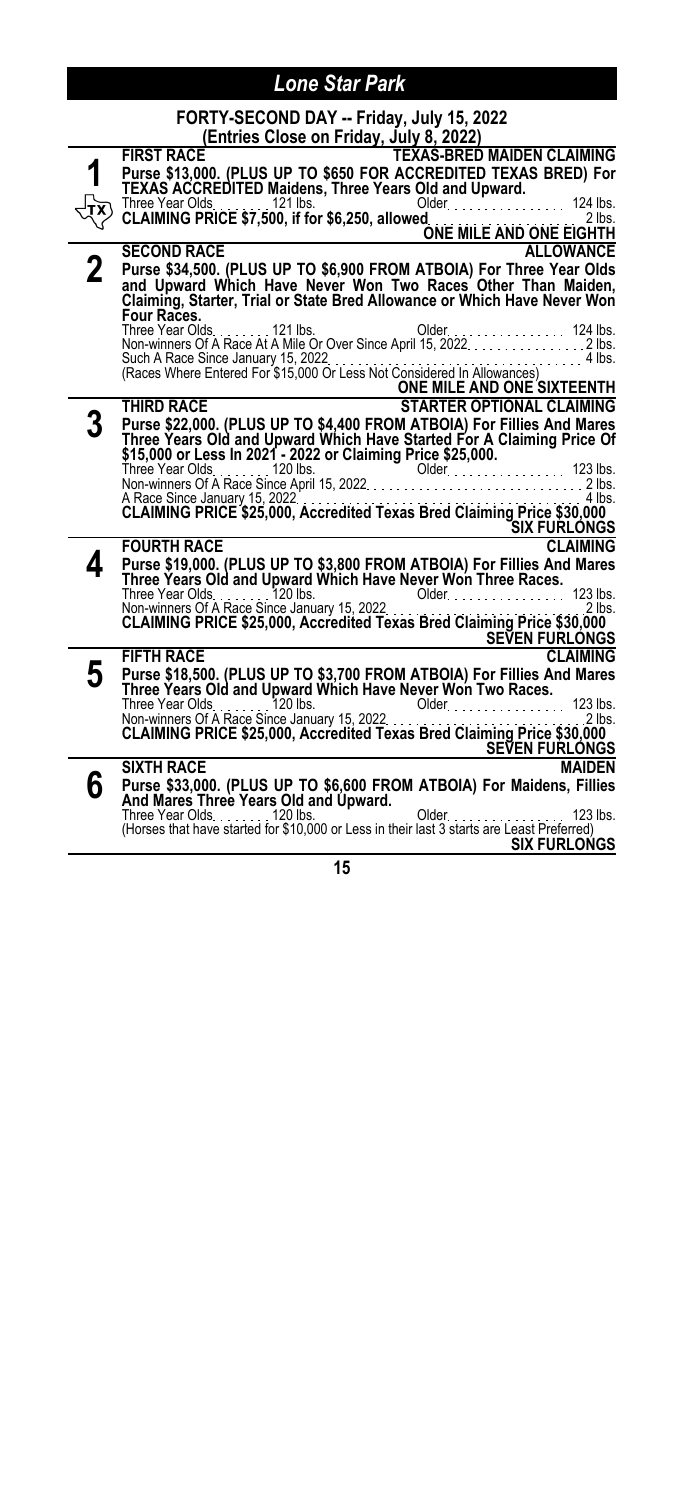# **FORTY-SECOND DAY -- Friday, July 15, 2022**

|   | (Entries Close on Friday, July 8, 2022)                                                                                                                                                                                       |
|---|-------------------------------------------------------------------------------------------------------------------------------------------------------------------------------------------------------------------------------|
|   | <b>SEVENTH RACE</b><br><b>ALLOWANCE</b>                                                                                                                                                                                       |
|   | Purse \$33,000. (PLUS UP TO \$6,600 FROM ATBOIA) For Three Year Olds<br>and Upward Which Have Never Won A Race Other Than Maiden, Claiming,<br>Starter, or State Bred Allowance or Which Have Never Won Two Races.            |
|   |                                                                                                                                                                                                                               |
|   |                                                                                                                                                                                                                               |
|   |                                                                                                                                                                                                                               |
|   |                                                                                                                                                                                                                               |
|   |                                                                                                                                                                                                                               |
|   | <b>EXECUTE FURLONGS(Turf)</b><br><b>EIGHTH RACE</b><br><b>CLAIMING</b>                                                                                                                                                        |
| 8 |                                                                                                                                                                                                                               |
|   | Purse \$25,000. (PLUS UP TO \$5,000 FROM ATBOIA) For Fillies And Mares<br>Three Years Old and Upward.                                                                                                                         |
|   |                                                                                                                                                                                                                               |
|   |                                                                                                                                                                                                                               |
|   |                                                                                                                                                                                                                               |
|   | A Race Since January 15, 2022<br>CLAIMING PRICE \$30,000, Accredited Texas Bred Claiming Price \$35,000                                                                                                                       |
|   | SEVEN AND ONE HALF FURLONGS (Turf)                                                                                                                                                                                            |
|   | <b>CLAIMING</b><br><b>SUBSTITUTE RACE NO 1</b>                                                                                                                                                                                |
|   | Purse \$19,000. (PLUS UP TO \$3,800 FROM ATBOIA) For Three Year Olds                                                                                                                                                          |
|   | and Upward.                                                                                                                                                                                                                   |
|   |                                                                                                                                                                                                                               |
|   |                                                                                                                                                                                                                               |
|   | A Race Since January 15, 2022<br>CLAIMING PRICE \$15,000, Accredited Texas Bred Claiming Price \$20,000                                                                                                                       |
|   |                                                                                                                                                                                                                               |
|   | SUBSTITUTE RACE NO 2<br>BUBSTITUTE RACE NO 2                                                                                                                                                                                  |
|   |                                                                                                                                                                                                                               |
|   | Purse \$15,000. (PLUS UP TO \$3,000 FROM ATBOIA) For Fillies And Mares<br>Three Years Old and Upward Which Have Never Won Two Races.                                                                                          |
|   |                                                                                                                                                                                                                               |
|   | The Year Olds 120 lbs 120 lbs 120 lbs 120 lbs 120 lbs 120 lbs 120 lbs 120 lbs 123 lbs 123 lbs 123 lbs 123 lbs 125 lbs 125 lbs 125 lbs 125 lbs 125 lbs 125 lbs 125 lbs 125 lbs 125 lbs 125 lbs 125 lbs 125 lbs 125 lbs 125 lbs |
|   |                                                                                                                                                                                                                               |
|   |                                                                                                                                                                                                                               |
|   |                                                                                                                                                                                                                               |
|   | ${\bf S3}$ Purse \$13,500. (PLUS UP TO \$2,700 FROM ATBOIA) For Fillies And Mares                                                                                                                                             |
|   | Three Years Old and Upward Which Have Never Won Two Races.                                                                                                                                                                    |
|   |                                                                                                                                                                                                                               |
|   |                                                                                                                                                                                                                               |
|   | SIX FURLONGS                                                                                                                                                                                                                  |
|   | SUBSTITUTE RACE NO 4<br><b>MAIDEN CLAIMING</b>                                                                                                                                                                                |
|   |                                                                                                                                                                                                                               |
|   | Purse \$16,000. (PLUS UP TO \$3,200 FROM ATBOIA) For Maidens, Three Years Old and Upward.                                                                                                                                     |
|   |                                                                                                                                                                                                                               |
|   |                                                                                                                                                                                                                               |
|   |                                                                                                                                                                                                                               |
|   | 16                                                                                                                                                                                                                            |
|   |                                                                                                                                                                                                                               |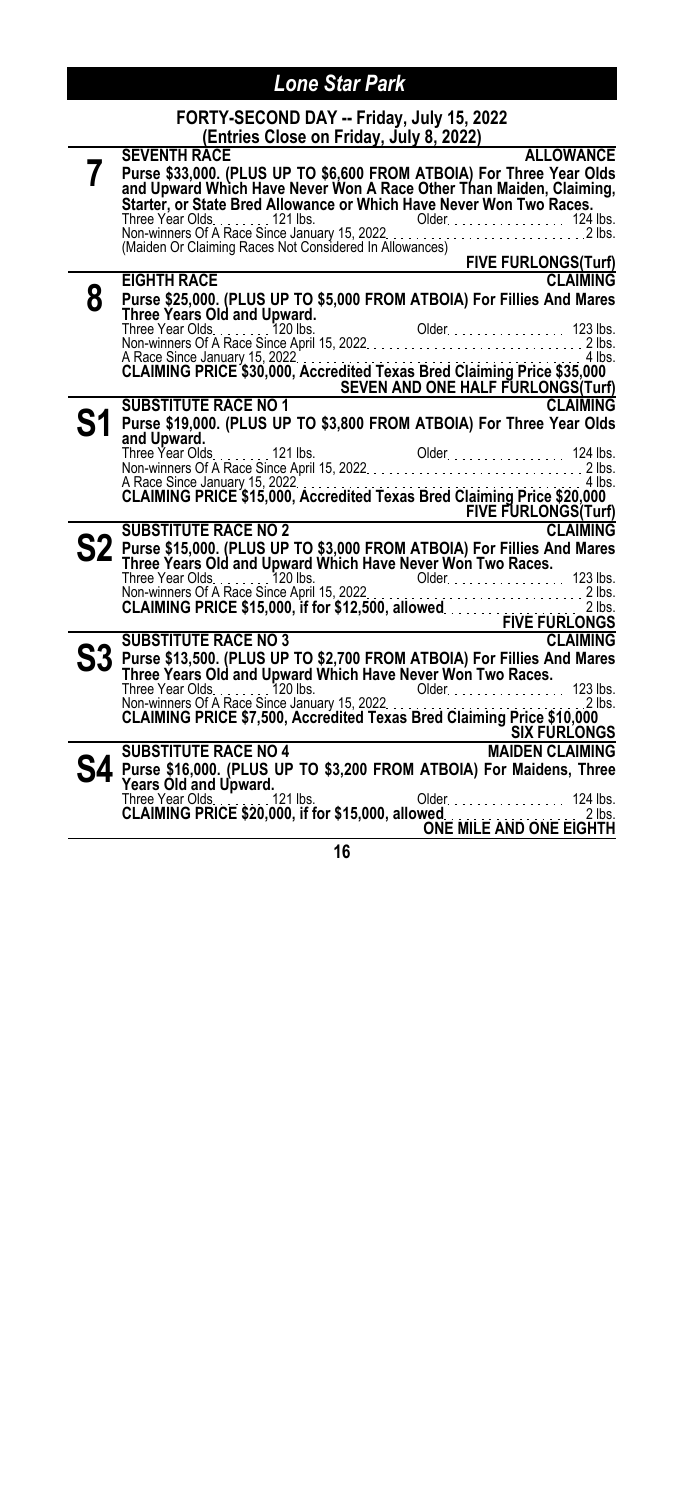**FORTY-THIRD DAY -- Saturday, July 16, 2022 (Entries Close on Saturday, July 9, 2022)**

**1**

#### **FIRST RACE** STAKES **Texas Turf Classic \$300,000 Guaranteed (Black Type) (PLUS UP TO \$15,000 FROM ATBOIA)**

**FOR THREE YEAR OLDS AND UPWARD.** No nomination fee. \$2,250 to pass the entry box and an additional \$2,250 to start. Supplemental nominations may be made at time of entry for \$9,000 and shall include all fees. After payme races not considered in weight allowances. High weights preferred (on the<br>scale). Total earnings in 2021-2022, as determined by the information provided<br>by Equibase Company, will be used in determining the order of prefere Horses not drawing a starting position in the gate will receive a refund of the entry fee. A trophy will be presented to the winning owner. **Nominations Close Friday, July 1, 2022**

**2** SECOND RACE STAKES

#### **ONE MILE AND ONE EIGHTH(Turf)**

#### **Wasted Tears Stakes \$150,000 Guaranteed (Black Type) (PLUS UP TO \$15,000 FROM ATBOIA)**

FOR FILLIES AND MARES THREE YEAR OLDS AND UPWARD. No<br>nomination fee. \$1,125 to pass the entry box and an additional \$1,125 to start.<br>Supplemental nominations may be made at time of entry for \$4,500 and shall<br>include all fe will be limited to twelve starters. Horses not drawing a starting position in the gate will receive a refund of the entry fee. A trophy will be presented to the winning owner. **Nominations Close Friday, July 1, 2022**

#### **ONE MILE AND ONE SIXTEENTH(Turf) THIRD RACE** STAKES

**3**

#### **Grand Prairie Turf Sprint \$150,000 Guaranteed (Black Type) (PLUS UP TO \$15,000 FROM ATBOIA)**

**FOR THREE YEAR OLDS AND UPWARD.** No nomination fee. \$1,500 to pass the entry box and an additional \$1,500 to start. Supplemental nominations may be made at time of entry for \$6,000 and shall include all fees. After payme determining the order of preference of horses assigned equal weights. The field will be limited to twelve starters. Horses not drawing a starting position in the<br>gate will receive a refund of the entry fee. A trophy will be presented to the winning owner. **Nominations Close Friday, July 1, 2022**

**FIVE FURLONGS(Turf)**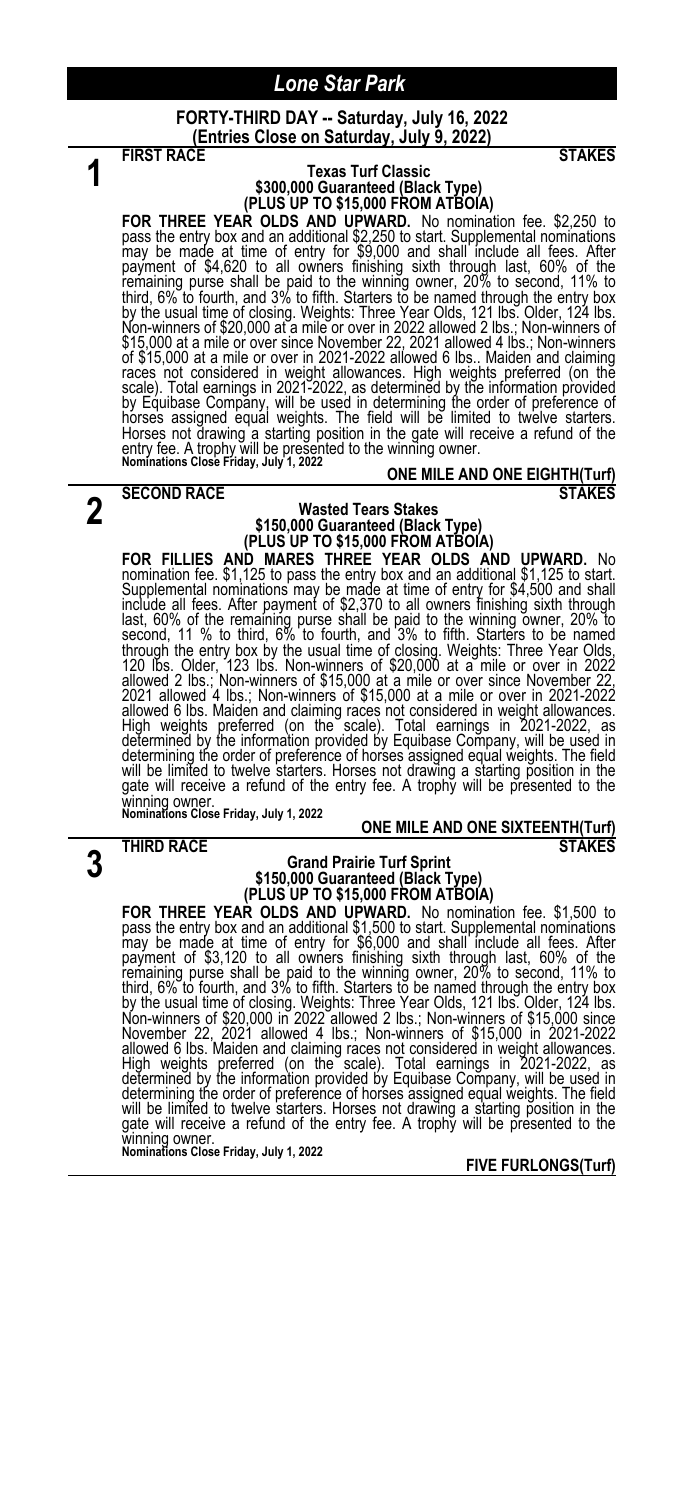|   | <b>FOURTH RACE</b><br><b>STAKES</b>                                                                                                                                                                                                    |
|---|----------------------------------------------------------------------------------------------------------------------------------------------------------------------------------------------------------------------------------------|
|   | <b>Chicken Fried Stakes</b>                                                                                                                                                                                                            |
|   | \$150,000 Guaranteed (Black Type)                                                                                                                                                                                                      |
|   | (PLUS UP TO \$15,000 FROM ATBOIA)                                                                                                                                                                                                      |
|   | FOR FILLIES AND MARES THREE YEAR OLDS AND UPWARD. No                                                                                                                                                                                   |
|   | nomination fee. \$750 to pass the entry box and an additional \$750 to start.<br>Supplemental nominations may be made at time of entry for \$3,000 and shall                                                                           |
|   |                                                                                                                                                                                                                                        |
|   |                                                                                                                                                                                                                                        |
|   | include all fees. After payment of \$1,620 to all owners finishing sixth through<br>last, 60% of the remaining purse shall be paid to the winning owner, 20% to<br>second, 11% to third, 6% to fourth, and 3% to fifth. Starters to b  |
|   |                                                                                                                                                                                                                                        |
|   |                                                                                                                                                                                                                                        |
|   | strongh the entry box by the usual time of closing. Weights: Three Year Olds,<br>120 lbs. Older, 123 lbs. Non-winners of \$20,000 in 2022 allowed 2 lbs.;<br>Non-winners of \$15,000 since November 22, 2021 allowed 4 lbs.; Non-winne |
|   |                                                                                                                                                                                                                                        |
|   | considered in weight allowances. High weights preferred (on the scale). Total earnings in 2021-2022, as determined by the information provided by Equibase                                                                             |
|   | Company, will be used in determining the order of preference of horses<br>assigned equal weights. The field will be limited to twelve starters. Horses not                                                                             |
|   |                                                                                                                                                                                                                                        |
|   | drawing a starting position in the gate will receive a refund of the entry fee. A                                                                                                                                                      |
|   | trophy will be presented to the winning owner.<br>Nominations Close Friday, July 1, 2022                                                                                                                                               |
|   | <b>FIVE FURLONGS(Turf)</b>                                                                                                                                                                                                             |
|   | <b>FIFTH RACE</b><br><b>ALLOWANCE</b>                                                                                                                                                                                                  |
| 5 | Purse \$34,500. (PLUS UP TO \$6,900 FROM ATBOIA) For Fillies And Mares                                                                                                                                                                 |
|   | Three Years Old and Upward Which Have Never Won Three Races.                                                                                                                                                                           |
|   |                                                                                                                                                                                                                                        |
|   | Three Year Olds. 123 lbs.<br>Non-winners Of A Race Since January 16, 2022.<br><b>EIVE AND ONE HALF FURLONGS.</b>                                                                                                                       |
|   | <b>SIXTH RACE</b><br><b>STARTER OPTIONAL CLAIMING</b>                                                                                                                                                                                  |
| 6 |                                                                                                                                                                                                                                        |
|   | Purse \$22,000. (PLUS UP TO \$4,400 FROM ATBOIA) For Three Year Olds<br>and Upward Which Have Started For A Claiming Price Of \$15,000 or Less                                                                                         |
|   |                                                                                                                                                                                                                                        |
|   |                                                                                                                                                                                                                                        |
|   |                                                                                                                                                                                                                                        |
|   | A Race Since January 16, 2022                                                                                                                                                                                                          |
|   | SIX FURLONGS                                                                                                                                                                                                                           |
|   | <b>SEVENTH RACE</b><br><b>CLAIMING</b>                                                                                                                                                                                                 |
|   | Purse \$17,000. (PLUS UP TO \$3,400 FROM ATBOIA) For Three Year Olds                                                                                                                                                                   |
|   | and Upward.                                                                                                                                                                                                                            |
|   |                                                                                                                                                                                                                                        |
|   | Such A Race Since January 16, 2022.<br><b>CLAIMING PRICE \$10,000, if for \$7,500, allowed.</b>                                                                                                                                        |
|   |                                                                                                                                                                                                                                        |
|   | <u>CONE MILE</u><br><b>EIGHTH RACE</b><br><b>CLAIMING</b>                                                                                                                                                                              |
|   |                                                                                                                                                                                                                                        |
| 8 |                                                                                                                                                                                                                                        |
|   |                                                                                                                                                                                                                                        |
|   |                                                                                                                                                                                                                                        |
|   |                                                                                                                                                                                                                                        |
|   | <b>SEVEN FURLONGS</b>                                                                                                                                                                                                                  |
|   | 18                                                                                                                                                                                                                                     |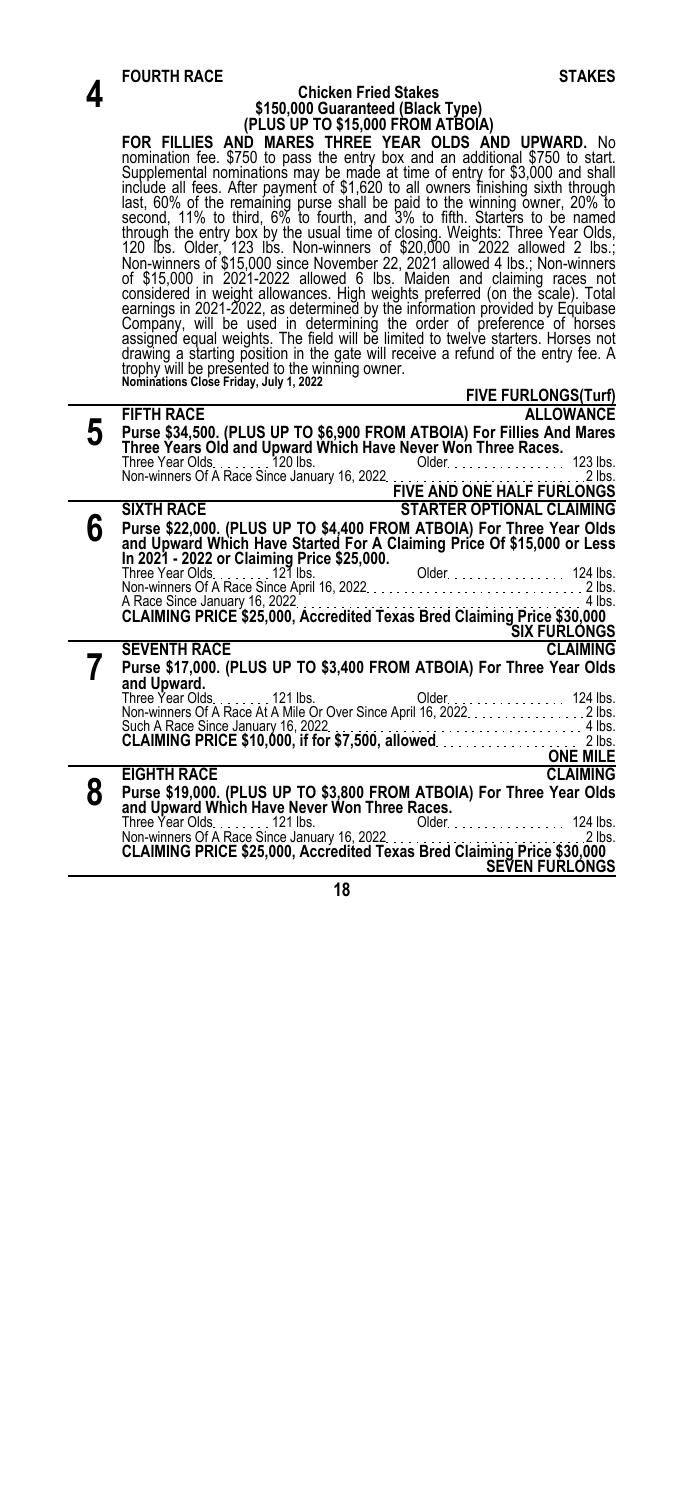|   | FORTY-THIRD DAY -- Saturday, July 16, 2022<br>(Entries Close on Saturday, July 9, 2022)                                                                               |
|---|-----------------------------------------------------------------------------------------------------------------------------------------------------------------------|
|   | <b>CLAIMING</b><br><b>NINTH RACE</b>                                                                                                                                  |
| 9 | Purse \$18,500. (PLUS UP TO \$3,700 FROM ATBOIA) For Three Year Olds                                                                                                  |
|   | and Upward Which Have Never Won Two Races.                                                                                                                            |
|   | Older. 124 lbs.<br>Three Year Olds. 121 lbs.                                                                                                                          |
|   | Dider<br>Non-winners Of A Race Since January 16, 2022<br><b>CLAIMING PRICE \$25,000, Accredited Texas Bred Claiming Price \$30,000</b><br>$2$ lbs.                    |
|   |                                                                                                                                                                       |
|   | <b>SEVEN FURLONGS</b><br><b>TENTH RACE</b><br><b>CLAIMING</b>                                                                                                         |
|   | 10 Purse \$15,000. (PLUS UP TO \$3,000 FROM ATBOIA) For Three Year Olds                                                                                               |
|   | and Upward Which Have Never Won Two Races.                                                                                                                            |
|   |                                                                                                                                                                       |
|   |                                                                                                                                                                       |
|   |                                                                                                                                                                       |
|   |                                                                                                                                                                       |
|   | <b>MAIDEN</b><br><b>ELEVENTH RACE</b>                                                                                                                                 |
|   | Purse \$33,000. (PLUS UP TO \$6,600 FROM ATBOIA) For Maidens, Three                                                                                                   |
|   | Years Old and Upward.                                                                                                                                                 |
|   | Three Year Olds. 121 lbs.<br>Older 124 lbs.<br>(Horses that have started for \$10,000 or Less in their last 3 starts are Least Preferred)                             |
|   | <b>SIX FURLONGS</b>                                                                                                                                                   |
|   | <b>TWELFTH RACE</b><br><b>MAIDEN CLAIMING</b>                                                                                                                         |
|   | Purse \$14,000. (PLUS UP TO \$2,800 FROM ATBOIA) For Maidens, Fillies                                                                                                 |
|   | And Mares Three Years Old and Upward.                                                                                                                                 |
|   | Older. 123 lbs.<br>Three Year Olds. 120 lbs.                                                                                                                          |
|   |                                                                                                                                                                       |
|   | CLAIMING PRICE \$12,500, if for \$10,000, allowed. SIX FURLONGS                                                                                                       |
|   | <b>SUBSTITUTE RACE NO 1</b><br><b>CLAIMING</b>                                                                                                                        |
|   | Purse \$16,000. (PLUS UP TO \$3,200 FROM ATBOIA) For Fillies And Mares                                                                                                |
|   | Three Years Old and Upward Which Have Never Won Three Races.                                                                                                          |
|   |                                                                                                                                                                       |
|   |                                                                                                                                                                       |
|   | ONE MILE AND ONE SIXTEENTH                                                                                                                                            |
|   | <b>SUBSTITUTE RACE NO 2</b><br><b>CLAIMING</b>                                                                                                                        |
|   | Purse \$16,000. (PLUS UP TO \$3,200 FROM ATBOIA) For Three Year Olds and Upward Which Have Never Won Three Races.                                                     |
|   |                                                                                                                                                                       |
|   | Three Year Olds.<br>Non-winners Of A Race At A Mile Or Over Since January 16, 2022.<br><b>CLAIMING PRICE \$15,000, Accredited Texas Bred Claiming Price \$20,000.</b> |
|   |                                                                                                                                                                       |
|   | ONE MILE AND ONE SIXTEENTH                                                                                                                                            |
|   | <b>CLAIMING</b><br><b>SUBSTITUTE RACE NO 3</b>                                                                                                                        |
|   | Purse \$13,500. (PLUS UP TO \$2,700 FROM ATBOIA) For Three Year Olds                                                                                                  |
|   | and Upward Which Have Never Won Two Races.                                                                                                                            |
|   | Older<br>Older 124 lbs.                                                                                                                                               |
|   |                                                                                                                                                                       |
|   | <b>SIX FURLONGS</b>                                                                                                                                                   |
|   | 40                                                                                                                                                                    |
|   |                                                                                                                                                                       |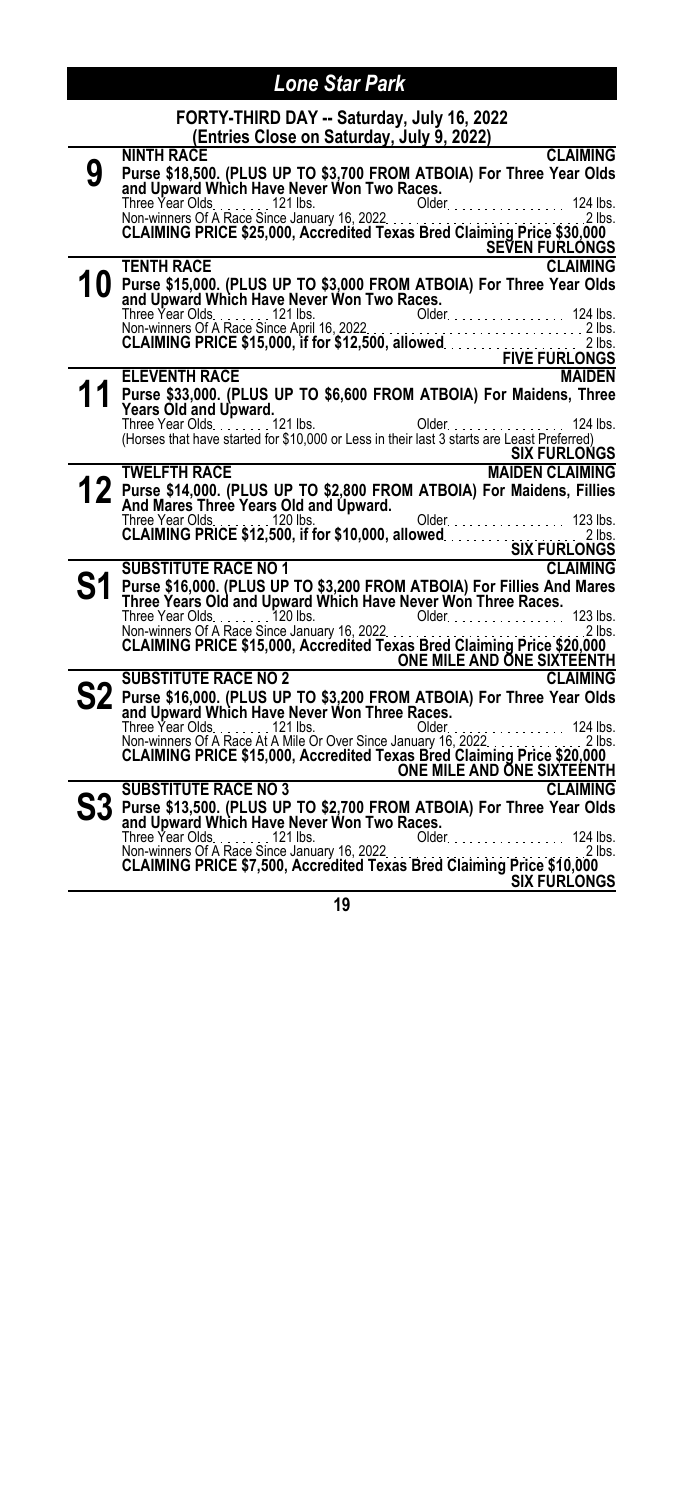#### **FORTY-FOURTH DAY -- Sunday, July 17, 2022 (Entries Close on Sunday, July 10, 2022)**

| STAKES<br><b>FIRST RACE</b>                                                                                                                                           |
|-----------------------------------------------------------------------------------------------------------------------------------------------------------------------|
| <b>Texas Thoroughbred Association Futurity</b>                                                                                                                        |
| <b>Fillies Division</b>                                                                                                                                               |
| \$150,000 Guaranteed (Black Type)<br>(PLUS UP TO \$15,000 FROM ATBOIA)                                                                                                |
| FOR TEXAS ACCREDITED & TTA SALE GRADUATE, FILLIES, TWO                                                                                                                |
| <b>YEARS OLD.</b> \$1,125 to pass the entry box and an additional \$1,125 to start.                                                                                   |
| The purse to be divided 60% to the winner, 20% to second, 10% to third, 5% to                                                                                         |
| fourth, 3% to fifth and 2% to sixth. Weights: 118 lbs. The field will be limited to                                                                                   |
| twelve starters. Order of preference shall be determined as follows: First<br>preference is to horses accumulating the highest total earnings, second                 |
| preference is to winners at Lone Star Park, third preference is to horses                                                                                             |
| accumulating the highest total earnings at Lone Star Park and fourth preference                                                                                       |
| is to winners. Earnings will be determined by information provided by Equibase                                                                                        |
| Company at the time of entry. Horses not drawing a starting position in the gate                                                                                      |
| will receive a refund of the entry fee. Starters to be named through the entry<br>box by the usual time of closing. A trophy will be presented to the winning         |
| owner.                                                                                                                                                                |
| <b>FIVE AND ONE HALF FURLONGS</b>                                                                                                                                     |
| <b>STAKES</b><br><b>SECOND RACE</b>                                                                                                                                   |
| <b>Texas Thoroughbred Association Futurity</b>                                                                                                                        |
| <b>Colts &amp; Geldings Division</b><br>\$150,000 Guaranteed (Black Type)                                                                                             |
| (PLUS UP TO \$15,000 FROM ATBOIA)                                                                                                                                     |
| FOR TEXAS ACCREDITED & TTA SALE GRADUATE, COLTS AND                                                                                                                   |
| GELDINGS, TWO YEARS OLD. \$1,125 to pass the entry box and an additional \$1,125 to start. The purse to be divided 60% to the winner, 20% to                          |
|                                                                                                                                                                       |
| second, 10% to third, 5% to fourth, 3% to fifth and 2% to sixth. Weights: 118<br>Ibs. The field will be limited to twelve starters. Order of preference shall be      |
| determined as follows: First preference is to horses accumulating the highest                                                                                         |
| total earnings, second preference is to winners at Lone Star Park, third                                                                                              |
| preference is to horses accumulating the highest total earnings at Lone Star                                                                                          |
| Park and fourth preference is to winners. Earnings will be determined by                                                                                              |
| information provided by Equibase Company at the time of entry. Horses not<br>drawing a starting position in the gate will receive a refund of the entry fee.          |
| Starters to be named through the entry box by the usual time of closing. A                                                                                            |
| trophy will be presented to the winning owner.                                                                                                                        |
| <b>FIVE AND ONE HALF FURLONGS</b>                                                                                                                                     |
| <b>TEXAS-BRED STAKES</b><br>THIRD RACE<br>Valor Farm Stakes                                                                                                           |
| \$75,000 Added (Black Type)                                                                                                                                           |
| FOR ACCREDITED TEXAS-BRED FILLIES AND MARES, THREE YEAR                                                                                                               |
| OLDS AND UPWARD. No nomination fee. \$563.00 to pass the entry box and                                                                                                |
| an additional \$563.00 to start. Supplemental nominations may be made at time                                                                                         |
| of entry for \$2,250 and shall include all fees. After payment of \$1,226 to all                                                                                      |
| owners finishing sixth through last, 60% of the remaining purse shall be paid to<br>the winning owner, 20% to second, 11% to third, 6% to fourth, and 3% to fifth.    |
| Starters to be named through the entry box by the usual time of closing.                                                                                              |
| Weights: Three Year Olds, 120 lbs.; Older, 123 lbs. Non-winners of \$30,000 in                                                                                        |
| 2022 allowed 3 lbs.; Non-winners of \$15,000 since November 10th, 2021                                                                                                |
| allowed 5 lbs Maiden and claiming races not considered in weight allowances.<br>High weights preferred (on the scale). Total earnings in 2021-2022, as                |
| determined by the information provided by Equibase Company, will be used in                                                                                           |
| determining the order of preference of horses assigned equal weights. The field                                                                                       |
| will be limited to fourteen starters. Horses not drawing a starting position in the<br>gate will receive a refund of the entry fee. A trophy will be presented to the |
| winning owner.                                                                                                                                                        |
| <b>Nominations Close Saturday, July 2, 2022</b>                                                                                                                       |
| <b>SIX FURLONGS</b>                                                                                                                                                   |
| <b>FOURTH RACE</b><br>TEXAS-BRED STAKES<br><b>Highlander Training Center Assault Stakes</b>                                                                           |
| <b>Presented by Highlander Training Center</b>                                                                                                                        |
| \$75,000 Added (Black Type)                                                                                                                                           |
| FOR ACCREDITED TEXAS-BRED, THREE YEAR OLDS AND UPWARD. No                                                                                                             |
| nomination fee. \$563.00 to pass the entry box and an additional \$563.00 to                                                                                          |
| start. Supplemental nominations may be made at time of entry for \$2,250 and                                                                                          |
| shall include all fees. After payment of \$1,226 to all owners finishing sixth<br>through last, 60% of the remaining purse shall be paid to the winning owner,        |
| 20% to second, 11% to third, 6% to fourth, and 3% to fifth. Weights: Three Year                                                                                       |
| Olds, 121 lbs.; Older, 124 lbs. Non-winners of \$30,000 at a mile or over in 2022<br>allowed 3 lbs.; \$15,000 in 2022, 5 lbs.; Maiden and claiming races not          |
|                                                                                                                                                                       |
| considered in weight allowances. Starters to be named through the entry box by<br>the usual time of closing. High weights preferred (on the scale). Total earnings    |
| in 2021-2022, as determined by the information provided by Equibase                                                                                                   |
| Company, will be used in determining the order of preference of horses                                                                                                |
| assigned equal weights. The field will be limited to twelve starters. Horses not                                                                                      |
| drawing a starting position in the gate will receive a refund of the entry fee. A<br>trophy will be presented to the winning owner.                                   |
| Nominations Close Saturday, July 2, 2022                                                                                                                              |
| <b>ONE MILE(Turf)</b>                                                                                                                                                 |
|                                                                                                                                                                       |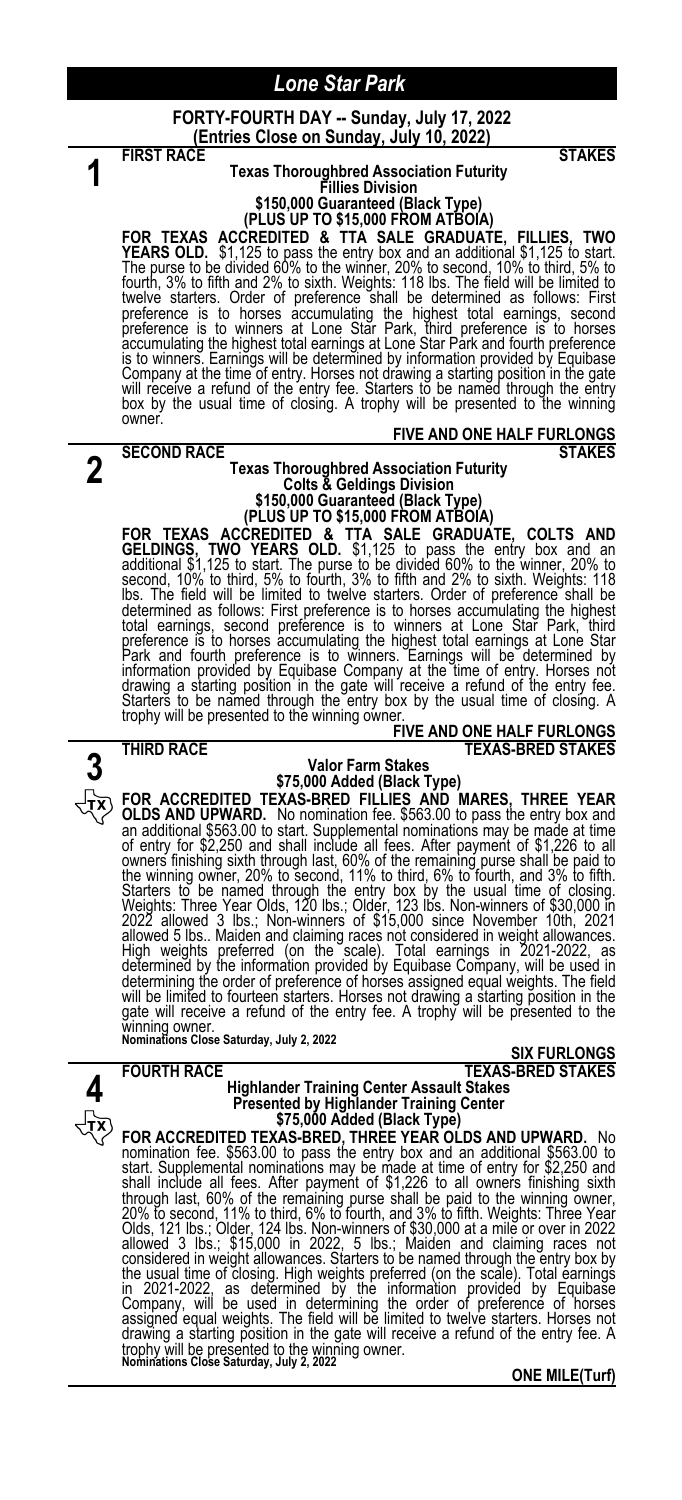|   | FIF IN RAVE<br>I EAAS-DREU STANES                                                                                                                                                                                                 |
|---|-----------------------------------------------------------------------------------------------------------------------------------------------------------------------------------------------------------------------------------|
|   | <b>Fiesta Mile Stakes</b>                                                                                                                                                                                                         |
|   | Presented by Mr. Speaker at Forks Of The Paluxy                                                                                                                                                                                   |
|   | \$75,000 Added                                                                                                                                                                                                                    |
|   |                                                                                                                                                                                                                                   |
|   | FOR ACCREDITED TEXAS-BRED, FILLIES AND MARES, THREE YEAR                                                                                                                                                                          |
|   | OLDS AND UPWARD. No nomination fee. \$563.00 to pass the entry box and                                                                                                                                                            |
|   | an additional \$563.00 to start. Supplemental nominations may be made at time                                                                                                                                                     |
|   | of entry for \$2,250 and shall include all fees. After payment of \$1,226 to all                                                                                                                                                  |
|   |                                                                                                                                                                                                                                   |
|   | owners finishing sixth through last, 60% of the remaining purse shall be paid to the winning owner, 20% to second, 11% to third, 6% to fourth, and 3% to fifth.                                                                   |
|   |                                                                                                                                                                                                                                   |
|   |                                                                                                                                                                                                                                   |
|   | Starters to be named through the entry box by the usual time of closing.<br>Weights: Three Year Olds, 120 lbs. Older, 123 lbs. Non-winners of \$20,000 in<br>2022 allowed 2 lbs.; Non-winners of \$15,000 in 2022 allowed 4 lbs.; |
|   | Non-winners of \$10,000 since October 10th, 2021 allowed 6 lbs. Maiden and                                                                                                                                                        |
|   |                                                                                                                                                                                                                                   |
|   | claiming races not considered in allowances. High weights preferred (on the scale). Total earnings in 2021-2022 as determined by the information provided                                                                         |
|   |                                                                                                                                                                                                                                   |
|   |                                                                                                                                                                                                                                   |
|   | by Equibase Company, will be used in determining the order of preference of horses assigned equal weights. The field will be limited to twelve starters.                                                                          |
|   | Horses not drawing a starting position in the gate will receive a refund of the                                                                                                                                                   |
|   | entry fee. A trophy will be presented to the winning owner.<br>Nominations Close Saturday, July 2, 2022                                                                                                                           |
|   |                                                                                                                                                                                                                                   |
|   | <b>ONE MILE(Turf)</b>                                                                                                                                                                                                             |
|   | TEXAS-BRED ALLOWANCE<br><b>SIXTH RACE</b>                                                                                                                                                                                         |
|   |                                                                                                                                                                                                                                   |
|   | Purse \$33,000. (PLUS UP TO \$1,650 FOR ACCREDITED TEXAS BRED) For<br>TEXAS ACCREDITED Fillies And Mares Three Years Old and Upward<br>Which Have Never Won A Race Other Than Maiden or Claiming or Which                         |
|   |                                                                                                                                                                                                                                   |
|   |                                                                                                                                                                                                                                   |
|   |                                                                                                                                                                                                                                   |
|   |                                                                                                                                                                                                                                   |
|   |                                                                                                                                                                                                                                   |
|   |                                                                                                                                                                                                                                   |
|   | TEXAS-BRED ALLOWANCE<br><b>SEVENTH RACE</b>                                                                                                                                                                                       |
|   | Purse \$33,000. (PLUS UP TO \$1,650 FOR ACCREDITED TEXAS BRED) For<br>TEXAS  ACCREDITED  Three Year Olds  and Upward Which Have Never<br>Won A Race Other Than Maiden or Claiming or Which Have Never Won                         |
|   |                                                                                                                                                                                                                                   |
|   |                                                                                                                                                                                                                                   |
|   | Two Races.                                                                                                                                                                                                                        |
|   |                                                                                                                                                                                                                                   |
|   |                                                                                                                                                                                                                                   |
|   |                                                                                                                                                                                                                                   |
|   | <b>EIGHTH RACE</b><br><b>MAIDEN</b>                                                                                                                                                                                               |
|   |                                                                                                                                                                                                                                   |
| 8 | Purse \$53,000. (PLUS UP TO \$10,600 FROM ATBOIA) For Maidens, Fillies                                                                                                                                                            |
|   | Two Years Old.                                                                                                                                                                                                                    |
|   | 119 lbs.<br>Weight                                                                                                                                                                                                                |
|   | (TTF Futurity Eligible Preferred)                                                                                                                                                                                                 |
|   | <b>FIVE AND ONE HALF FURLONGS</b>                                                                                                                                                                                                 |

**FIFTH RACE** TEXAS-BRED STAKES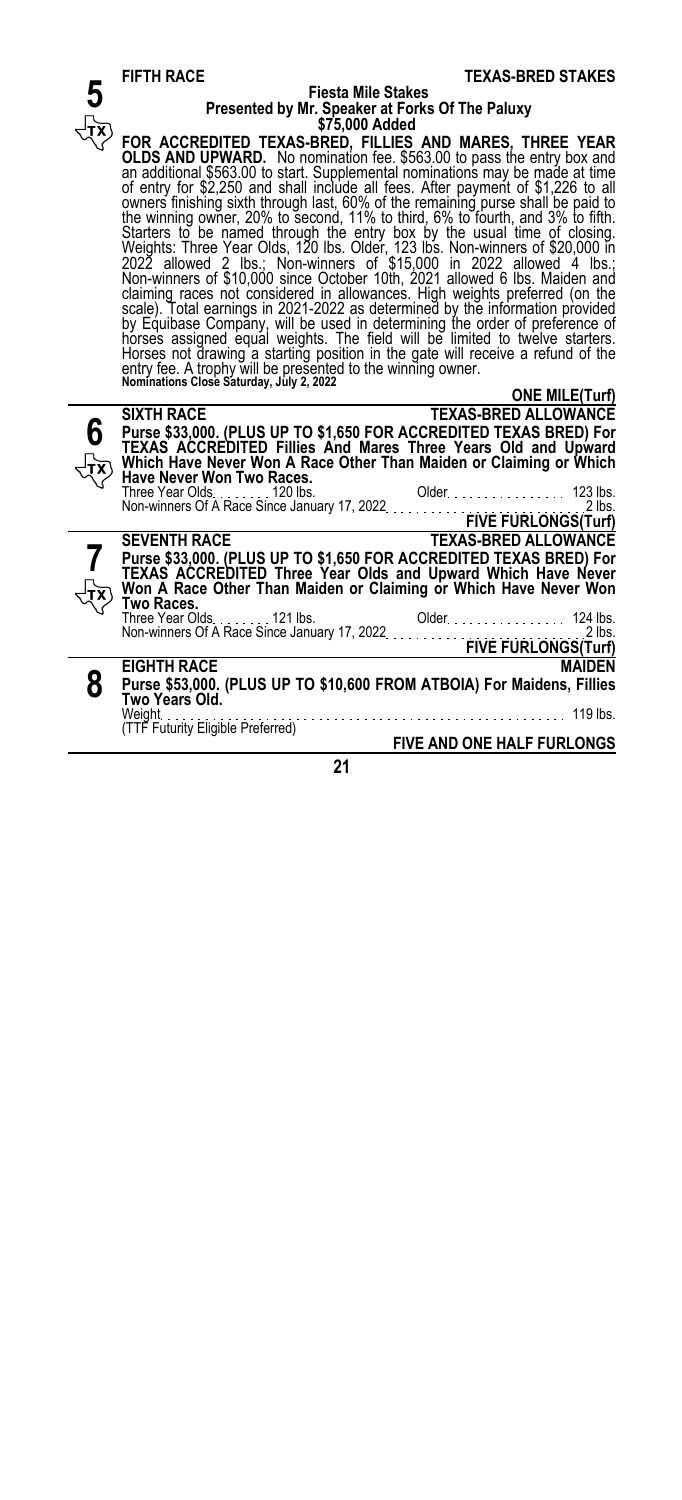|           | <b>Lone Star Park</b>                                                                                                                            |
|-----------|--------------------------------------------------------------------------------------------------------------------------------------------------|
|           | FORTY-FOURTH DAY -- Sunday, July 17, 2022<br>(Entries Close on Sunday, July 10, 2022)                                                            |
| 9         | <b>MAIDEN</b><br><b>NINTH RACE</b><br>Purse \$53,000. (PLUS UP TO \$10,600 FROM ATBOIA) For Maidens, Two<br>Years Old.                           |
|           | Weight<br>(TTF Futurity Eligible Preferred)<br>FIVE AND ONE HALF FURLONGS<br>TENTH RACE                                                          |
|           | <b>TENTH RACE</b><br><b>TEXAS-BRED MAIDEN</b>                                                                                                    |
|           | Purse \$33,000. (PLUS UP TO \$1,650 FOR ACCREDITED TEXAS BRED) For<br>TEXAS ACCREDITED Maidens, Fillies And Mares Three Years Old and<br>Upward. |
|           |                                                                                                                                                  |
|           | <b>ELEVENTH RACE</b><br><b>ALLOWANCE</b>                                                                                                         |
|           | Purse \$34,500. (PLUS UP TO \$6,900 FROM ATBOIA) For Three Year Olds<br>and Upward Which Have Never Won Three Races.                             |
|           |                                                                                                                                                  |
|           |                                                                                                                                                  |
| <u> 2</u> | Purse \$36,500. (PLUS UP TO \$7,300 FROM ATBOIA) For Three Year Olds<br>and Upward Which Have Not Won \$50,000 Twice In 2022 or Claiming Price   |
|           |                                                                                                                                                  |
|           |                                                                                                                                                  |
|           | A Race Since January 17, 2022<br>CLAIMING PRICE \$75,000, Accredited Texas Bred Claiming Price \$80,000<br>SIX FURLONGS                          |
|           |                                                                                                                                                  |
|           | SUBSTITUTE RACE NO 1 TEXAS-BRED MAIDEN CLAIMING                                                                                                  |
|           | Purse \$15,000. (PLUS UP TO \$750 FOR ACCREDITED TEXAS BRED) For<br>TEXAS ACCREDITED Maidens, Fillies And Mares Three Years Old and              |
|           | Upward.<br>Older Marshall 123 lbs.<br>Three Year Olds 120 lbs.                                                                                   |
|           | CLAIMING PRICE \$15,000, If for \$12,500, allowed<br>SIX AND ONE HALF FURLONGS<br>MAIDEN CLAIMING                                                |
|           |                                                                                                                                                  |
|           | Purse \$14,000. (PLUS UP TO \$2,800 FROM ATBOIA) For Maidens, Three<br>Years Old and Upward.                                                     |
|           |                                                                                                                                                  |
|           | <b>SUBSTITUTE RACE NO 3</b>                                                                                                                      |
|           | <b>CLAIMING</b>                                                                                                                                  |
|           |                                                                                                                                                  |
|           | Such A Race Since January 17, 2022                                                                                                               |
|           | Such A Race Since January 17, 2022.<br><b>CLAIMING PRICE \$10,000, if for \$7,500, allowed</b>                                                   |
|           | <b>ONE MILE</b>                                                                                                                                  |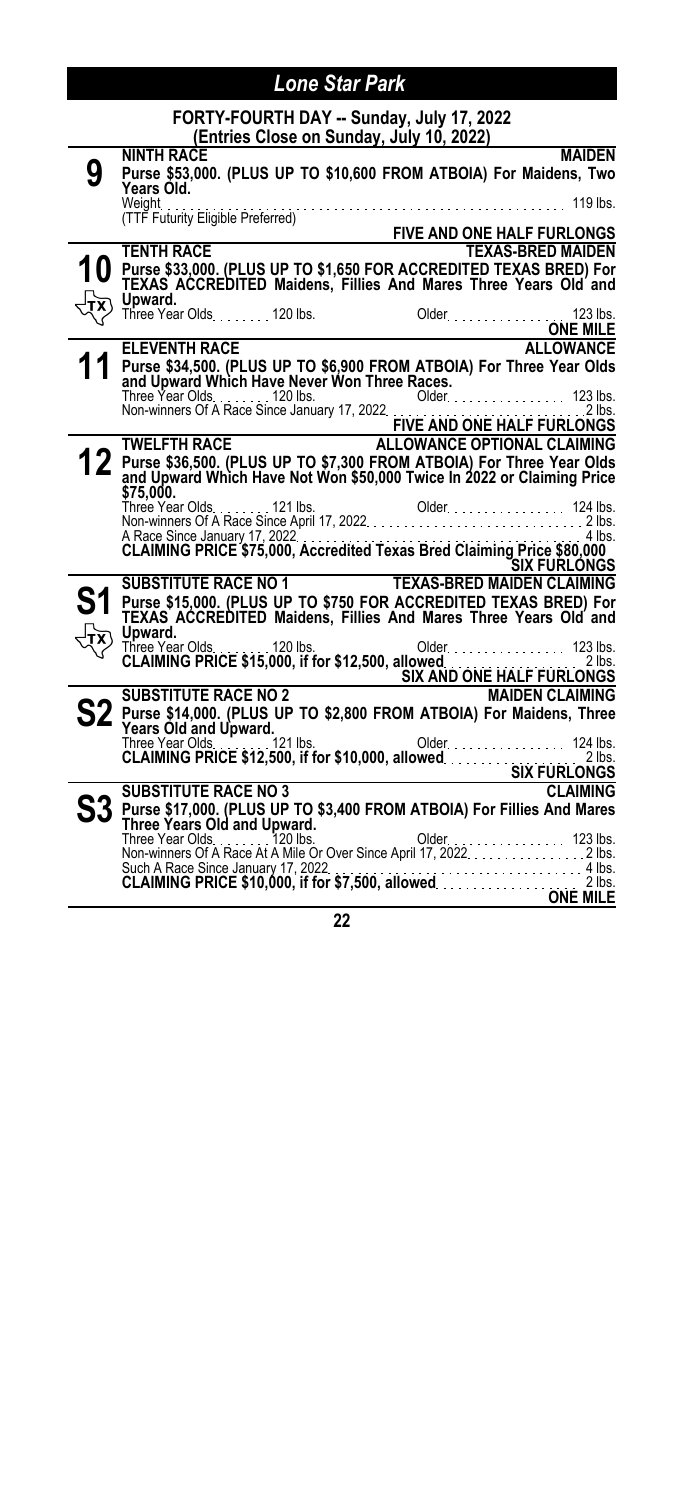|       | FORTY-FIFTH DAY -- Thursday, July 21, 2022                                                                                                                              |
|-------|-------------------------------------------------------------------------------------------------------------------------------------------------------------------------|
|       | (Entries Close on Thursday, July 14, 2022)                                                                                                                              |
|       | <b>TEXAS-BRED MAIDEN</b><br><b>FIRST RACE</b>                                                                                                                           |
|       | Purse \$33,000. (PLUS UP TO \$1,650 FOR ACCREDITED TEXAS BRED) For<br>TEXAS ACCREDITED Maidens, Fillies And Mares Three Years Old and                                   |
|       | Upward.<br>Three Year Olds 120 lbs.                                                                                                                                     |
|       | Older<br>FIVE FURLONGS(Turf)                                                                                                                                            |
|       | <b>TEXAS-BRED MAIDEN</b><br><b>SECOND RACE</b>                                                                                                                          |
| 2     | Purse \$33,000. (PLUS UP TO \$1,650 FOR ACCREDITED TEXAS BRED) For                                                                                                      |
|       |                                                                                                                                                                         |
| र्नुर | ONE MILE                                                                                                                                                                |
|       | <b>ALLOWANCE OPTIONAL CLAIMING</b><br><b>THIRD RACE</b>                                                                                                                 |
|       | Purse \$36,500. (PLUS UP TO \$7,300 FROM ATBOIA) For Fillies And Mares<br>Three Years Old and Upward Which Have Not Won \$50,000 Twice In 2022                          |
|       | or Claiming Price \$75,000.                                                                                                                                             |
|       |                                                                                                                                                                         |
|       |                                                                                                                                                                         |
|       |                                                                                                                                                                         |
|       | <u>SIX FURLONGS</u><br><b>FOURTH RACE</b><br><b>ALLOWANCE</b>                                                                                                           |
|       |                                                                                                                                                                         |
|       | Purse \$33,000. (PLUS UP TO \$6,600 FROM ATBOIA) For Three Year Olds<br>and Upward Which Have Never Won A Race Other Than Maiden, Claiming,                             |
|       | Starter, Trial or State Bred Allowance or Which Have Never Won Two<br>Races.                                                                                            |
|       |                                                                                                                                                                         |
|       |                                                                                                                                                                         |
|       | <b>FIFTH RACE</b><br><b>ALLOWANCE</b>                                                                                                                                   |
| 5     | Purse \$34,500. (PLUS UP TO \$6,900 FROM ATBOIA) For Fillies And Mares                                                                                                  |
|       | Three Years Old and Upward Which Have Never Won Two Races Other<br>Than Maiden, Claiming, Starter, Trial or State Bred Allowance or Which<br>Have Never Won Four Races. |
|       |                                                                                                                                                                         |
|       |                                                                                                                                                                         |
|       | A Race Since January 21, 2022<br>(Races Where Entered For \$15,000 Or Less Not Considered In Allowances)                                                                |
|       |                                                                                                                                                                         |
|       | <b>EIVE FURLONGS(Turf)</b><br><b>SIXTH RACE</b><br><b>TEXAS-BRED MAIDEN</b>                                                                                             |
|       | Purse \$33,000. (PLUS UP TO \$1,650 FOR ACCREDITED TEXAS BRED) For                                                                                                      |
|       |                                                                                                                                                                         |
| TХ    | <b>SIX FURLONGS</b>                                                                                                                                                     |
|       | ົ                                                                                                                                                                       |

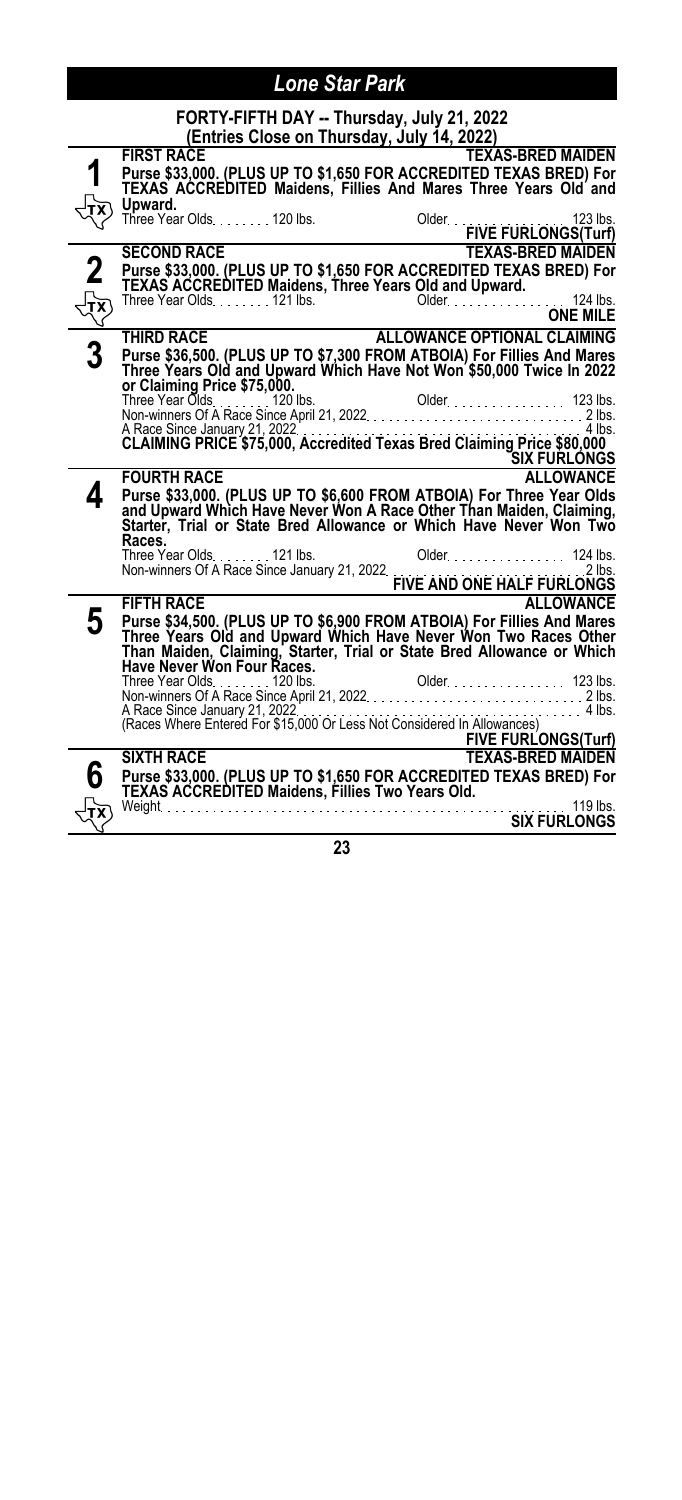|   | FORTY-FIFTH DAY -- Thursday, July 21, 2022                                                                                                  |
|---|---------------------------------------------------------------------------------------------------------------------------------------------|
|   | (Entries Close on Thursday, July 14, 2022)                                                                                                  |
|   | <b>SEVENTH RACE</b><br><b>MAIDEN CLAIMING</b>                                                                                               |
|   | Purse \$17,000. (PLUS UP TO \$3,400 FROM ATBOIA) For Maidens, Fillies                                                                       |
|   | Two Years Old.<br>Weight<br>119 lbs.                                                                                                        |
|   | CLAIMING PRICE \$25,000, Accredited Texas Bred Claiming Price \$27,500                                                                      |
|   | FIVE AND ONE HALF FURLONGS                                                                                                                  |
|   | <b>EIGHTH RACE</b><br><b>CLAIMING</b>                                                                                                       |
| 8 | Purse \$16,000. (PLUS UP TO \$3,200 FROM ATBOIA) For Three Year Olds                                                                        |
|   | and Upward Which Have Never Won Two Races.                                                                                                  |
|   | Three Year Olds. 121 lbs.<br>Older 124 lbs.                                                                                                 |
|   |                                                                                                                                             |
|   |                                                                                                                                             |
|   | <b>ALLOWANCE</b><br><b>SUBSTITUTE RACE NO 1</b>                                                                                             |
|   | Purse \$33,000. (PLUS UP TO \$6,600 FROM ATBOIA) For Fillies And Mares                                                                      |
|   | Three Years Old and Upward Which Have Never Won A Race Other Than<br>Maiden, Claiming, Starter, or State Bred Allowance or Which Have Never |
|   | Won Two Races.                                                                                                                              |
|   | Older 123 lbs.<br>Three Year Olds. 120 lbs.                                                                                                 |
|   | Triree rear Olds120 lbs.<br>Non-winners Of A Race Since January 21, 2022<br>. 2 lbs.                                                        |
|   | (Maiden Or Claiming Races Not Considered In Allowances)<br><b>ONE MILE AND ONE EIGHTH(Turf)</b>                                             |
|   | <b>SUBSTITUTE RACE NO 2</b><br><b>TEXAS-BRED MAIDEN CLAIMING</b>                                                                            |
|   | Purse \$15,000. (PLUS UP TO \$750 FOR ACCREDITED TEXAS BRED) For                                                                            |
|   | TEXAS ACCREDITED Maidens, Three Years Old and Upward.                                                                                       |
|   | 124 lbs.<br>Older.                                                                                                                          |
|   | $2$ lbs.                                                                                                                                    |
|   | <b>SIX AND ONE HALF FURLONGS</b><br><b>SUBSTITUTE RACE NO 3</b><br><b>MAIDEN CLAIMING</b>                                                   |
|   | Purse \$11,000. (PLUS UP TO \$2,200 FROM ATBOIA) For Maidens, Fillies                                                                       |
|   | And Mares Three Years Old and Upward.                                                                                                       |
|   | Three Year Olds 120 lbs.<br>Older.<br>$123$ lbs.                                                                                            |
|   | CLAIMING PRICE \$5,000, Accredited Texas Bred Claiming Price \$6,250                                                                        |
|   | <b>FIVE AND ONE HALF FURLONGS</b>                                                                                                           |
|   | <b>SUBSTITUTE RACE NO 4</b><br><b>MAIDEN CLAIMING</b>                                                                                       |
|   | Purse \$11,000. (PLUS UP TO \$2,200 FROM ATBOIA) For Maidens, Three<br><b>Years Old and Upward.</b>                                         |
|   | Three Year Olds.<br>121 lbs.<br>124 lbs.<br>Older.                                                                                          |
|   | CLAIMING PRICE \$5,000, Accredited Texas Bred Claiming Price \$6,250                                                                        |
|   | FIVE AND ONE HALF FURLONGS                                                                                                                  |
|   |                                                                                                                                             |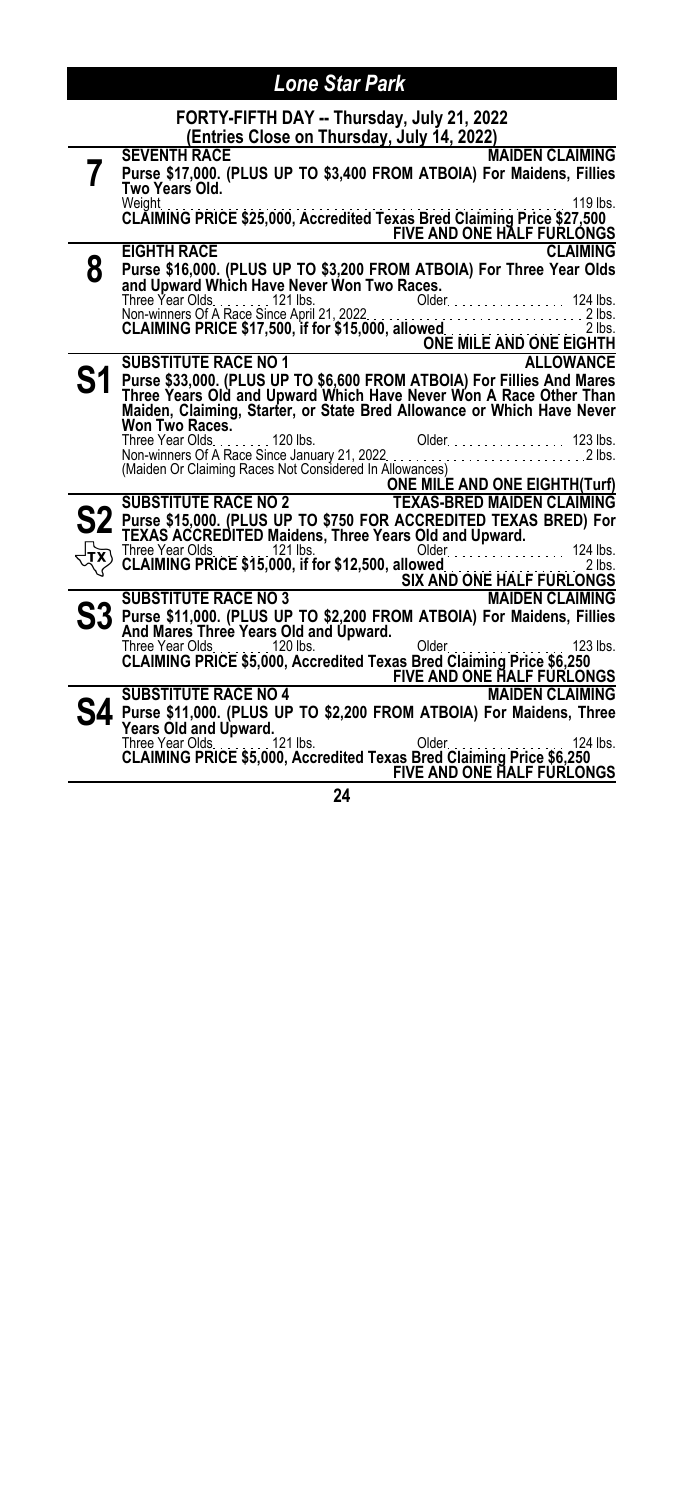|                      | FORTY-SIXTH DAY -- Friday, July 22, 2022<br>(Entries Close on Friday, July 15, 2022)                                                                                                                                           |
|----------------------|--------------------------------------------------------------------------------------------------------------------------------------------------------------------------------------------------------------------------------|
|                      | <b>FIRST RACE</b><br><b>TEXAS-BRED MAIDEN</b>                                                                                                                                                                                  |
| 1                    | Purse \$33,000. (PLUS UP TO \$1,650 FOR ACCREDITED TEXAS BRED) For                                                                                                                                                             |
|                      | <b>TEXAS ACCREDITED Maidens, Three Years Old and Upward.</b>                                                                                                                                                                   |
|                      |                                                                                                                                                                                                                                |
| $\frac{\sqrt{1}}{2}$ | Older<br>FIVE FURLONGS(Turf)                                                                                                                                                                                                   |
|                      | <b>TEXAS-BRED CLAIMING</b><br><b>SECOND RACE</b>                                                                                                                                                                               |
|                      | Purse \$17,500. (PLUS UP TO \$875 FOR ACCREDITED TEXAS BRED) For<br>TEXAS ACCREDITED Three Year Olds and Upward Which Have Never                                                                                               |
|                      |                                                                                                                                                                                                                                |
|                      | Won Two Races.                                                                                                                                                                                                                 |
|                      | Three Year Olds. 121 lbs.                                                                                                                                                                                                      |
|                      |                                                                                                                                                                                                                                |
|                      | Three Year Olds. 124 lbs. Older. 124 lbs. 124 lbs. 124 lbs. 2 lbs. 124 lbs. 2 lbs. 2 lbs. 2 lbs. 2 lbs. 2 lbs. 2 lbs. 2 lbs. 2 lbs. 2 lbs. 2 lbs. 2 lbs. 2 lbs. 2 lbs. 2 lbs. 2 lbs. 2 lbs. 2 lbs. 2 lbs. 2 lbs. 2 lbs. 2 lbs. |
|                      | ALLOWANCE OPTIONAL CLAIMING<br><b>THIRD RACE</b>                                                                                                                                                                               |
|                      |                                                                                                                                                                                                                                |
|                      | Purse \$36,500. (PLUS UP TO \$7,300 FROM ATBOIA) For Three Year Olds<br>and Upward Which Have Not Won \$50,000 Twice In 2022 or Claiming Price                                                                                 |
|                      | \$75,000.                                                                                                                                                                                                                      |
|                      |                                                                                                                                                                                                                                |
|                      | A Race Since January 22, 2022<br>CLAIMING PRICE \$75,000, Accredited Texas Bred Claiming Price \$80,000                                                                                                                        |
|                      | ONE MILE AND ONE EIGHTH                                                                                                                                                                                                        |
|                      | <b>FOURTH RACE</b><br><b>ALLOWANCE</b>                                                                                                                                                                                         |
| 4                    | Purse \$34,500. (PLUS UP TO \$6,900 FROM ATBOIA) For Fillies And Mares                                                                                                                                                         |
|                      | Three Years Old and Upward Which Have Never Won Two Races Other<br>Than Maiden, Claiming, Starter, Trial or State Bred Allowance or Which<br>Have Never Won Four Races.                                                        |
|                      |                                                                                                                                                                                                                                |
|                      |                                                                                                                                                                                                                                |
|                      |                                                                                                                                                                                                                                |
|                      |                                                                                                                                                                                                                                |
|                      |                                                                                                                                                                                                                                |
|                      | FIVE AND ONE HALF FURLONGS                                                                                                                                                                                                     |
|                      | <b>FIFTH RACE</b><br>ALLOWANCE                                                                                                                                                                                                 |
| 5                    | Purse \$33,000. (PLUS UP TO \$6,600 FROM ATBOIA) For Fillies And Mares                                                                                                                                                         |
|                      | Three Years Old and Upward Which Have Never Won A Race Other Than<br>Maiden, Claiming, Starter, Trial or State Bred Allowance or Which Have                                                                                    |
|                      | Never Won Two Races.                                                                                                                                                                                                           |
|                      |                                                                                                                                                                                                                                |
|                      |                                                                                                                                                                                                                                |
|                      | <b>EIVE AND ONE HALF FURLONGS</b><br><b>SIXTH RACE</b><br><b>CLAIMING</b>                                                                                                                                                      |
|                      |                                                                                                                                                                                                                                |
| 6                    | Purse \$24,000. (PLUS UP TO \$4,800 FROM ATBOIA) For Three Year Olds<br>and Upward.                                                                                                                                            |
|                      | Three Year Olds. 121 lbs.                                                                                                                                                                                                      |
|                      |                                                                                                                                                                                                                                |
|                      | A Race Since January 22, 2022<br>$4$ lbs.                                                                                                                                                                                      |
|                      | A Race Since January 22, 2022.<br><b>CLAIMING PRICE \$25,000, Accredited Texas Bred Claiming Price \$30,000</b><br>(Races Where Entered For \$15,000 Or Less Not Considered In Allowances)                                     |
|                      | <b>FIVE AND ONE HALF FURLONGS</b>                                                                                                                                                                                              |
|                      |                                                                                                                                                                                                                                |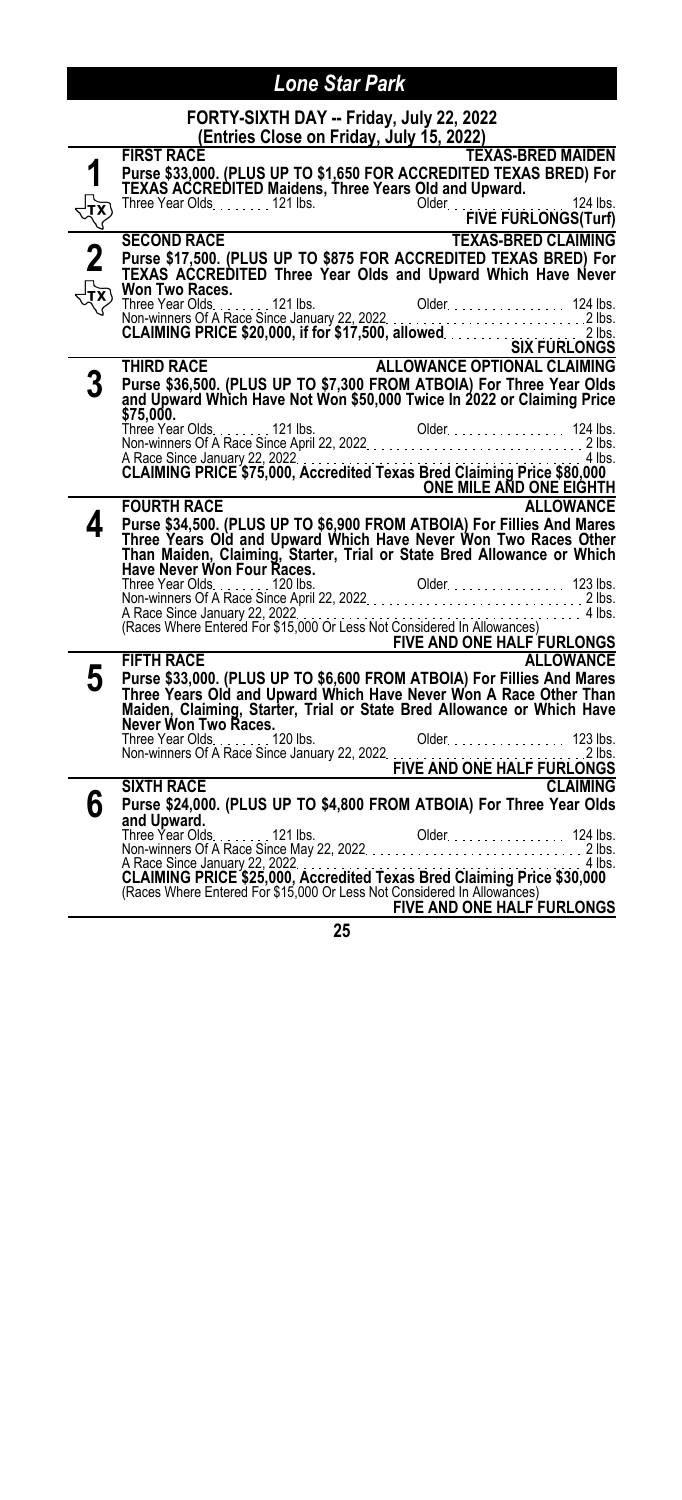|   | FORTY-SIXTH DAY -- Friday, July 22, 2022<br>(Entries Close on Friday, July 15, 2022)                                                                                                                                                       |
|---|--------------------------------------------------------------------------------------------------------------------------------------------------------------------------------------------------------------------------------------------|
|   | <b>SEVENTH RACE</b><br><b>TEXAS-BRED MAIDEN</b><br>Purse \$33,000. (PLUS UP TO \$1,650 FOR ACCREDITED TEXAS BRED) For<br>TEXAS ACCREDITED Maidens, Two Years Old.                                                                          |
|   | 119 lbs.<br><b>SIX FURLONGS</b>                                                                                                                                                                                                            |
| 8 | <b>EIGHTH RACE</b><br><b>ALLOWANCE</b>                                                                                                                                                                                                     |
|   | Purse \$34,500. (PLUS UP TO \$6,900 FROM ATBOIA) For Three Year Olds<br>and Upward Which Have Never Won Two Races Other Than Maiden,<br>Claim <u>i</u> ng, Starter, Trial or State Bred Allowance or Which Have Never Won<br>Four Races.   |
|   | A Race Since January 22, 2022<br>(Races Where Entered For \$15,000 Or Less Not Considered In Allowances)                                                                                                                                   |
|   | SUBSTITUTE RACE NO 1<br>Pull and the Contract of Contract of Contract of Contract of Contract of Contract of Contract of Contract of C<br>Pull and Contract of Contract of Contract of Contract of Contract of Contract of Contract        |
|   |                                                                                                                                                                                                                                            |
|   | Purse \$33,000. (PLUS UP TO \$6,600 FROM ATBOIA) For Three Year Olds<br>and Upward Which Have Never Won A Race Other Than Maiden, Claiming,<br>Starter, or State Bred Allowance or Which Have Never Won Two Races.                         |
|   |                                                                                                                                                                                                                                            |
|   | Three Year Olds<br>Non-winners Of A Race Since January 22, 2022<br>Mon-winners Of A Race Since January 22, 2022<br>2 lbs.<br>(Maiden Or Claiming Races Not Considered In Allowances)<br>SUBSTITUTE RACE NO 2 ONE MILE AND ONE EIGHTH(Turf) |
|   |                                                                                                                                                                                                                                            |
|   | Purse \$17,000. (PLUS UP TO \$3,400 FROM ATBOIA) For Maidens, Two<br>Years Old.<br>Weight.<br>119 lbs.                                                                                                                                     |
|   | CLAIMING PRICE \$25,000, Accredited Texas Bred Claiming Price \$27,500<br>FIVE AND ONE HALF FURLONGS                                                                                                                                       |
|   | <b>SUBSTITUTE RACE NO 3</b><br><b>CLAIMING</b>                                                                                                                                                                                             |
|   | S3 Purse \$14,000. (PLUS UP TO \$2,800 FROM ATBOIA) For Fillies And Mares<br>Three Years Old and Upward Which Have Never Won Three Races.                                                                                                  |
|   |                                                                                                                                                                                                                                            |
|   | A Race Since January 22, 2022.<br>CLAIMING PRICE \$7,500, if for \$6,250, allowed.<br>ONE MILE AND ONE SIXTEENTH<br>SURSTITUTE PACE NO 4                                                                                                   |
|   | <b>SUBSTITUTE RACE NO 4</b><br><b>CLAIMING</b>                                                                                                                                                                                             |
|   | Purse \$16,000. (PLUS UP TO \$3,200 FROM ATBOIA) For Fillies And Mares<br>Three Years Old and Upward Which Have Never Won Two Races.                                                                                                       |
|   | Three Year Olds. 123 lbs.<br>Non-winners Of A Race Since April 22, 2022.<br><b>CLAIMING PRICE \$17,500, if for \$15,000, allowed</b><br>ONE MILE AND ONE EIGHTH                                                                            |
|   | n r                                                                                                                                                                                                                                        |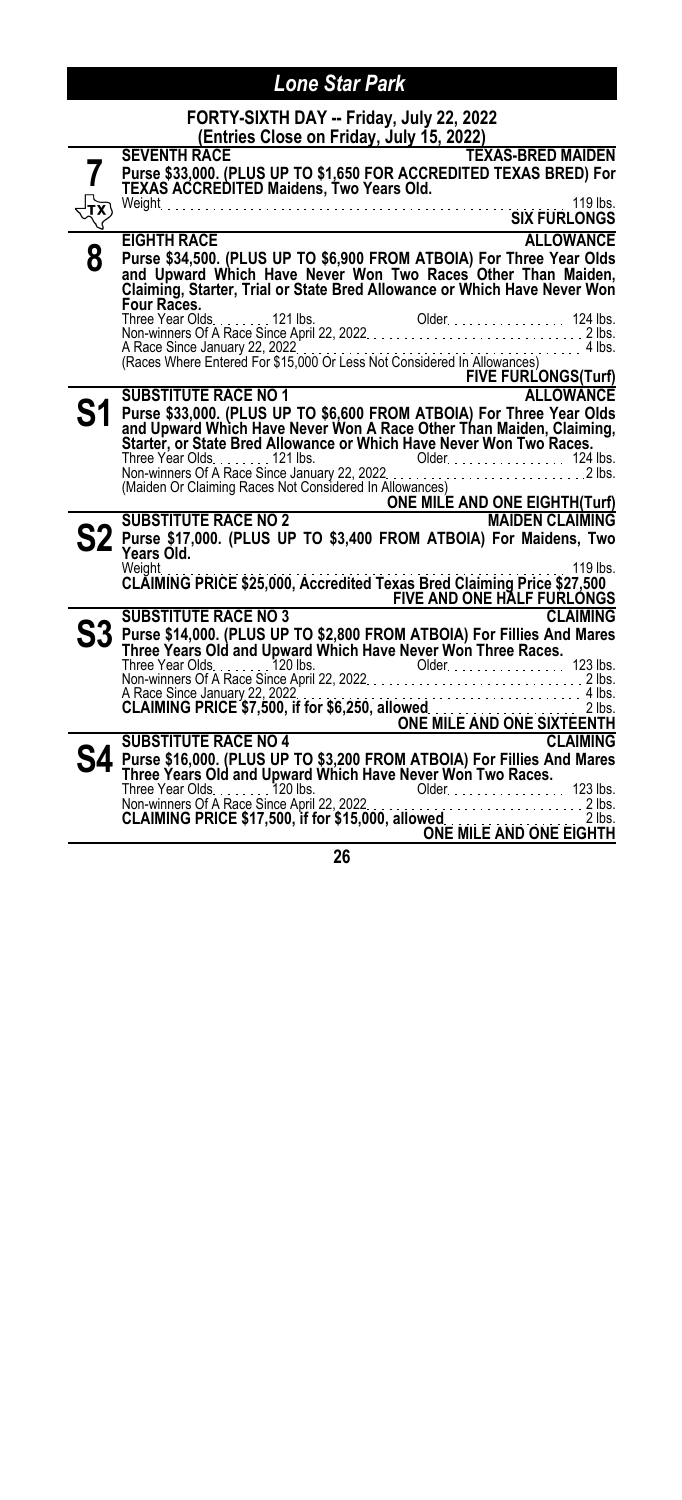|   | FORTY-SEVENTH DAY -- Saturday, July 23, 2022<br>(Entries Close on Saturday, July 16, 2022)                                                                                                                                                 |
|---|--------------------------------------------------------------------------------------------------------------------------------------------------------------------------------------------------------------------------------------------|
|   | <b>TEXAS-BRED ALLOWANCE</b><br><b>FIRST RACE</b>                                                                                                                                                                                           |
|   |                                                                                                                                                                                                                                            |
|   | Purse \$33,000. (PLUS UP TO \$1,650 FOR ACCREDITED TEXAS BRED) For<br>TEXAS ACCREDITED Fillies And Mares Three Years Old and Upward                                                                                                        |
|   |                                                                                                                                                                                                                                            |
|   | Which Have Never Won A Race Other Than Maiden or Claiming or Which<br><b>Have Never Won Two Races.</b>                                                                                                                                     |
|   |                                                                                                                                                                                                                                            |
|   |                                                                                                                                                                                                                                            |
|   | ONE MILE                                                                                                                                                                                                                                   |
|   | ONE MILE<br>TEXAS-BRED CLAIMING<br><b>SECOND RACE</b>                                                                                                                                                                                      |
|   | Purse \$17,500. (PLUS UP TO \$875 FOR ACCREDITED TEXAS BRED) For                                                                                                                                                                           |
|   | TEXAS ACCREDITED Fillies And Mares Three Years Old and Upward                                                                                                                                                                              |
|   | Which Have Never Won Two Races.                                                                                                                                                                                                            |
|   |                                                                                                                                                                                                                                            |
|   |                                                                                                                                                                                                                                            |
|   |                                                                                                                                                                                                                                            |
|   |                                                                                                                                                                                                                                            |
|   | <b>ALLOWANCE OPTIONAL CLAIMING</b><br>THIRD RACE                                                                                                                                                                                           |
| 3 | Purse \$36,500. (PLUS UP TO \$7,300 FROM ATBOIA) For Fillies And Mares                                                                                                                                                                     |
|   | Three Years Old and Upward Which Have Not Won \$50,000 Twice In 2022                                                                                                                                                                       |
|   | or Claiming Price \$75,000.                                                                                                                                                                                                                |
|   |                                                                                                                                                                                                                                            |
|   |                                                                                                                                                                                                                                            |
|   | Such A Race Since January 23, 2022. The research of Claiming Price \$80,000                                                                                                                                                                |
|   | ONE MILE AND ONE EIGHTH                                                                                                                                                                                                                    |
|   | <b>ALLOWANCE</b><br><b>FOURTH RACE</b>                                                                                                                                                                                                     |
| 4 | Purse \$34,500. (PLUS UP TO \$6,900 FROM ATBOIA) For Three Year Olds                                                                                                                                                                       |
|   | and Upward Which Have Never Won Two Races Other Than Maiden,                                                                                                                                                                               |
|   | Claiming, Starter, Trial or State Bred Allowance or Which Have Never Won                                                                                                                                                                   |
|   | Four Races.                                                                                                                                                                                                                                |
|   | Three Year Olds<br>Non-winners Of A Race Since April 23, 2022<br>A Race Since January 23, 2022<br>A Race Since January 23, 2022<br>(Races Where Entered For \$15,000 Or Less Not Considered In Allowances)<br>(Races Where Entered For \$1 |
|   |                                                                                                                                                                                                                                            |
|   |                                                                                                                                                                                                                                            |
|   | FIVE AND ONE HALF FURLONGS                                                                                                                                                                                                                 |
|   | <b>MAIDEN</b><br><b>FIFTH RACE</b>                                                                                                                                                                                                         |
| 5 | Purse \$33,000. (PLUS UP TO \$6,600 FROM ATBOIA) For Maidens, Fillies                                                                                                                                                                      |
|   | And Mares Three Years Old and Upward.                                                                                                                                                                                                      |
|   |                                                                                                                                                                                                                                            |
|   |                                                                                                                                                                                                                                            |
|   | <b>ONE MILE AND ONE SIXTEENTH</b>                                                                                                                                                                                                          |
|   | <b>SIXTH RACE</b><br><b>MAIDEN</b>                                                                                                                                                                                                         |
| 6 | Purse \$33,000. (PLUS UP TO \$6,600 FROM ATBOIA) For Maidens, Fillies                                                                                                                                                                      |
|   | Two Years Old.                                                                                                                                                                                                                             |
|   |                                                                                                                                                                                                                                            |
|   | SEVEN AND ONE HALF FURLONGS(Turf)<br>SEVENTH RACE SEVEN AND ONE HALF FURLONGS(Turf)                                                                                                                                                        |
|   | <b>STARTER OPTIONAL CLAIMING</b>                                                                                                                                                                                                           |
| 7 | Purse \$22,000. (PLUS UP TO \$4,400 FROM ATBOIA) For Fillies And Mares                                                                                                                                                                     |
|   | Three Years Old and Upward Which Have Started For A Claiming Price Of<br>\$15,000 or Less In 2021 - 2022 or Claiming Price \$25,000.                                                                                                       |
|   |                                                                                                                                                                                                                                            |
|   | Three Year Olds.<br>Non-winners Of A Race At A Mile Or Over Since April 23, 2022.<br>123 lbs.<br>$3 \text{ lbs}$                                                                                                                           |
|   | CLAIMING PRICE \$25,000, Accredited Texas Bred Claiming Price \$27,500                                                                                                                                                                     |
|   | ONE MILE AND ONE HALF(Turf)                                                                                                                                                                                                                |
|   | <b>EIGHTH RACE</b><br><b>CLAIMING</b>                                                                                                                                                                                                      |
| 8 | Purse \$19,000. (INCLUDES \$3,800 FROM ATBOIA) For Three Year Olds                                                                                                                                                                         |
|   | and Upward Which Have Never Won Three Races.                                                                                                                                                                                               |
|   | $Older$<br>124 lbs.                                                                                                                                                                                                                        |
|   | Non-winners Of A Race Since January 23, 2022.<br>2 lbs.                                                                                                                                                                                    |
|   | CLAIMING PRICE \$25,000, Accredited Texas Bred Claiming Price \$30,000                                                                                                                                                                     |
|   | <b>FIVE FURLONGS(Turf)</b>                                                                                                                                                                                                                 |
|   |                                                                                                                                                                                                                                            |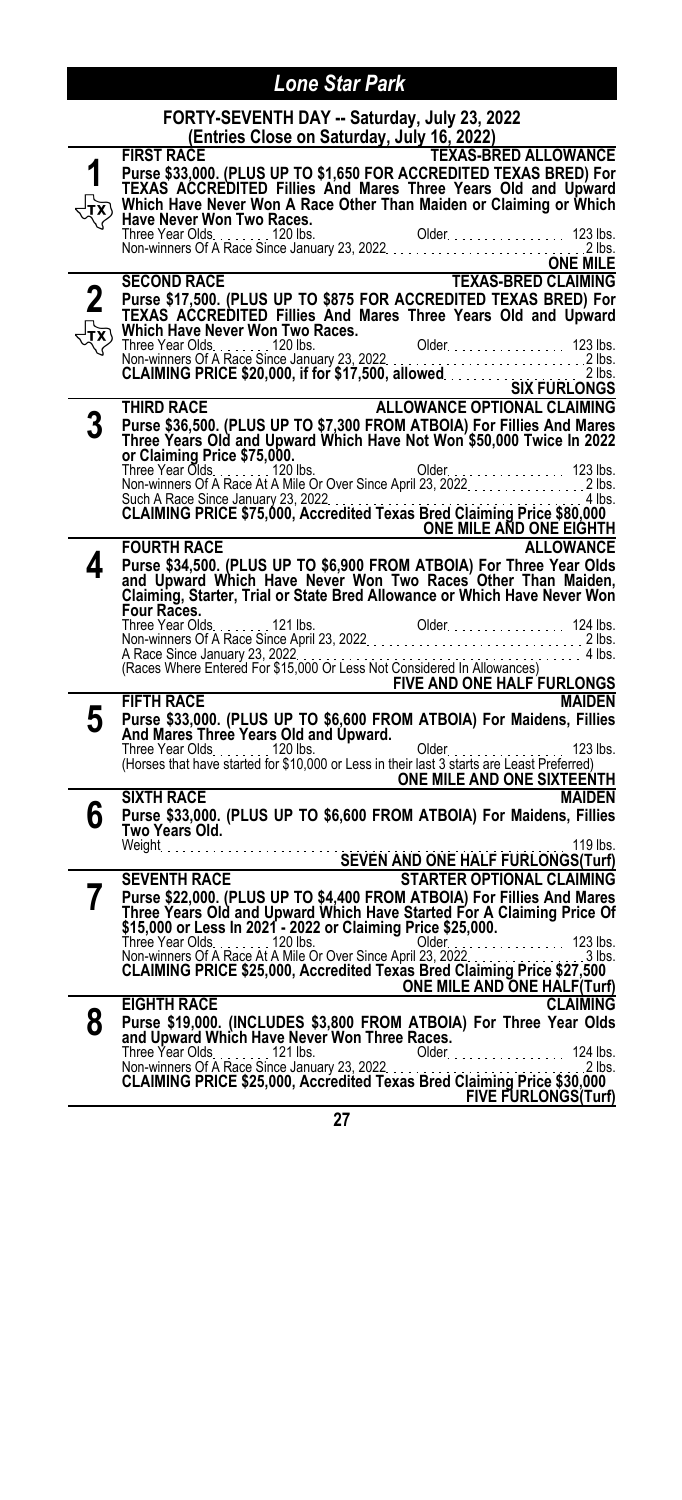#### **FORTY-SEVENTH DAY -- Saturday, July 23, 2022 (Entries Close on Saturday, July 16, 2022)**

|                | (Entries Close on Saturday, July 16, 2022)                                                                                                                                                                                                  |
|----------------|---------------------------------------------------------------------------------------------------------------------------------------------------------------------------------------------------------------------------------------------|
|                | <b>CLAIMING</b><br><b>NINTH RACE</b>                                                                                                                                                                                                        |
| 9              | Purse \$24,000. (PLUS UP TO \$4,800 FROM ATBOIA) For Fillies And Mares<br>Three Years Old and Upward.                                                                                                                                       |
|                |                                                                                                                                                                                                                                             |
|                |                                                                                                                                                                                                                                             |
|                |                                                                                                                                                                                                                                             |
|                |                                                                                                                                                                                                                                             |
|                | A Race Since January 23, 2022<br>CLAIMING PRICE \$25,000, Accredited Texas Bred Claiming Price \$30,000<br>(Races Where Entered For \$15,000 Or Less Not Considered In Allowances)                                                          |
|                |                                                                                                                                                                                                                                             |
|                |                                                                                                                                                                                                                                             |
|                | SUBSTITUTE RACE NO 1<br>Purse \$49 FOR 1979 THE AND ONE HALF FURLONGS<br>Purse \$49 FOR 1971 THE RACE NO 1<br><b>CLAIMING</b>                                                                                                               |
| S <sub>1</sub> | Purse \$18,500. (PLUS UP TO \$3,700 FROM ATBOIA) For Three Year Olds<br>and Upward Which Have Never Won Two Races.                                                                                                                          |
|                |                                                                                                                                                                                                                                             |
|                | Three Year Olds.<br>Three Year Olds. 124 lbs.<br>Non-winners Of A Race Since April 23, 2022.<br><b>CLAIMING PRICE \$25,000, Accredited Texas Bred Claiming Price \$30,000</b>                                                               |
|                |                                                                                                                                                                                                                                             |
|                |                                                                                                                                                                                                                                             |
|                | <b>FIVE FURLONGS(Turf)</b>                                                                                                                                                                                                                  |
|                |                                                                                                                                                                                                                                             |
|                |                                                                                                                                                                                                                                             |
|                |                                                                                                                                                                                                                                             |
|                |                                                                                                                                                                                                                                             |
|                |                                                                                                                                                                                                                                             |
|                |                                                                                                                                                                                                                                             |
|                | S2 Purse \$13,000. (PLUS UP TO \$650 FOR ACCREDITED TEXAS BRED) For<br>TEXAS ACCREDITED Maidens, Three Years Old and Upward.<br>TX CLAIMING PRICE \$7,500, if for \$6,250, allowed.<br>FIVE FURLONGS<br>PIPER CLAIMING PRICE \$7,500, if fo |
|                |                                                                                                                                                                                                                                             |
|                |                                                                                                                                                                                                                                             |
|                |                                                                                                                                                                                                                                             |
|                |                                                                                                                                                                                                                                             |
|                | ONE MILE<br>ONE MILE<br>SUBSTITUTE RACE NO 4 MAIDEN CLAIMING                                                                                                                                                                                |
|                |                                                                                                                                                                                                                                             |
|                | $\mathsf{S4}\xspace$ Purse \$15,000. (PLUS UP TO \$3,000 FROM ATBOIA) For Maidens, Fillies<br>And Mares Three Years Old and Upward.                                                                                                         |
|                |                                                                                                                                                                                                                                             |
|                | And mares in the Years Old and Upward.<br>Three Year Olds 120 lbs.<br>CLAIMING PRICE \$15,000, Accredited Texas Bred Claiming Price \$20,000                                                                                                |
|                |                                                                                                                                                                                                                                             |
|                | <b>ONE MILE</b>                                                                                                                                                                                                                             |
|                | <b>CLAIMING</b><br><b>SUBSTITUTE RACE NO 5</b>                                                                                                                                                                                              |
|                |                                                                                                                                                                                                                                             |
|                |                                                                                                                                                                                                                                             |
|                |                                                                                                                                                                                                                                             |
|                |                                                                                                                                                                                                                                             |
|                |                                                                                                                                                                                                                                             |
|                |                                                                                                                                                                                                                                             |
|                |                                                                                                                                                                                                                                             |
|                |                                                                                                                                                                                                                                             |
|                | <b>S6</b> Purse \$13,000. (PLUS UP TO \$2,600 FROM ATBOIA) For Fillies And Mares<br>Three Years Old and Upward.                                                                                                                             |
|                |                                                                                                                                                                                                                                             |
|                |                                                                                                                                                                                                                                             |
|                |                                                                                                                                                                                                                                             |
|                | A Race Since January 23, 2022<br>CLAIMING PRICE \$4,000, Accredited Texas Bred Claiming Price \$5,000                                                                                                                                       |
|                | ONE MILE AND ONE SIXTEENTH                                                                                                                                                                                                                  |
|                |                                                                                                                                                                                                                                             |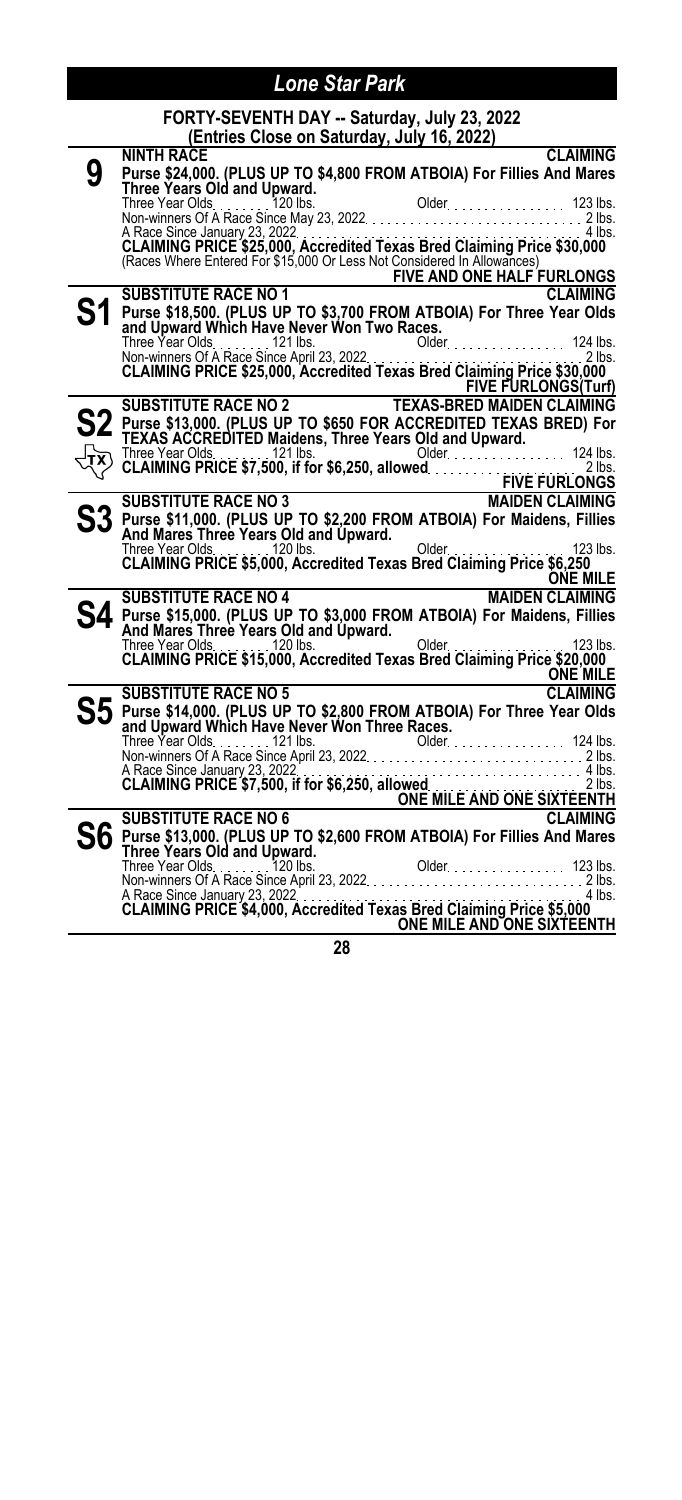| FORTY-EIGHTH DAY -- Sunday, July 24, 2022 |  |
|-------------------------------------------|--|
|                                           |  |

|          | ,,<br><u>(Entries Close on Sunday, July 17, 2022)</u>                                                                                          |
|----------|------------------------------------------------------------------------------------------------------------------------------------------------|
|          | <b>FIRST RACE</b><br><b>TEXAS-BRED ALLOWANCE</b>                                                                                               |
|          | Purse \$33,000. (PLUS UP TO \$1,650 FOR ACCREDITED TEXAS BRED) For<br>TEXAS ACCREDITED Three Year Olds and Upward Which Have Never             |
|          | Won A Race Other Than Maiden or Claiming or Which Have Never Won                                                                               |
|          | Two Races.                                                                                                                                     |
|          |                                                                                                                                                |
|          | <b>ONE MILE</b>                                                                                                                                |
|          | <b>SECOND RACE</b>                                                                                                                             |
| $\bf{2}$ | Purse \$13,500. (PLUS UP TO \$675 FOR ACCREDITED TEXAS BRED) For                                                                               |
|          | TEXAS ACCREDITED Fillies And Mares Three Years Old and Upward                                                                                  |
|          | Which Have Never Won Two Races.                                                                                                                |
|          |                                                                                                                                                |
|          |                                                                                                                                                |
|          |                                                                                                                                                |
|          | Purse \$11,000. (PLUS UP TO \$2,200 FROM ATBOIA) For Maidens, Three                                                                            |
|          | Years Old and Upward.                                                                                                                          |
|          | The Year Olds $\frac{121 \text{ lbs}}{200 \text{ kg}}$ Dider<br>124 lbs.                                                                       |
|          | CLAIMING PRICE \$5,000, Accredited Texas Bred Claiming Price \$6,250<br><b>ONE MILE</b>                                                        |
|          | <b>FOURTH RACE</b><br><b>MAIDEN</b>                                                                                                            |
| 4        | Purse \$33,000. (PLUS UP TO \$6,600 FROM ATBOIA) For Maidens, Two                                                                              |
|          | Years Old.                                                                                                                                     |
|          |                                                                                                                                                |
|          | <b>FIFTH RACE</b><br><b>STARTER OPTIONAL CLAIMING</b>                                                                                          |
| 5        | Purse \$22,000. (PLUS UP TO \$4,400 FROM ATBOIA) For Three Year Olds<br>and Upward Which Have Started For A Claiming Price Of \$15,000 or Less |
|          |                                                                                                                                                |
|          | In 2021 - 2022 or Claiming Price \$25,000.                                                                                                     |
|          |                                                                                                                                                |
|          | ONE MILE AND ONE HALF(Turf)                                                                                                                    |
|          | <b>SIXTH RACE</b><br><b>CLAIMING</b>                                                                                                           |
| 6        | Purse \$19,000. (INCLUDES \$3,800 FROM ATBOIA) For Fillies And Mares                                                                           |
|          | Three Years Old and Upward Which Have Never Won Three Races.                                                                                   |
|          |                                                                                                                                                |
|          |                                                                                                                                                |
|          | <b>FIVE FURLONGS</b> (Turf)                                                                                                                    |
|          | <b>CLAIMING</b><br><b>SEVENTH RACE</b>                                                                                                         |
| 7        | Purse \$17,000. (PLUS UP TO \$3,400 FROM ATBOIA) For Three Year Olds<br>and Upward Which Have Not Won A Race In 2022 or Which Have Never       |
|          | Won Four Races.                                                                                                                                |
|          |                                                                                                                                                |
|          |                                                                                                                                                |
|          |                                                                                                                                                |
|          |                                                                                                                                                |